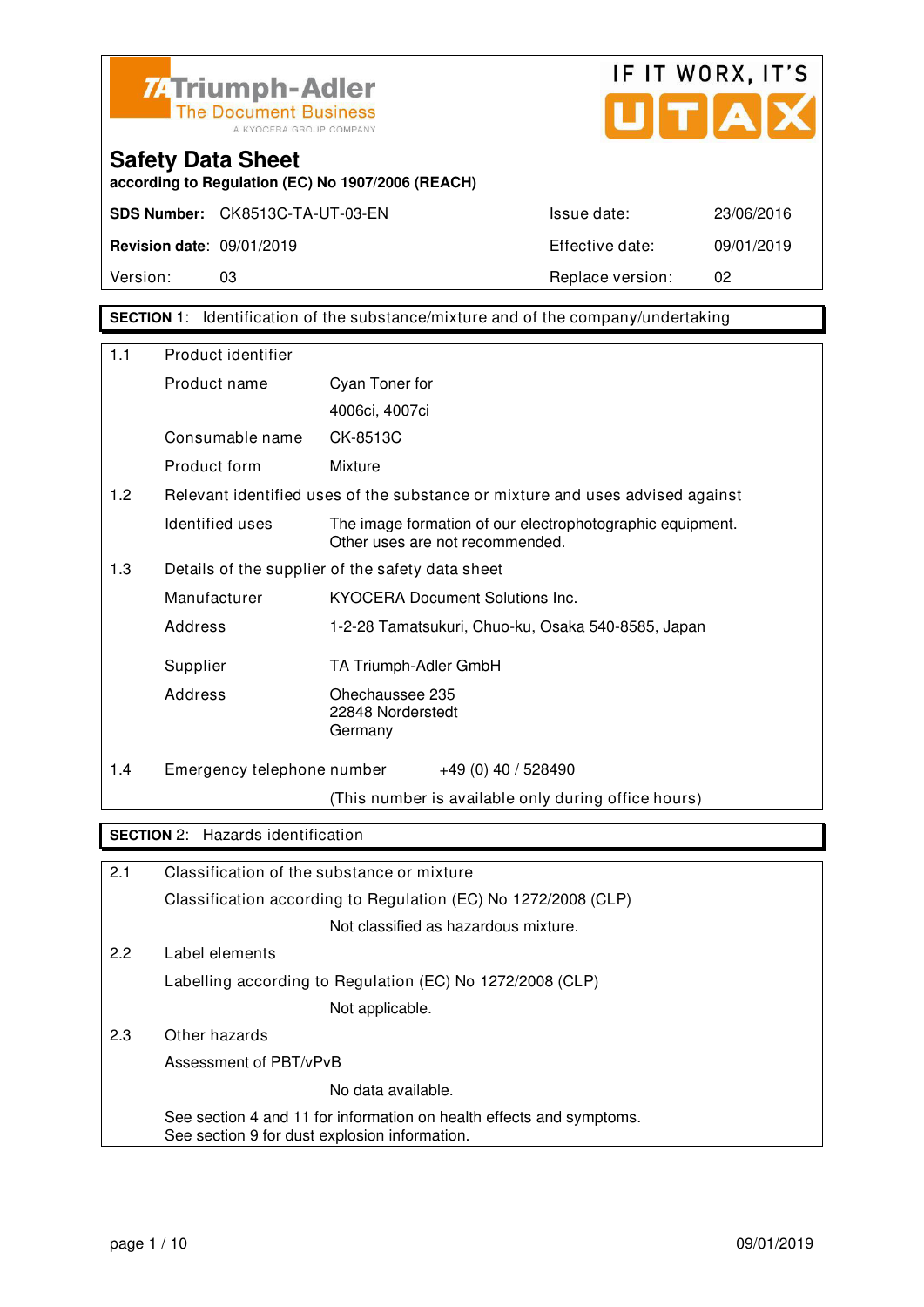| <b>74 Triumph-Adler</b><br><b>The Document Business</b><br>A KYOCERA GROUP COMPANY |                                                                                                                |                                                                                          |              | UITIA                                                                                                                                                        | IF IT WORX, IT'S |
|------------------------------------------------------------------------------------|----------------------------------------------------------------------------------------------------------------|------------------------------------------------------------------------------------------|--------------|--------------------------------------------------------------------------------------------------------------------------------------------------------------|------------------|
|                                                                                    | <b>Safety Data Sheet</b>                                                                                       | according to Regulation (EC) No 1907/2006 (REACH)                                        |              |                                                                                                                                                              |                  |
|                                                                                    |                                                                                                                | SDS Number: CK8513C-TA-UT-03-EN                                                          |              | Issue date:                                                                                                                                                  | 23/06/2016       |
|                                                                                    | <b>Revision date: 09/01/2019</b>                                                                               |                                                                                          |              | Effective date:                                                                                                                                              | 09/01/2019       |
| Version:                                                                           | 03                                                                                                             |                                                                                          |              | Replace version:                                                                                                                                             | 02               |
|                                                                                    |                                                                                                                | <b>SECTION</b> 3: Composition/information on ingredients                                 |              |                                                                                                                                                              |                  |
| 3.2                                                                                |                                                                                                                |                                                                                          |              |                                                                                                                                                              |                  |
|                                                                                    | <b>Mixtures</b><br>Chemical name                                                                               |                                                                                          | CAS-No       | [Weight %]                                                                                                                                                   |                  |
|                                                                                    | Polyester resin (3 kinds)                                                                                      |                                                                                          | confidential | 70-80                                                                                                                                                        |                  |
|                                                                                    |                                                                                                                | Ferrite (Ferrite including manganese)                                                    | 66402-68-4   | 5-10 (as Mn:<2)                                                                                                                                              |                  |
|                                                                                    | Organic Pigment                                                                                                |                                                                                          | confidential | $3 - 8$                                                                                                                                                      |                  |
|                                                                                    | Amorphous silica                                                                                               |                                                                                          | 7631-86-9    | $1 - 5$                                                                                                                                                      |                  |
|                                                                                    | Titanium dioxide                                                                                               |                                                                                          | 13463-67-7   | $1-5$                                                                                                                                                        |                  |
|                                                                                    | Information of ingredients                                                                                     |                                                                                          |              |                                                                                                                                                              |                  |
|                                                                                    |                                                                                                                | (1) Substance, which present a health or environmental hazard within the meaning of CLP: |              |                                                                                                                                                              |                  |
|                                                                                    | None.                                                                                                          |                                                                                          |              |                                                                                                                                                              |                  |
| (2) Substance, which are assigned Community workplace exposure limits:             |                                                                                                                |                                                                                          |              |                                                                                                                                                              |                  |
| None.                                                                              |                                                                                                                |                                                                                          |              |                                                                                                                                                              |                  |
|                                                                                    | (3) Substance, which are PBT or vPvB in accordance with the criteria set out in Annex XIII of<br>REACH:        |                                                                                          |              |                                                                                                                                                              |                  |
|                                                                                    |                                                                                                                | None.                                                                                    |              |                                                                                                                                                              |                  |
|                                                                                    | (4) Substance, which are included in the list established in accordance with Article 59(1) of<br>REACH (SVHC): |                                                                                          |              |                                                                                                                                                              |                  |
|                                                                                    |                                                                                                                | None.                                                                                    |              |                                                                                                                                                              |                  |
|                                                                                    |                                                                                                                | See section 16 for the full text of the H statements declared above.                     |              |                                                                                                                                                              |                  |
|                                                                                    | SECTION 4: First aid measures                                                                                  |                                                                                          |              |                                                                                                                                                              |                  |
| 4.1                                                                                |                                                                                                                | Description of first aid measures                                                        |              |                                                                                                                                                              |                  |
|                                                                                    | Inhalation:                                                                                                    | doctor in case of such symptoms as coughing.                                             |              | Remove from exposure to fresh air and gargle with plenty of water. Consult a                                                                                 |                  |
|                                                                                    |                                                                                                                | Skin contact: Wash with soap and water.                                                  |              |                                                                                                                                                              |                  |
|                                                                                    | Eye contact:                                                                                                   | Flush with water immediately and see a doctor if irritating.                             |              |                                                                                                                                                              |                  |
|                                                                                    | Ingestion:                                                                                                     | treatment if necessary.                                                                  |              | Rinse out the mouth. Drink one or two glasses of water to dilute. Seek medical                                                                               |                  |
| 4.2                                                                                |                                                                                                                | Most important symptoms and effects, both acute and delayed                              |              |                                                                                                                                                              |                  |
|                                                                                    |                                                                                                                | Potential health effects and symptoms                                                    |              |                                                                                                                                                              |                  |
|                                                                                    | Inhalation:                                                                                                    | dusts.                                                                                   |              | Prolonged inhalation of excessive dusts may cause lung damage. Use of this<br>product as intended does not result in prolonged inhalation of excessive toner |                  |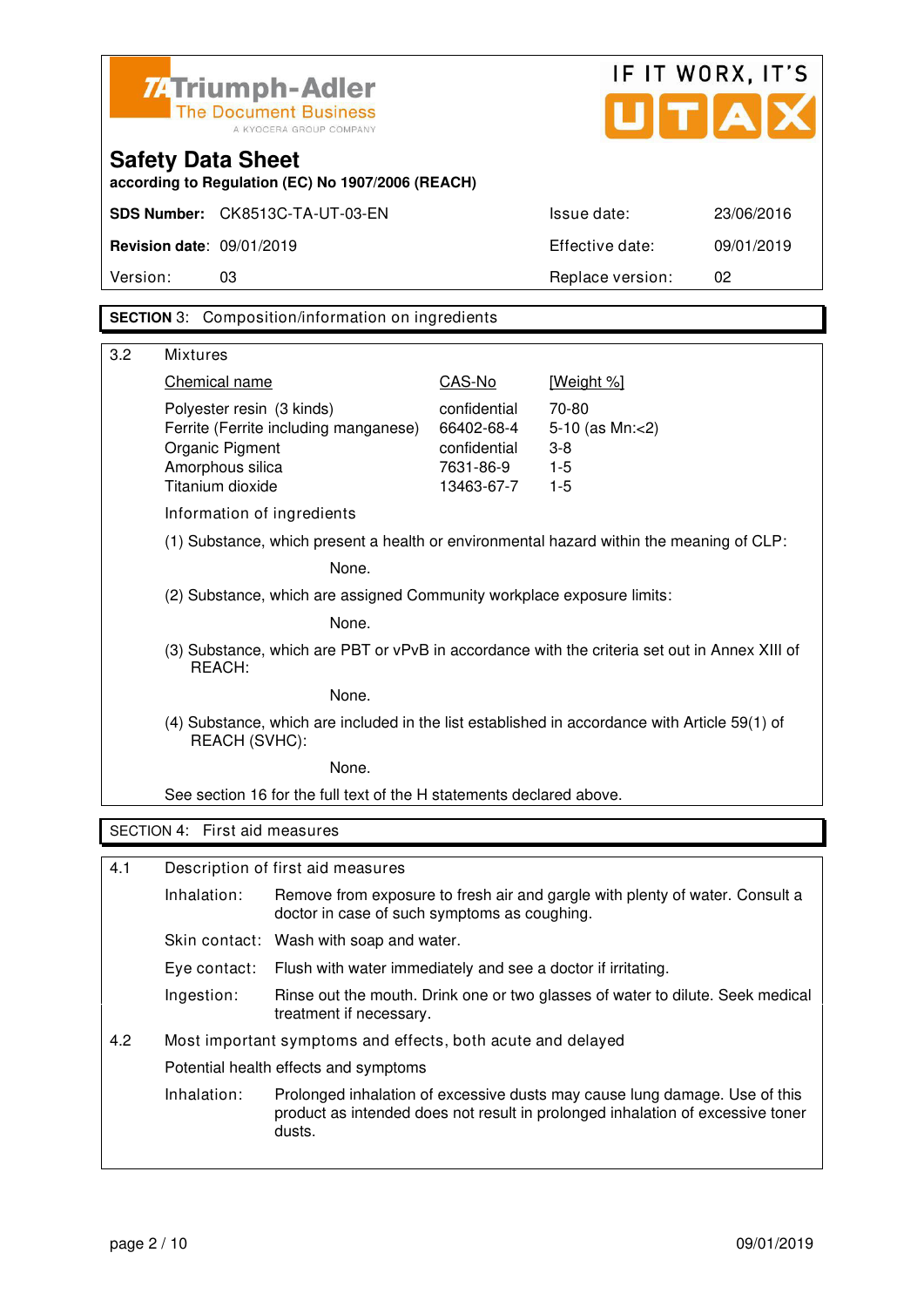



**according to Regulation (EC) No 1907/2006 (REACH)**

|                                  | SDS Number: CK8513C-TA-UT-03-EN | Issue date:      | 23/06/2016 |
|----------------------------------|---------------------------------|------------------|------------|
| <b>Revision date: 09/01/2019</b> |                                 | Effective date:  | 09/01/2019 |
| Version:                         |                                 | Replace version: | 02         |

| 4.2 |            | Skin contact: Unlikely to cause skin irritation.              |
|-----|------------|---------------------------------------------------------------|
|     |            | Eye contact: May cause transient eye irritation.              |
|     | Ingestion: | Use of this product as intended does not result in ingestion. |

4.3 Indication of any immediate medical attention and special treatment needed No additional information available.

#### SECTION 5: Firefighting measures

| 5.1 | Extinguishing media                                                                                                            |
|-----|--------------------------------------------------------------------------------------------------------------------------------|
|     | Suitable extinguishing media                                                                                                   |
|     | Water spray, foam, powder, CO <sub>2</sub> or dry chemical                                                                     |
|     | Unsuitable extinguishing media                                                                                                 |
|     | None specified.                                                                                                                |
| 5.2 | Special hazards arising from the substance or mixture                                                                          |
|     | Hazardous combustion products: Carbon dioxide, Carbon monoxide                                                                 |
| 5.3 | Advice for firefighters                                                                                                        |
|     | Pay attention not to blow away dust. Drain water off around and decrease the<br>atmosphere temperature to extinguish the fire. |
|     | Protection equipment for firefighters                                                                                          |
|     | None specified.                                                                                                                |
|     | SECTION 6: Accidental release measures                                                                                         |

| 6.1 | Personal precautions, protective equipment and emergency procedures                                                                        |
|-----|--------------------------------------------------------------------------------------------------------------------------------------------|
|     | Avoid inhalation, ingestion, eye and skin contact in case of accidental release.<br>Avoid formation of dust. Provide adequate ventilation. |
| 6.2 | Environmental precautions                                                                                                                  |
|     | Do not allow to enter into surface water or drains.                                                                                        |
| 6.3 | Methods and material for containment and cleaning up                                                                                       |
|     | Gather the released powder not to blow away and wipe up with a wet cloth.                                                                  |
| 6.4 | Reference to other sections                                                                                                                |
|     | See section 13 for disposal information.                                                                                                   |
|     |                                                                                                                                            |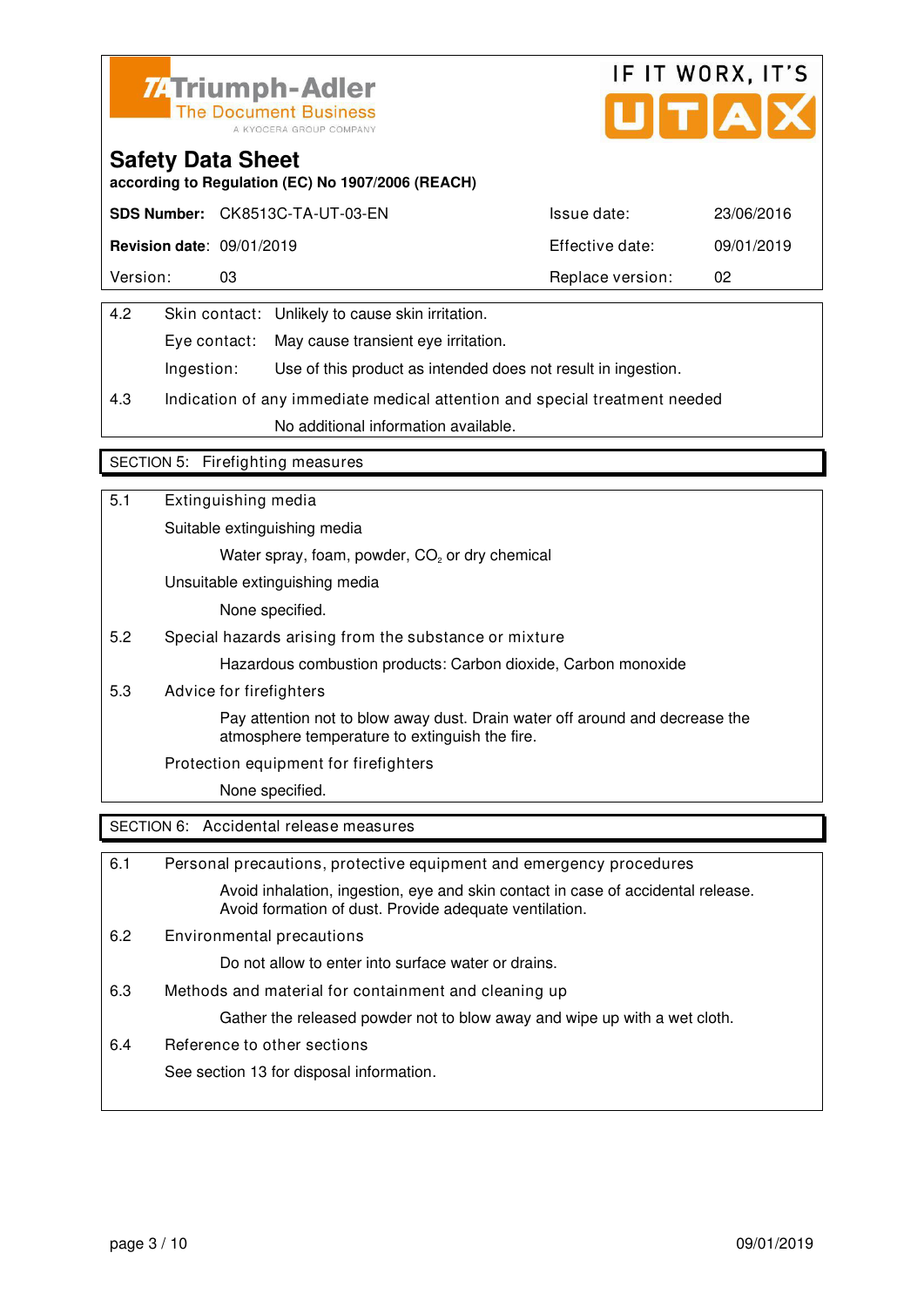



**according to Regulation (EC) No 1907/2006 (REACH)**

**SDS Number:** CK8513C-TA-UT-03-EN Issue date: 23/06/2016

**Revision date**: 09/01/2019 Effective date: 09/01/2019

Version: 03 03 Replace version: 02

### SECTION 7: Handling and storage

7.1 Precautions for safe handling

 Do not attempt to force open or destroy the toner container or unit. See installation guide of this product.

7.2 Conditions for safe storage, including any incompatibilities

 Keep the toner container or unit tightly closed and store in a cool, dry and dark place. Keeping away from fire. Keep out of the reach of children.

7.3 Specific end use(s)

No additional information available.

#### SECTION 8: Exposure controls/personal protection

#### 8.1 Control parameters

US ACGIH Threshold Limit Values (TWA)

Particles: 10 mg/m<sup>3</sup> (Inhalable particles) 3 mg/m<sup>3</sup> (Respirable particles) Manganese inorganic compounds (Ferrite component):  $0.1 \text{ ma/m}^3$  (Inhalable fraction) 0.02 mg/m³ (Respirable fraction) (as Mn) Titanium dioxide: 10 mg/m³ US OSHA PEL (TWA) Particles: 15 mg/m<sup>3</sup> (Total dust) 5 mg/m<sup>3</sup> (Respirable fraction)

Manganese compounds (Ferrite component): 5 mg/m<sup>3</sup> (Ceiling) (as Mn) Amorphous silica: 80 mg/m<sup>3</sup>/%SiO<sub>2</sub> Titanium dioxide: 15 mg/m<sup>3</sup> (Total dust) EU Occupational exposure limits: Directive (EC) 2000/39, (EC) 2006/15 and (EU)

 2009/161 Not listed.

8.2 Exposure controls

Appropriate engineering controls

 Special ventilator is not required under normal intended use. Use in a well ventilated area.

Personal protective equipment

 Respiratory protection, eye protection, hand protection, skin and body protection are not required under normal intended use.

Environmental exposure controls

No additional information available.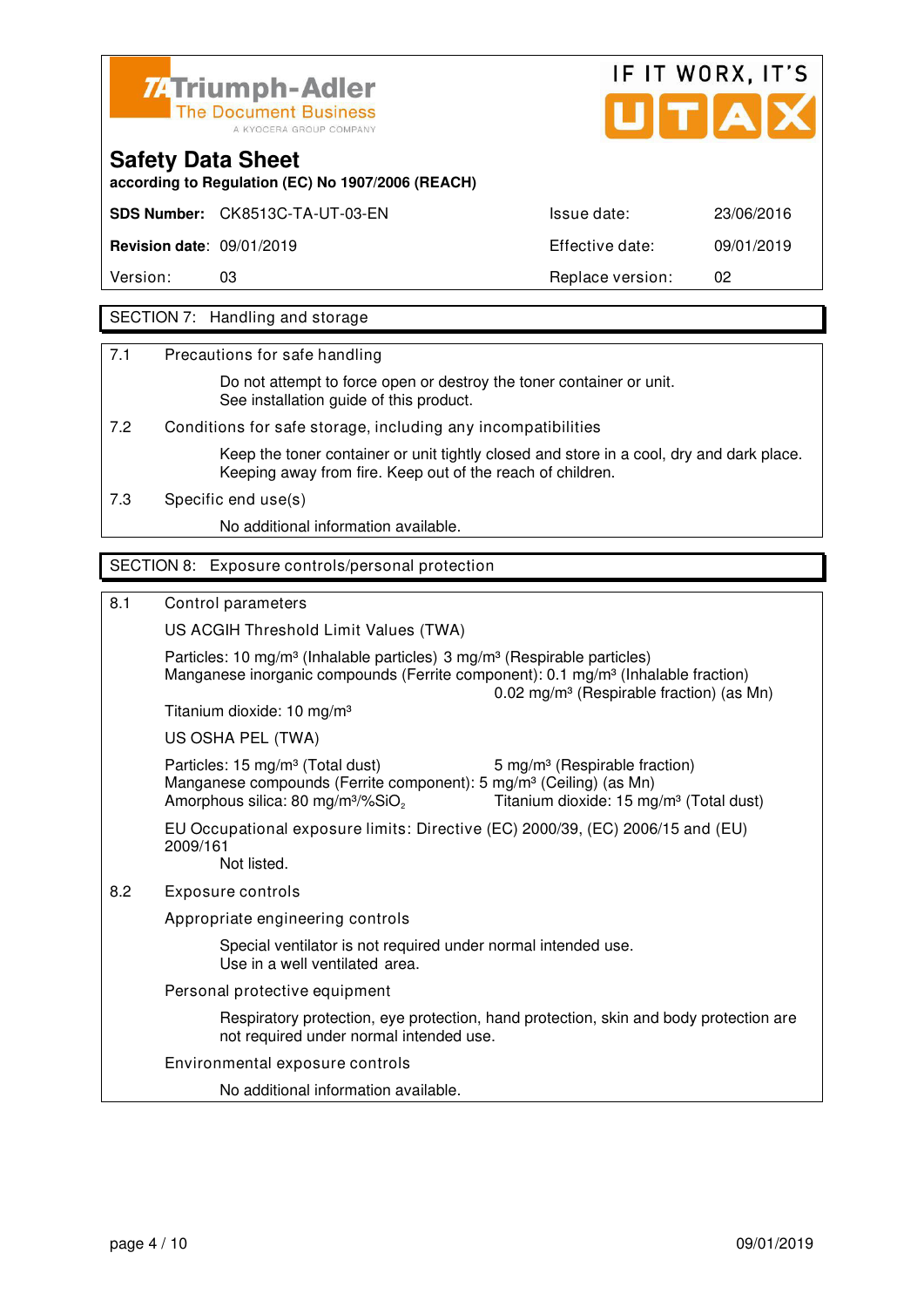



**according to Regulation (EC) No 1907/2006 (REACH)**

#### SECTION 9: Physical and chemical properties

| 9.1 | Information on basic physical and chemical properties |                            |  |
|-----|-------------------------------------------------------|----------------------------|--|
|     | Appearance                                            |                            |  |
|     | Physical state                                        | Solid (fine powder)        |  |
|     | Colour                                                | Cyan                       |  |
|     | Odour                                                 | Odourless                  |  |
|     | Odour threshold                                       | No data available.         |  |
|     | pH                                                    | No data available.         |  |
|     | Melting range [°C]                                    | 100-120 (Toner)            |  |
|     | Boiling point [°C]                                    | No data available.         |  |
|     | Flash point [°C]                                      | No data available.         |  |
|     | Evaporation rate                                      | No data available.         |  |
|     | Flammability (solid, gas)                             | No data available.         |  |
|     | Upper flammability or explosive limit                 | No data available.         |  |
|     | Lower flammability or explosive limit                 | No data available.         |  |
|     | Vapour pressure                                       | No data available.         |  |
|     | Vapour density                                        | No data available.         |  |
|     | Relative density [g/m <sup>3</sup> ]                  | 1.2-1.4 (Toner)            |  |
|     | Solubility (ies)                                      | almost insoluble in water. |  |
|     | Partition coefficient: n-octanol/water                | No data available.         |  |
|     | Auto-ignition temperature [°C]                        | No data available.         |  |
|     | Decomposition temperature [°C]                        | No data available.         |  |
|     | Viscosity                                             | No data available.         |  |
|     | Explosive properties                                  | No data available.         |  |
|     | Oxidizing properties                                  | No data available.         |  |

#### 9.2 Other information

 Dust explosion is improbable under normal intended use. Experimental explosiveness of toner is classified into the same rank such kind of powder as flour, dry milk and resin powder according to the pressure rising speed.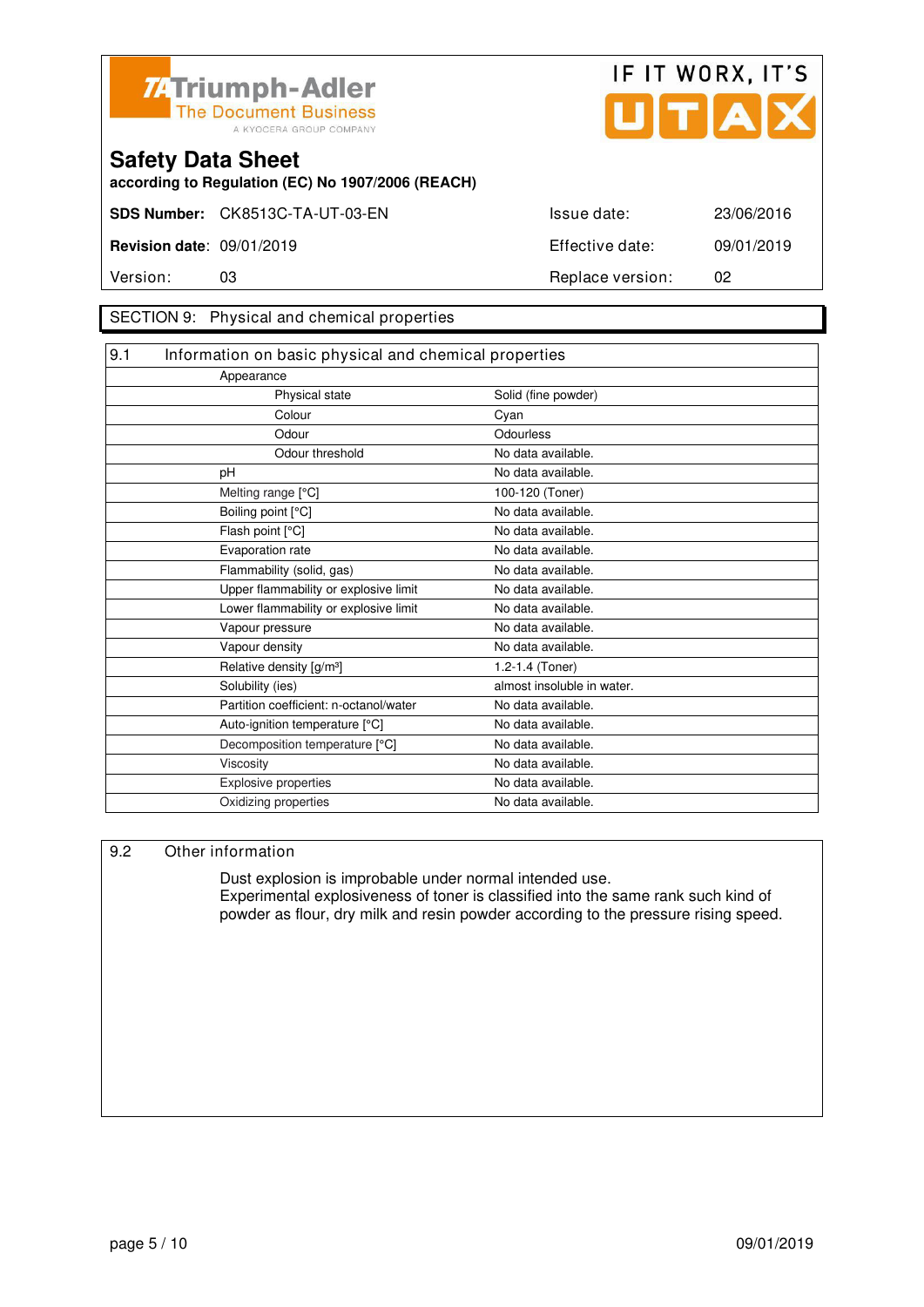



**according to Regulation (EC) No 1907/2006 (REACH)**

| Version:                         | 03                                     | Replace version: | -02        |
|----------------------------------|----------------------------------------|------------------|------------|
| <b>Revision date: 09/01/2019</b> |                                        | Effective date:  | 09/01/2019 |
|                                  | <b>SDS Number:</b> CK8513C-TA-UT-03-EN | Issue date:      | 23/06/2016 |

## SECTION 10: Stability and reactivity

| 10.1 | Reactivity                                                         |
|------|--------------------------------------------------------------------|
|      | No data available.                                                 |
| 10.2 | Chemical stability                                                 |
|      | This product is stable under normal conditions of use and storage. |
| 10.3 | Possibility of hazardous reactions                                 |
|      | Hazardous reactions will not occur.                                |
| 10.4 | Conditions to avoid                                                |
|      | None specified.                                                    |
| 10.5 | Incompatible materials                                             |
|      | None specified.                                                    |
| 10.6 | Hazardous decomposition products                                   |
|      | Hazardous decomposition products are not to be produced.           |
|      | SECTION 11: Toxicological information                              |

| Information on toxicological effects                                           |                                                                       |  |
|--------------------------------------------------------------------------------|-----------------------------------------------------------------------|--|
| Based on available data, the classification criteria listed below are not met. |                                                                       |  |
| Acute toxicity                                                                 |                                                                       |  |
| Oral $(LD_{50})$                                                               | $>$ 2000 mg/kg (rat)* (Toner).<br>>2000 mg/kg (rat)** (Carrier).      |  |
| Dermal $(LD_{50})$                                                             | No data available (Toner).<br>No data available (Carrier).            |  |
| Inhalation $(LC_{50}(4hr))$                                                    | $>5.10$ mg/l (rat)*                                                   |  |
| Skin corrosion/irritation                                                      |                                                                       |  |
| Acute skin irritation                                                          | Non-irritant (rabbit)* (Toner).<br>Non-irritant (rabbit)** (Carrier). |  |
| Serious eye damage/irritation                                                  |                                                                       |  |
| Acute eye irritation                                                           | Mild irritant (rabbit)*.                                              |  |
| Respiratory or skin sensitization                                              |                                                                       |  |
| Skin sensitization                                                             | Non-sensitizer (mouse)* (Toner).<br>Non-sensitizer** (Carrier).       |  |
|                                                                                |                                                                       |  |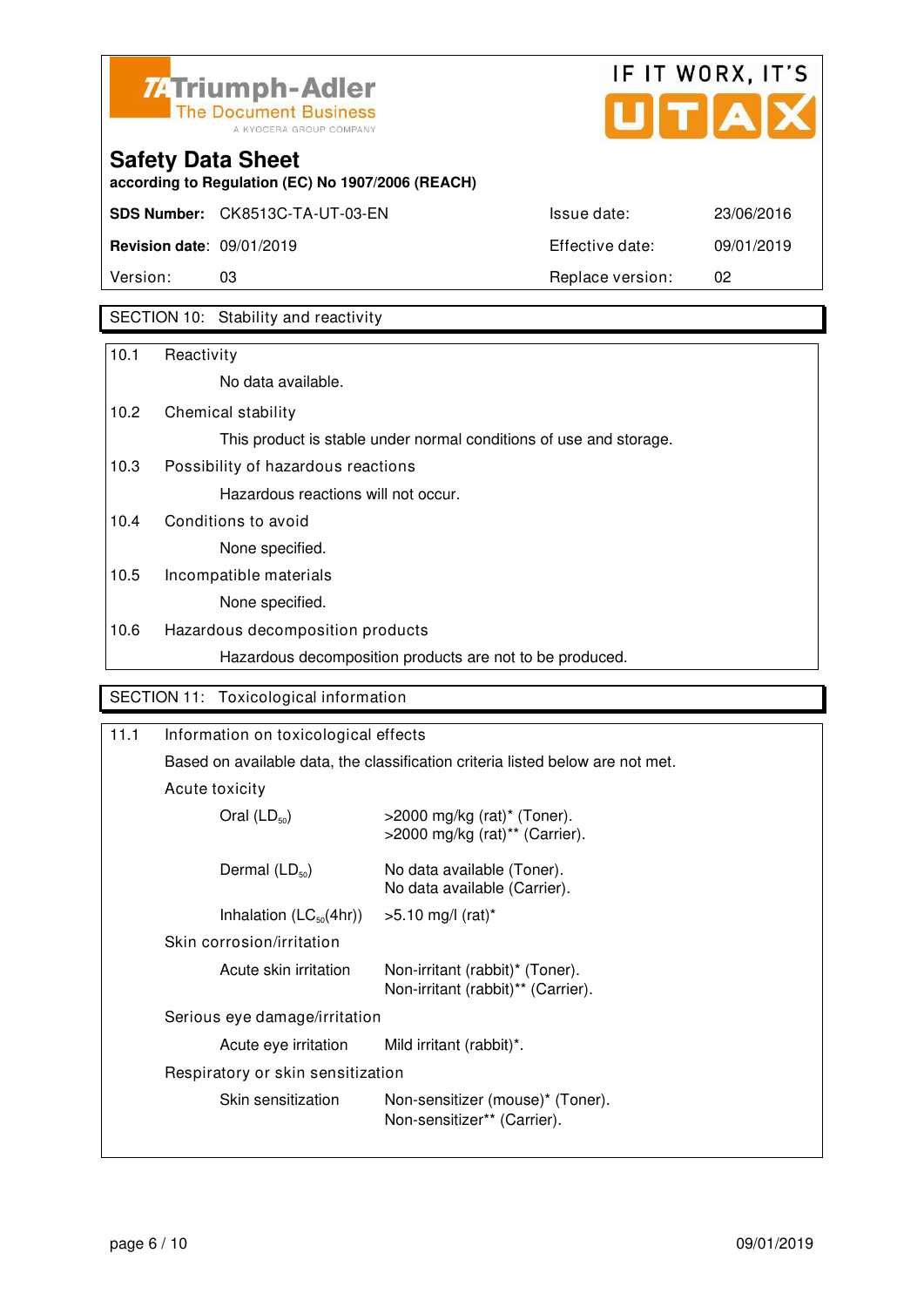



**according to Regulation (EC) No 1907/2006 (REACH)**

|                                               | SDS Number: CK8513C-TA-UT-03-EN | Issue date:      | 23/06/2016 |
|-----------------------------------------------|---------------------------------|------------------|------------|
| <b>Revision date: <math>09/01/2019</math></b> |                                 | Effective date:  | 09/01/2019 |
| Version:                                      | 03                              | Replace version: | 02         |

| 11.1 | Germ cell mutagenicity                   | Ames test is negative** (Toner).<br>Ames test is negative** (Carrier).<br>*(based on test result of similar product)                                                                                                                                                                                                                                                                                                                                                                                                                                                                                                                                                                  |
|------|------------------------------------------|---------------------------------------------------------------------------------------------------------------------------------------------------------------------------------------------------------------------------------------------------------------------------------------------------------------------------------------------------------------------------------------------------------------------------------------------------------------------------------------------------------------------------------------------------------------------------------------------------------------------------------------------------------------------------------------|
|      |                                          | ** (based on test result of constituent materials)                                                                                                                                                                                                                                                                                                                                                                                                                                                                                                                                                                                                                                    |
|      | Information of ingredients:              |                                                                                                                                                                                                                                                                                                                                                                                                                                                                                                                                                                                                                                                                                       |
|      |                                          | No mutagen according to MAK, TRGS905 and (EC) No 1272/2008 Annex VI.                                                                                                                                                                                                                                                                                                                                                                                                                                                                                                                                                                                                                  |
|      | Carcinogenicity                          |                                                                                                                                                                                                                                                                                                                                                                                                                                                                                                                                                                                                                                                                                       |
|      | Information of ingredients:              |                                                                                                                                                                                                                                                                                                                                                                                                                                                                                                                                                                                                                                                                                       |
|      | TRGS 905 and (EC) No 1272/2008 Annex VI. | No carcinogen or potential carcinogen (except Titanium dioxide) according to IARC, Japan<br>Association on Industrial Health, ACGIH, EPA, OSHA, NTP, MAK, California Proposition 65,                                                                                                                                                                                                                                                                                                                                                                                                                                                                                                  |
|      | dioxide and respiratory tract diseases.  | The IARC reevaluated Titanium dioxide as a Group 2B carcinogen (possibly carcinogenic to<br>humans) as the result of inhalation exposure tests in rats. But, oral/skin test does not show<br>carcinogenicity (2). In the animal chronic inhalation studies for Titanium dioxide, the lung<br>tumor was observed only in rats. It is estimated that this is attributed to the overload of rat's<br>lung clearance mechanism (overload phenomenon) (3). The inhalation of excessive Titanium<br>dioxide does not occur in normal use of this product. Also, epidemiological studies to date<br>have not revealed any evidence of the relation between occupational exposure to Titanium |
|      | Reproductive toxicity                    |                                                                                                                                                                                                                                                                                                                                                                                                                                                                                                                                                                                                                                                                                       |
|      | Information of ingredients:              |                                                                                                                                                                                                                                                                                                                                                                                                                                                                                                                                                                                                                                                                                       |
|      | (EC) No 1272/2008 Annex VI.              | No reproductive toxicant according to MAK, California Proposition 65, TRGS 905 and                                                                                                                                                                                                                                                                                                                                                                                                                                                                                                                                                                                                    |
|      | STOT-single exposure                     | No data available.                                                                                                                                                                                                                                                                                                                                                                                                                                                                                                                                                                                                                                                                    |
|      | STOT-repeated exposure                   | No data available.                                                                                                                                                                                                                                                                                                                                                                                                                                                                                                                                                                                                                                                                    |
|      | Aspiration hazard                        | No data available.                                                                                                                                                                                                                                                                                                                                                                                                                                                                                                                                                                                                                                                                    |
|      | Chronic effects                          |                                                                                                                                                                                                                                                                                                                                                                                                                                                                                                                                                                                                                                                                                       |
|      |                                          | In a study in rats by chronic inhalation exposure to a typical toner, a mild to moderate degree<br>of lung fibrosis was observed in 92% of the rats in the high concentration (16 mg/m <sup>3</sup> )<br>exposure group, and a minimal to mild degree of fibrosis was noted in 22% of the animal in the<br>middle (4mg/m <sup>3</sup> ) exposure group (1). However, no pulmonary change was reported in the<br>lowest (1mg/m <sup>3</sup> ) exposure group, the most relevant level to potential human exposures.                                                                                                                                                                    |
|      | Other information                        | No data available.                                                                                                                                                                                                                                                                                                                                                                                                                                                                                                                                                                                                                                                                    |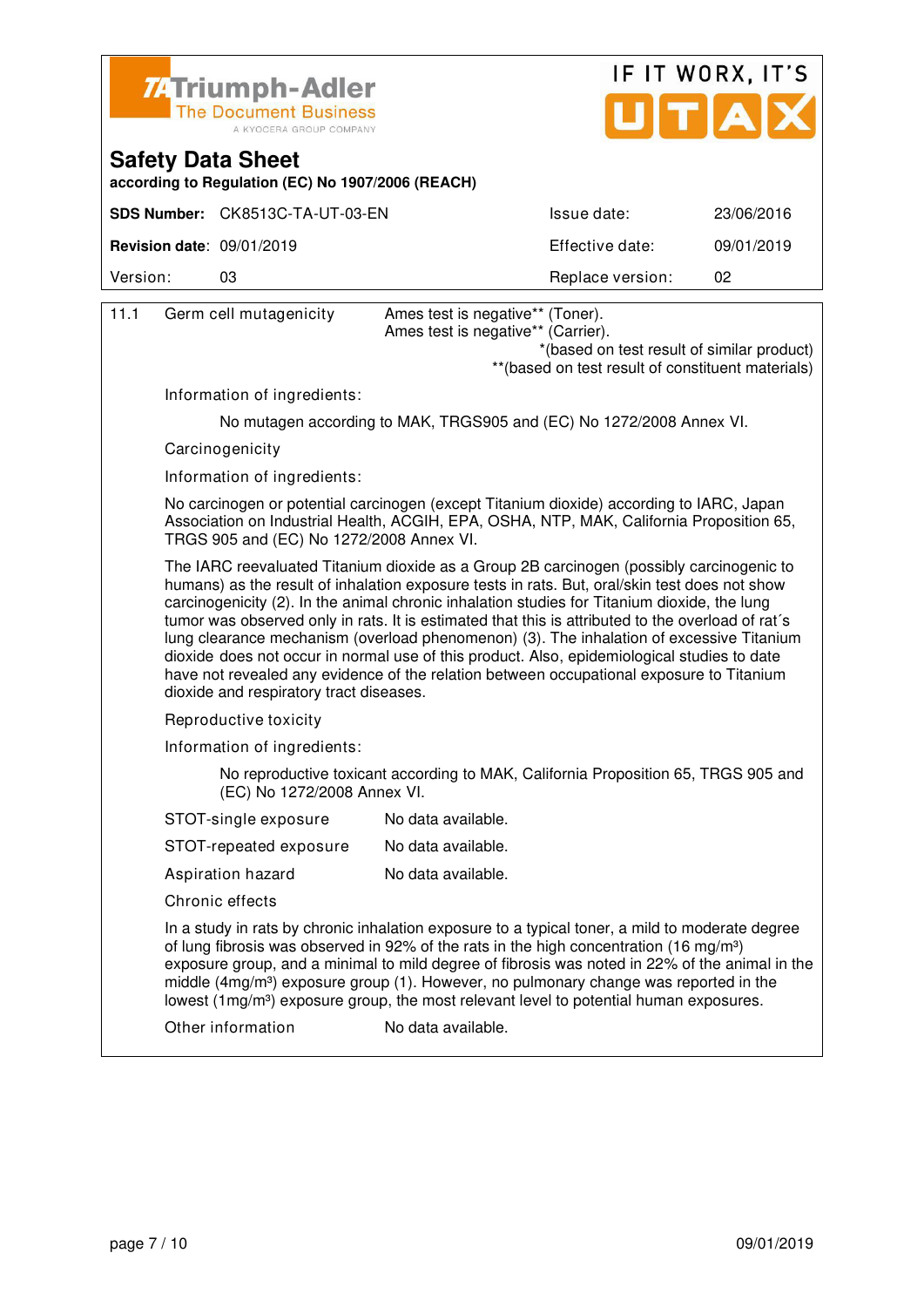



**SDS Number:** CK8513C-TA-UT-03-EN Issue date: 23/06/2016 **Revision date**: 09/01/2019 Effective date: 09/01/2019

**according to Regulation (EC) No 1907/2006 (REACH)**

Version: 03 Replace version: 02

### SECTION 12: Ecological information

| 12.1              | Toxicity                             |
|-------------------|--------------------------------------|
|                   | No data available.                   |
| 12.2 <sub>1</sub> | Persistence and degradability        |
|                   | No data available.                   |
| 12.3              | Bio accumulative potential           |
|                   | No data available.                   |
| 12.4              | Mobility in soil                     |
|                   | No data available.                   |
| 12.5              | Results of PBT and vPvB assessment   |
|                   | No data available.                   |
| 12.6              | Other adverse effects                |
|                   | No additional information available. |
|                   |                                      |

### SECTION 13: Disposal considerations

### 13.1 Waste treatment methods

 Do not attempt to incinerate the toner container or unit and the waste toner yourself. Dangerous sparks may cause burn. Any disposal practice should be done under conditions, which meet local, state and federal laws and regulations relating to waste (contact local or state environmental agency for specific rules).

#### SECTION 14: Transport information

- 14.1 UN-number
	- None.
- 14.2 UN Proper shipping name

None.

14.3 Transport hazard class(es)

None.

14.4 Packing group

None.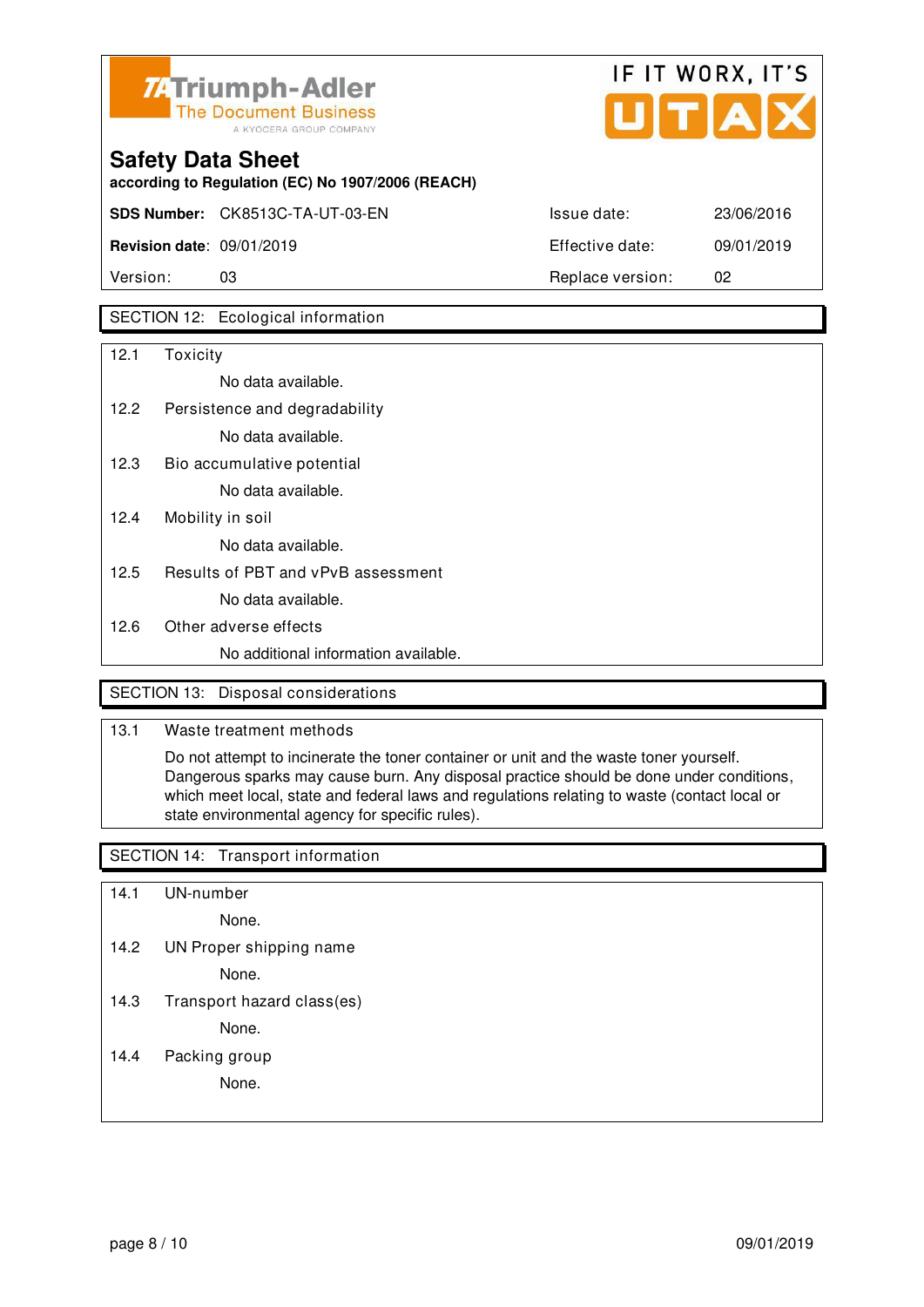



**according to Regulation (EC) No 1907/2006 (REACH)**

**SDS Number:** CK8513C-TA-UT-03-EN Issue date: 23/06/2016

**Revision date**: 09/01/2019 Effective date: 09/01/2019

Version: 03 03 Replace version: 02

14.5 Environmental hazards

None.

14.6 Special precautions for user No additional information available.

14.7 Transport in bulk according to Annex II of MARPOL73/78 and the IBC Code Not applicable.

SECTION 15: Regulatory information

| 15.1 | Safety, health and environmental regulations/legislation specific for the substance or<br>mixture                     |
|------|-----------------------------------------------------------------------------------------------------------------------|
|      | EU-regulations                                                                                                        |
|      | Regulation (EC) No 1005 / 2009 (on substances that deplete the ozone layer, Annex I and II):                          |
|      | Not listed.                                                                                                           |
|      | Regulation (EC) No 850 / 2004 (on persistent organic pollutants, Annex I as amended):                                 |
|      | Not listed.                                                                                                           |
|      | Regulation (EC) No 689 / 2008 (concerning the export and import of dangerous chemicals,<br>Annex I and V as amended): |
|      | Not listed.                                                                                                           |
|      | Regulation (EC) No 1907 / 2006 REACH Annex XVII as amended (Restrictions on use):                                     |
|      | Not listed.                                                                                                           |
|      | Regulation (EC) No 1907 / 2006 REACH Annex XIV as amended (Authorizations):                                           |
|      | Not listed.                                                                                                           |
|      | US-regulations                                                                                                        |
|      | All ingredients in this product comply with order under TSCA.                                                         |
|      | Canada regulations                                                                                                    |
|      | This product is not a WHMIS-controlled product, since we consider it as a<br>manufactured article.                    |
| 15.2 | <b>Chemical Safety Assessment</b>                                                                                     |
|      | No data available.                                                                                                    |
|      |                                                                                                                       |
|      |                                                                                                                       |
|      |                                                                                                                       |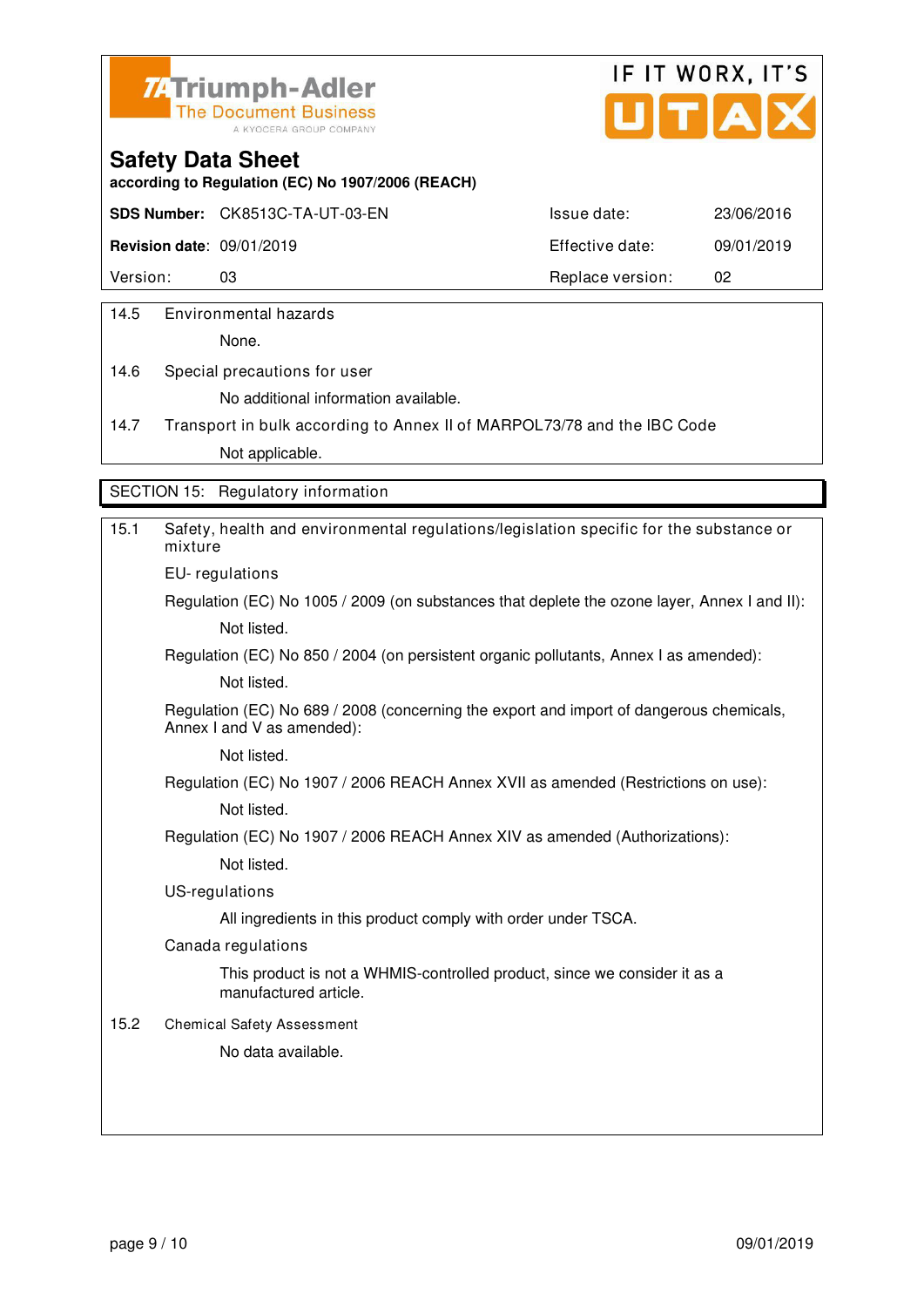|                                                                               | 74 Triumph-Adler<br><b>The Document Business</b><br>A KYOCERA GROUP COMPANY | UITAX            | IF IT WORX, IT'S |  |
|-------------------------------------------------------------------------------|-----------------------------------------------------------------------------|------------------|------------------|--|
| <b>Safety Data Sheet</b><br>according to Regulation (EC) No 1907/2006 (REACH) |                                                                             |                  |                  |  |
|                                                                               | SDS Number: CK8513C-TA-UT-03-EN                                             | Issue date:      | 23/06/2016       |  |
| <b>Revision date: 09/01/2019</b>                                              |                                                                             | Effective date:  | 09/01/2019       |  |
| Version:                                                                      | 03                                                                          | Replace version: | 02               |  |

SECTION 16: Other information

| To the best of our knowledge, the information contained herein is accurate. However, we<br>cannot assume any liability whatsoever for the accuracy or completeness of the information<br>contained herein. The contents and format of this SDS are in accordance with Regulation<br>(EC) No 1907/2006, Annex II as amended by Regulation (EU) No 453/2010 with respect to<br>SDS <sub>s</sub> .                                                                                                                                                                                                                                                                                                                                                                                                                                                                                                                                                                                                                                                                                                                                                                                                                                                                                                                                                                                                                                                                                                             |  |  |  |
|-------------------------------------------------------------------------------------------------------------------------------------------------------------------------------------------------------------------------------------------------------------------------------------------------------------------------------------------------------------------------------------------------------------------------------------------------------------------------------------------------------------------------------------------------------------------------------------------------------------------------------------------------------------------------------------------------------------------------------------------------------------------------------------------------------------------------------------------------------------------------------------------------------------------------------------------------------------------------------------------------------------------------------------------------------------------------------------------------------------------------------------------------------------------------------------------------------------------------------------------------------------------------------------------------------------------------------------------------------------------------------------------------------------------------------------------------------------------------------------------------------------|--|--|--|
| Revision information: Section 1 (Product name)                                                                                                                                                                                                                                                                                                                                                                                                                                                                                                                                                                                                                                                                                                                                                                                                                                                                                                                                                                                                                                                                                                                                                                                                                                                                                                                                                                                                                                                              |  |  |  |
| Full text of H statements under sections 3:<br>Not applicable                                                                                                                                                                                                                                                                                                                                                                                                                                                                                                                                                                                                                                                                                                                                                                                                                                                                                                                                                                                                                                                                                                                                                                                                                                                                                                                                                                                                                                               |  |  |  |
| Abbreviations and acronyms                                                                                                                                                                                                                                                                                                                                                                                                                                                                                                                                                                                                                                                                                                                                                                                                                                                                                                                                                                                                                                                                                                                                                                                                                                                                                                                                                                                                                                                                                  |  |  |  |
| ACGIH<br>American Conference of Governmental Industrial Hygienists (2010)<br>TLVs and BEIs<br>Threshold Limit Values for Chemical Substances and Physical Agents and Biological Exposure Indices<br>CAS<br><b>Chemical Abstracts Service</b><br><b>CLP</b><br>Regulation (EC) No 1272/2008 on classification, labelling and packaging of substances and mixtures<br>DFG<br>Deutsche Forschungsgemeinschaft<br><b>EPA</b><br>Environmental Protection Agency (Integrated Risk Information System) (USA)<br><b>IARC</b><br>International Agency for Research on Cancer (IARC Monographs on the Evaluations of Carcinogenic Risks<br>to Humans)<br>MAK<br>Maximale Arbeitsplatzkonzentration der Deutschen Forschungsgesellschaft (2011)<br><b>NTP</b><br>National Toxicology Program (Report on Carcinogens) (USA)<br><b>OSHA</b><br>Occupational Safety and Health Administration (29 CFR Part 1910 Subpart Z)<br>PBT<br>Persistent, Bio accumulative and Toxic<br>PEL<br>Permissible Exposure Limits<br>Proposition 65<br>California, Safe Drinking Water and Toxic Enforcement Act of 1986<br><b>REACH</b><br>Regulation (EC) No 1907/2006 concerning the Registration, Evaluation, Authorization and Restriction of<br>Chemicals<br>STOT<br>Specific target organ toxicity<br><b>SVHC</b><br>Substances of Very High Concern<br>TRGS 905<br>Technische Regeln für Gefahrstoffe (Deutschland)<br>TSCA<br>Toxic Substances Control Act (USA)<br>TWA<br>Time Weighted Average<br>UN<br><b>United Nations</b> |  |  |  |
| vPvB<br>very Persistent and very Bio accumulative                                                                                                                                                                                                                                                                                                                                                                                                                                                                                                                                                                                                                                                                                                                                                                                                                                                                                                                                                                                                                                                                                                                                                                                                                                                                                                                                                                                                                                                           |  |  |  |
| <b>WHMIS</b><br>Workplace Hazardous Materials Information System (Canada)                                                                                                                                                                                                                                                                                                                                                                                                                                                                                                                                                                                                                                                                                                                                                                                                                                                                                                                                                                                                                                                                                                                                                                                                                                                                                                                                                                                                                                   |  |  |  |
| Key literature references and sources for data                                                                                                                                                                                                                                                                                                                                                                                                                                                                                                                                                                                                                                                                                                                                                                                                                                                                                                                                                                                                                                                                                                                                                                                                                                                                                                                                                                                                                                                              |  |  |  |
| (1)<br>Pulmonary Response to Toner upon Chronic Inhalation Exposure in Rats, H. Muhle et al., Fundamental and Applied<br>Toxicology 17.280-299 (1991) Lung Clearance and Retention of Toner, Utilizing a Tracer Technique, during Chronic<br>Inhalation Exposure in Rats, B. Bellmann, Fundamental and Applied Toxicology 17.300-313 (1991)                                                                                                                                                                                                                                                                                                                                                                                                                                                                                                                                                                                                                                                                                                                                                                                                                                                                                                                                                                                                                                                                                                                                                                 |  |  |  |
| IARC Monograph on the Evaluation of the Carcinogenic Risk of Chemicals to Humans, Vol. 93<br>(2)<br>(3)                                                                                                                                                                                                                                                                                                                                                                                                                                                                                                                                                                                                                                                                                                                                                                                                                                                                                                                                                                                                                                                                                                                                                                                                                                                                                                                                                                                                     |  |  |  |
| NIOSH CURRENT INTELLIGENCE BULLETIN "Evaluation of Health Hazard and Recommendation for Occupational<br>Exposure to Titanium Dioxide DRAFT"<br>$\overline{A}$                                                                                                                                                                                                                                                                                                                                                                                                                                                                                                                                                                                                                                                                                                                                                                                                                                                                                                                                                                                                                                                                                                                                                                                                                                                                                                                                               |  |  |  |

(4) The contents are in accordance with Material Safety Data Sheet "CK8513C-TA-UT-03-EN"; 09/01/2019 of the KYOCERA Document Solutions Inc., 1-2-28 Tamatsukuri, Chuo-ku, Osaka 540-8585, Japan.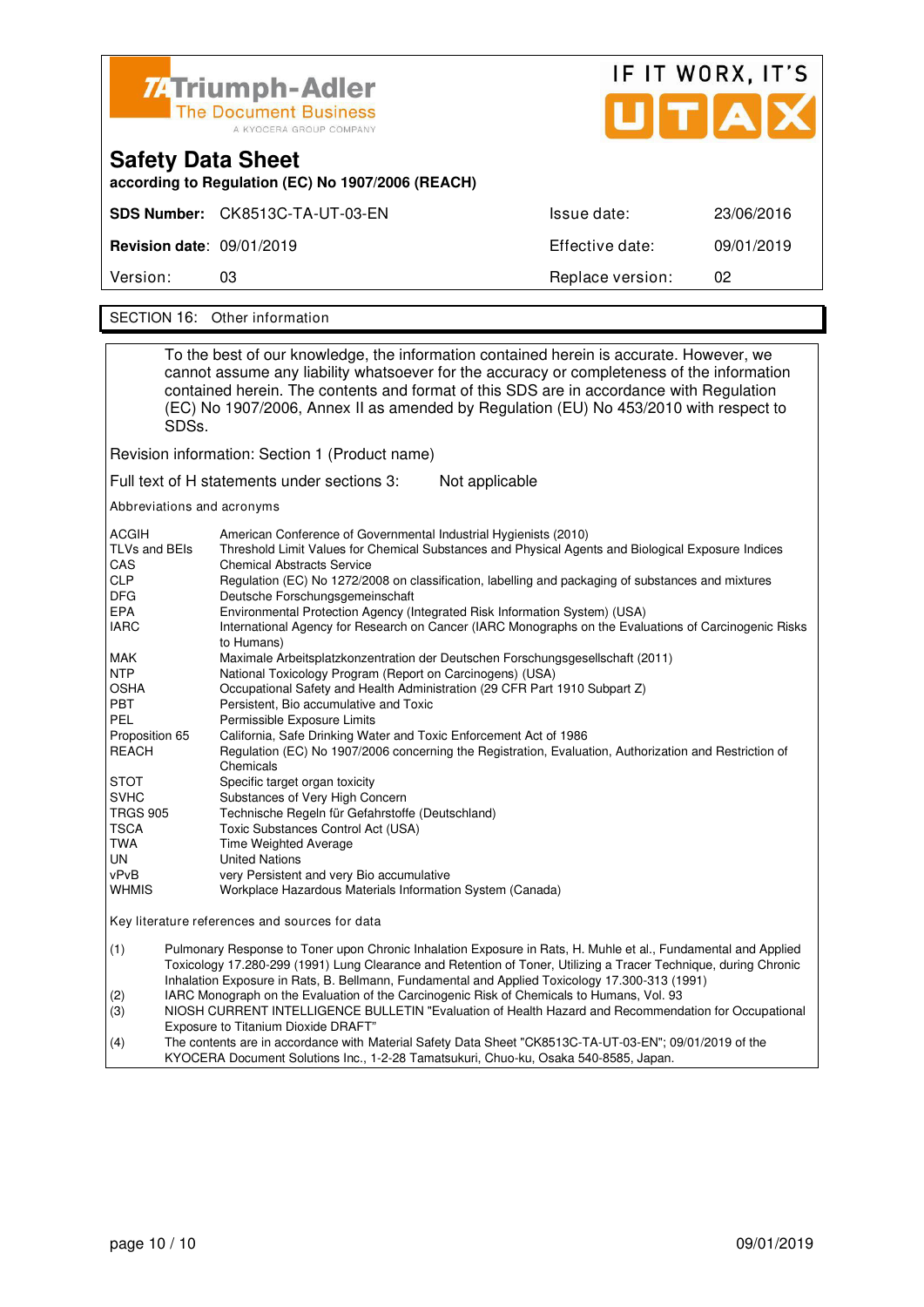



**according to Regulation (EC) No 1907/2006 (REACH)**

Version: 03 03 Replace version: 02

**SECTION** 1: Identification of the substance/mixture and of the company/undertaking

| 1.1 | Product identifier                            |                                                                                              |
|-----|-----------------------------------------------|----------------------------------------------------------------------------------------------|
|     | Product name                                  | <b>Black Toner for</b>                                                                       |
|     |                                               | 4006ci, 4007ci                                                                               |
|     | Consumable name                               | CK-8513K                                                                                     |
|     | Product form                                  | Mixture                                                                                      |
| 1.2 |                                               | Relevant identified uses of the substance or mixture and uses advised against                |
|     | Identified uses                               | The image formation of our electrophotographic equipment.<br>Other uses are not recommended. |
| 1.3 |                                               | Details of the supplier of the safety data sheet                                             |
|     | Manufacturer                                  | <b>KYOCERA Document Solutions Inc.</b>                                                       |
|     | Address                                       | 1-2-28 Tamatsukuri, Chuo-ku, Osaka 540-8585, Japan                                           |
|     | Supplier                                      | TA Triumph-Adler GmbH                                                                        |
|     | Address                                       | Ohechaussee 235<br>22848 Norderstedt<br>Germany                                              |
| 1.4 | Emergency telephone number                    | +49 (0) 40 / 528490                                                                          |
|     |                                               | (This number is available only during office hours)                                          |
|     | <b>SECTION 2:</b> Hazards identification      |                                                                                              |
| 2.1 |                                               | Classification of the substance or mixture                                                   |
|     |                                               | Classification according to Regulation (EC) No 1272/2008 (CLP)                               |
|     |                                               | Not classified as hazardous mixture.                                                         |
| 2.2 | Label elements                                |                                                                                              |
|     |                                               | Labelling according to Regulation (EC) No 1272/2008 (CLP)                                    |
|     |                                               | Not applicable.                                                                              |
| 2.3 | Other hazards                                 |                                                                                              |
|     | Assessment of PBT/vPvB                        |                                                                                              |
|     |                                               | No data available.                                                                           |
|     | See section 9 for dust explosion information. | See section 4 and 11 for information on health effects and symptoms.                         |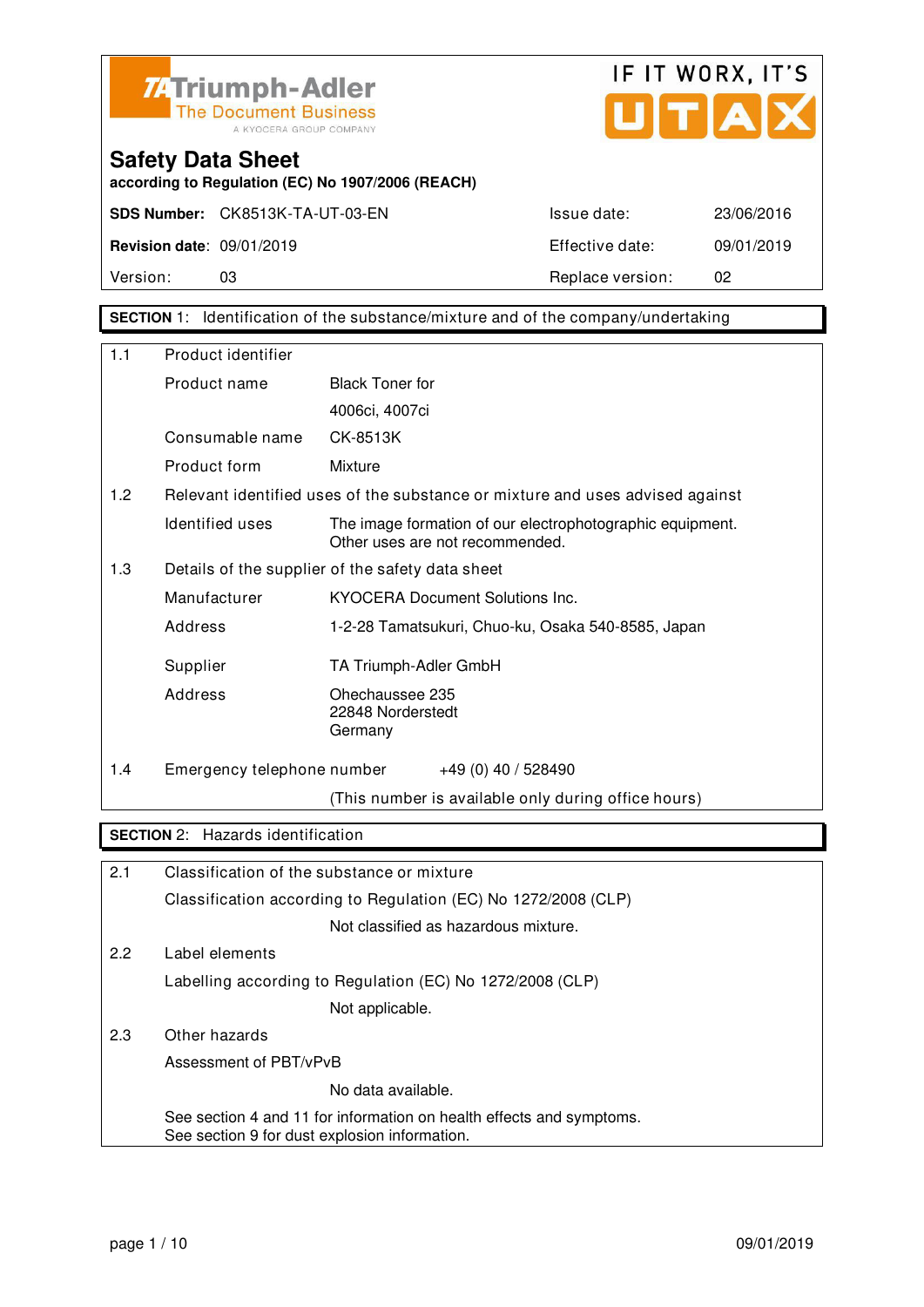| <b>74 Triumph-Adler</b><br><b>The Document Business</b><br>A KYOCERA GROUP COMPANY |                                                                                                         |                                                                                               |                            | UITIA                                                                                                                                                        | IF IT WORX, IT'S |
|------------------------------------------------------------------------------------|---------------------------------------------------------------------------------------------------------|-----------------------------------------------------------------------------------------------|----------------------------|--------------------------------------------------------------------------------------------------------------------------------------------------------------|------------------|
|                                                                                    | <b>Safety Data Sheet</b>                                                                                | according to Regulation (EC) No 1907/2006 (REACH)                                             |                            |                                                                                                                                                              |                  |
|                                                                                    |                                                                                                         | SDS Number: CK8513K-TA-UT-03-EN                                                               |                            | Issue date:                                                                                                                                                  | 23/06/2016       |
|                                                                                    | <b>Revision date: 09/01/2019</b>                                                                        |                                                                                               |                            | Effective date:                                                                                                                                              | 09/01/2019       |
| Version:                                                                           | 03                                                                                                      |                                                                                               |                            | Replace version:                                                                                                                                             | 02               |
|                                                                                    |                                                                                                         | <b>SECTION</b> 3: Composition/information on ingredients                                      |                            |                                                                                                                                                              |                  |
|                                                                                    |                                                                                                         |                                                                                               |                            |                                                                                                                                                              |                  |
| 3.2                                                                                | <b>Mixtures</b>                                                                                         |                                                                                               |                            |                                                                                                                                                              |                  |
|                                                                                    | Chemical name                                                                                           |                                                                                               | CAS-No                     | [Weight %]                                                                                                                                                   |                  |
|                                                                                    | Polyester resin (3 kinds)                                                                               | Ferrite (Ferrite including manganese)                                                         | confidential<br>66402-68-4 | 70-80<br>5-10 (as Mn:<2)                                                                                                                                     |                  |
|                                                                                    | Carbon Black                                                                                            |                                                                                               | 1333-86-4                  | $3 - 8$                                                                                                                                                      |                  |
|                                                                                    | Amorphous silica                                                                                        |                                                                                               | 7631-86-9                  | $1-5$                                                                                                                                                        |                  |
|                                                                                    | Titanium dioxide                                                                                        |                                                                                               | 13463-67-7                 | $1 - 5$                                                                                                                                                      |                  |
|                                                                                    | Information of ingredients                                                                              |                                                                                               |                            |                                                                                                                                                              |                  |
|                                                                                    |                                                                                                         | (1) Substance, which present a health or environmental hazard within the meaning of CLP:      |                            |                                                                                                                                                              |                  |
|                                                                                    | None.                                                                                                   |                                                                                               |                            |                                                                                                                                                              |                  |
|                                                                                    | (2) Substance, which are assigned Community workplace exposure limits:                                  |                                                                                               |                            |                                                                                                                                                              |                  |
|                                                                                    | None.                                                                                                   |                                                                                               |                            |                                                                                                                                                              |                  |
|                                                                                    | (3) Substance, which are PBT or vPvB in accordance with the criteria set out in Annex XIII of<br>REACH: |                                                                                               |                            |                                                                                                                                                              |                  |
|                                                                                    |                                                                                                         | None.                                                                                         |                            |                                                                                                                                                              |                  |
|                                                                                    | REACH (SVHC):                                                                                           | (4) Substance, which are included in the list established in accordance with Article 59(1) of |                            |                                                                                                                                                              |                  |
|                                                                                    |                                                                                                         | None.                                                                                         |                            |                                                                                                                                                              |                  |
|                                                                                    |                                                                                                         | See section 16 for the full text of the H statements declared above.                          |                            |                                                                                                                                                              |                  |
|                                                                                    | SECTION 4: First aid measures                                                                           |                                                                                               |                            |                                                                                                                                                              |                  |
| 4.1                                                                                |                                                                                                         | Description of first aid measures                                                             |                            |                                                                                                                                                              |                  |
|                                                                                    | Inhalation:                                                                                             | doctor in case of such symptoms as coughing.                                                  |                            | Remove from exposure to fresh air and gargle with plenty of water. Consult a                                                                                 |                  |
|                                                                                    |                                                                                                         | Skin contact: Wash with soap and water.                                                       |                            |                                                                                                                                                              |                  |
|                                                                                    | Eye contact:                                                                                            | Flush with water immediately and see a doctor if irritating.                                  |                            |                                                                                                                                                              |                  |
|                                                                                    | Ingestion:                                                                                              | treatment if necessary.                                                                       |                            | Rinse out the mouth. Drink one or two glasses of water to dilute. Seek medical                                                                               |                  |
| 4.2                                                                                |                                                                                                         | Most important symptoms and effects, both acute and delayed                                   |                            |                                                                                                                                                              |                  |
|                                                                                    |                                                                                                         | Potential health effects and symptoms                                                         |                            |                                                                                                                                                              |                  |
|                                                                                    | Inhalation:                                                                                             | dusts.                                                                                        |                            | Prolonged inhalation of excessive dusts may cause lung damage. Use of this<br>product as intended does not result in prolonged inhalation of excessive toner |                  |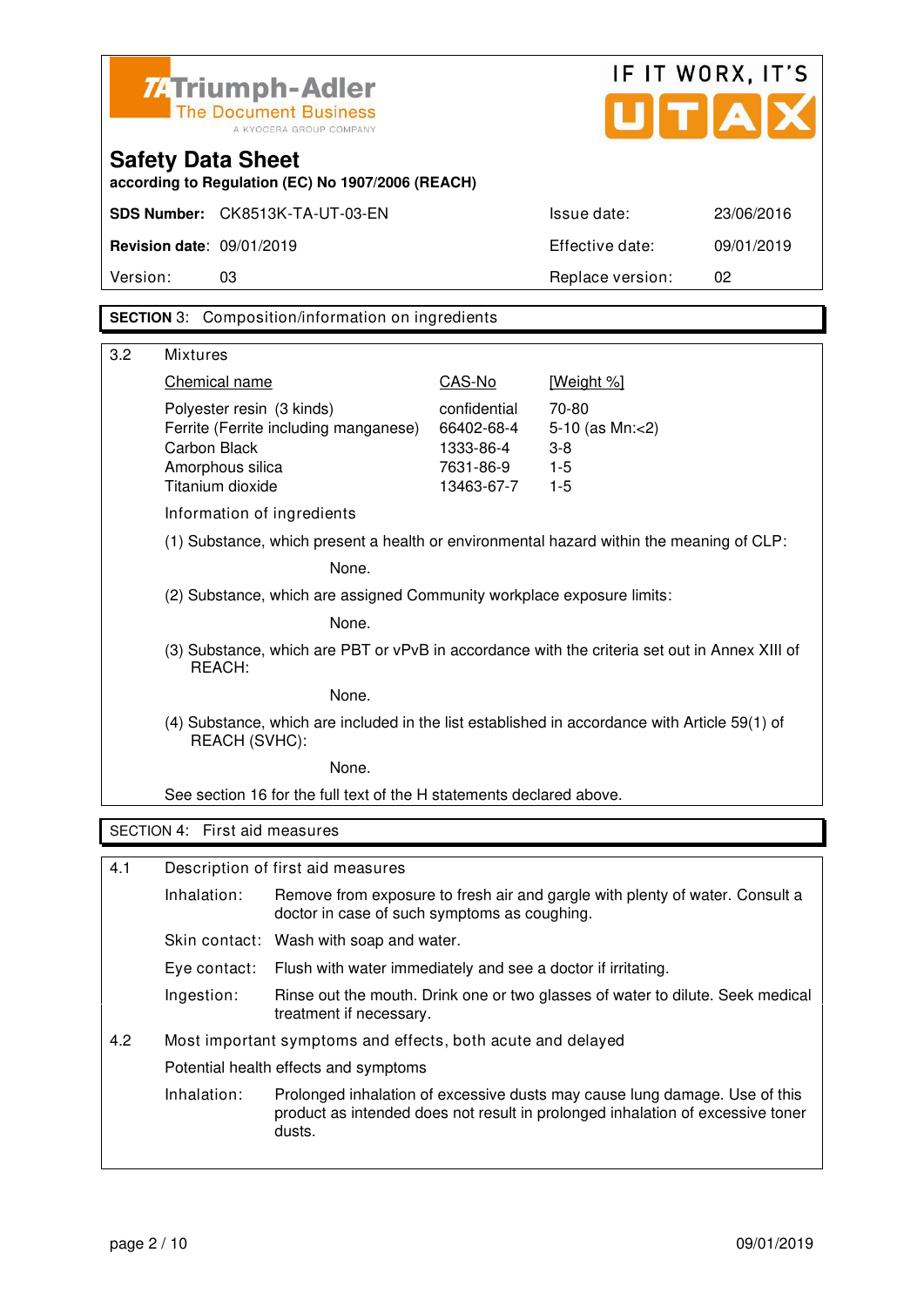



**according to Regulation (EC) No 1907/2006 (REACH)**

|                                  | SDS Number: CK8513K-TA-UT-03-EN | Issue date:      | 23/06/2016 |
|----------------------------------|---------------------------------|------------------|------------|
| <b>Revision date: 09/01/2019</b> |                                 | Effective date:  | 09/01/2019 |
| Version:                         | 03                              | Replace version: | 02         |

| 4.2 |            | Skin contact: Unlikely to cause skin irritation.              |
|-----|------------|---------------------------------------------------------------|
|     |            | Eye contact: May cause transient eye irritation.              |
|     | Ingestion: | Use of this product as intended does not result in ingestion. |

4.3 Indication of any immediate medical attention and special treatment needed No additional information available.

#### SECTION 5: Firefighting measures

| 5.1 | Extinguishing media                                                                                                            |
|-----|--------------------------------------------------------------------------------------------------------------------------------|
|     | Suitable extinguishing media                                                                                                   |
|     | Water spray, foam, powder, CO <sub>2</sub> or dry chemical                                                                     |
|     | Unsuitable extinguishing media                                                                                                 |
|     | None specified.                                                                                                                |
| 5.2 | Special hazards arising from the substance or mixture                                                                          |
|     | Hazardous combustion products: Carbon dioxide, Carbon monoxide                                                                 |
| 5.3 | Advice for firefighters                                                                                                        |
|     | Pay attention not to blow away dust. Drain water off around and decrease the<br>atmosphere temperature to extinguish the fire. |
|     | Protection equipment for firefighters                                                                                          |
|     | None specified.                                                                                                                |
|     | SECTION 6: Accidental release measures                                                                                         |

| 6.1 | Personal precautions, protective equipment and emergency procedures                                                                        |
|-----|--------------------------------------------------------------------------------------------------------------------------------------------|
|     | Avoid inhalation, ingestion, eye and skin contact in case of accidental release.<br>Avoid formation of dust. Provide adequate ventilation. |
| 6.2 | Environmental precautions                                                                                                                  |
|     | Do not allow to enter into surface water or drains.                                                                                        |
| 6.3 | Methods and material for containment and cleaning up                                                                                       |
|     | Gather the released powder not to blow away and wipe up with a wet cloth.                                                                  |
| 6.4 | Reference to other sections                                                                                                                |
|     | See section 13 for disposal information.                                                                                                   |
|     |                                                                                                                                            |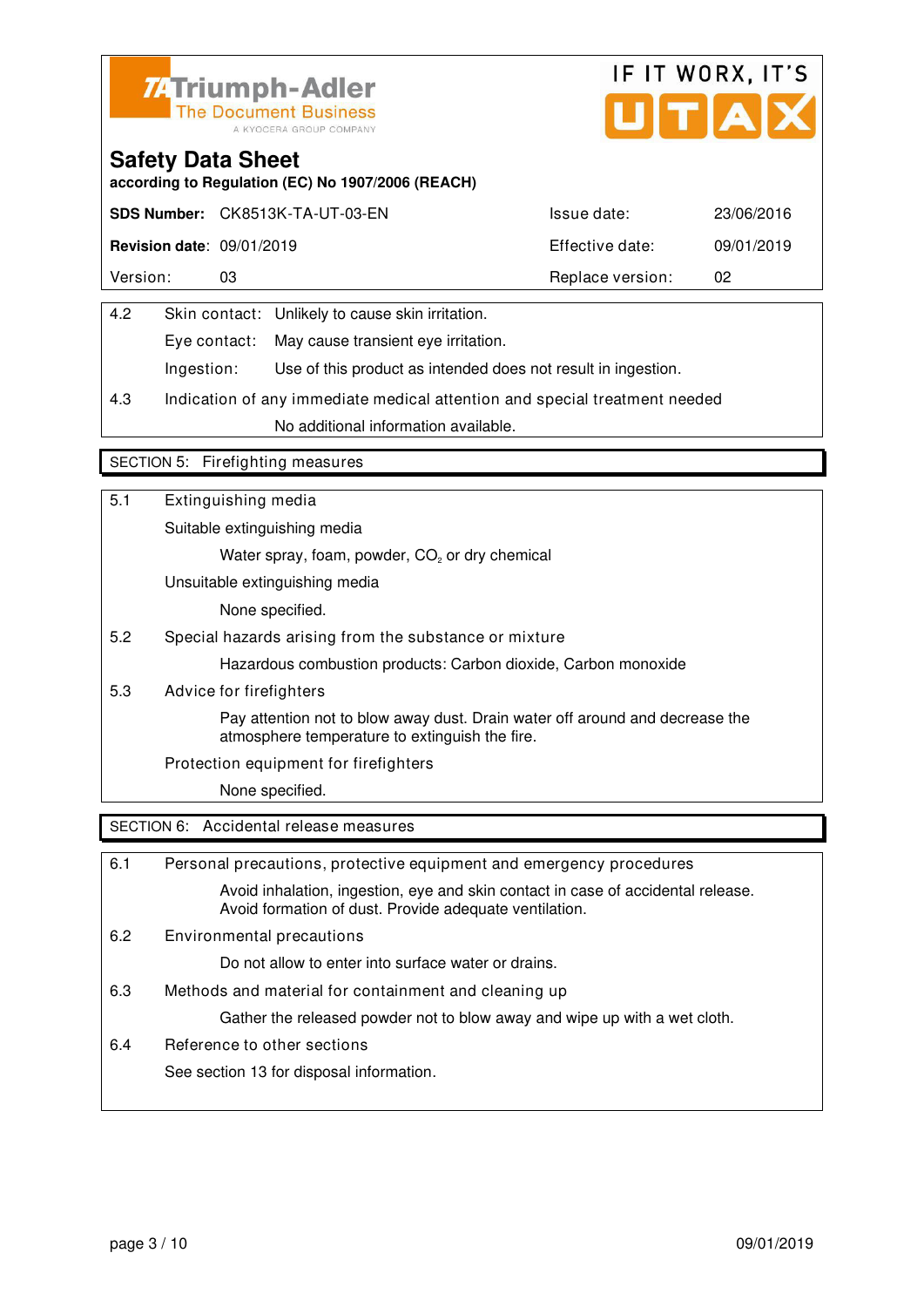



**according to Regulation (EC) No 1907/2006 (REACH)**

**SDS Number:** CK8513K-TA-UT-03-EN Issue date: 23/06/2016

**Revision date**: 09/01/2019 Effective date: 09/01/2019

Version: 03 Replace version: 02

### SECTION 7: Handling and storage

7.1 Precautions for safe handling

 Do not attempt to force open or destroy the toner container or unit. See installation guide of this product.

7.2 Conditions for safe storage, including any incompatibilities

 Keep the toner container or unit tightly closed and store in a cool, dry and dark place. Keeping away from fire. Keep out of the reach of children.

7.3 Specific end use(s)

No additional information available.

#### SECTION 8: Exposure controls/personal protection

8.1 Control parameters

US ACGIH Threshold Limit Values (TWA)

Particles: 10 mg/m<sup>3</sup> (Inhalable particles) 3 mg/m<sup>3</sup> (Respirable particles) Manganese inorganic compounds (Ferrite component): 0.1 mg/m<sup>3</sup> (Inhalable fraction) 0.02 mg/m³ (Respirable fraction) (as Mn) Carbon Black: 3.0 mg/m<sup>3</sup> (Inhalable fraction) Titanium dioxide: 10 mg/m<sup>3</sup> US OSHA PEL (TWA) Particles: 15 mg/m<sup>3</sup> (Total dust) 5 mg/m<sup>3</sup> (Respirable fraction) Manganese compounds (Ferrite component): 5 mg/m<sup>3</sup> (Ceiling) (as Mn) Carbon Black:  $3.5 \text{ mg/m}^3$  Amorphous silica:  $80 \text{ mg/m}^3/\%$ SiO. Titanium dioxide: 15 mg/m<sup>3</sup> (Total dust) EU Occupational exposure limits: Directive (EC) 2000/39, (EC) 2006/15 and (EU) 2009/161 Not listed. 8.2 Exposure controls Appropriate engineering controls Special ventilator is not required under normal intended use. Use in a well ventilated area. Personal protective equipment Respiratory protection, eye protection, hand protection, skin and body protection are not required under normal intended use.

Environmental exposure controls

No additional information available.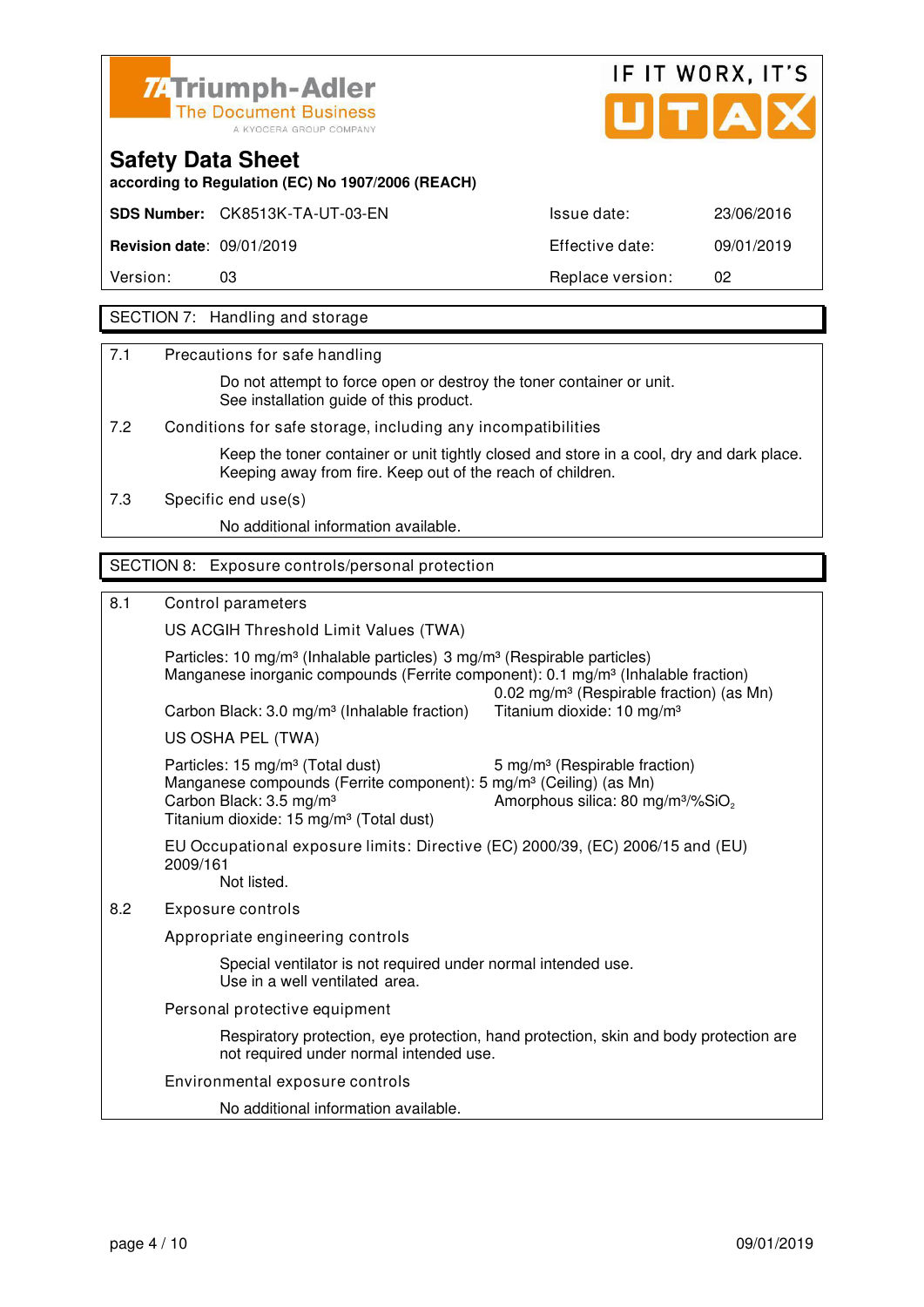



**according to Regulation (EC) No 1907/2006 (REACH)**

#### SECTION 9: Physical and chemical properties

| 9.1 | Information on basic physical and chemical properties |                            |  |
|-----|-------------------------------------------------------|----------------------------|--|
|     | Appearance                                            |                            |  |
|     | Physical state                                        | Solid (fine powder)        |  |
|     | Colour                                                | <b>Black</b>               |  |
|     | Odour                                                 | Odourless                  |  |
|     | Odour threshold                                       | No data available.         |  |
|     | pH                                                    | No data available.         |  |
|     | Melting range [°C]                                    | 100-120 (Toner)            |  |
|     | Boiling point [°C]                                    | No data available.         |  |
|     | Flash point [°C]                                      | No data available.         |  |
|     | Evaporation rate                                      | No data available.         |  |
|     | Flammability (solid, gas)                             | No data available.         |  |
|     | Upper flammability or explosive limit                 | No data available.         |  |
|     | Lower flammability or explosive limit                 | No data available.         |  |
|     | Vapour pressure                                       | No data available.         |  |
|     | Vapour density                                        | No data available.         |  |
|     | Relative density [g/m <sup>3</sup> ]                  | 1.2-1.4 (Toner)            |  |
|     | Solubility (ies)                                      | almost insoluble in water. |  |
|     | Partition coefficient: n-octanol/water                | No data available.         |  |
|     | Auto-ignition temperature [°C]                        | No data available.         |  |
|     | Decomposition temperature [°C]                        | No data available.         |  |
|     | Viscosity                                             | No data available.         |  |
|     | Explosive properties                                  | No data available.         |  |
|     | Oxidizing properties                                  | No data available.         |  |

#### 9.2 Other information

 Dust explosion is improbable under normal intended use. Experimental explosiveness of toner is classified into the same rank such kind of powder as flour, dry milk and resin powder according to the pressure rising speed.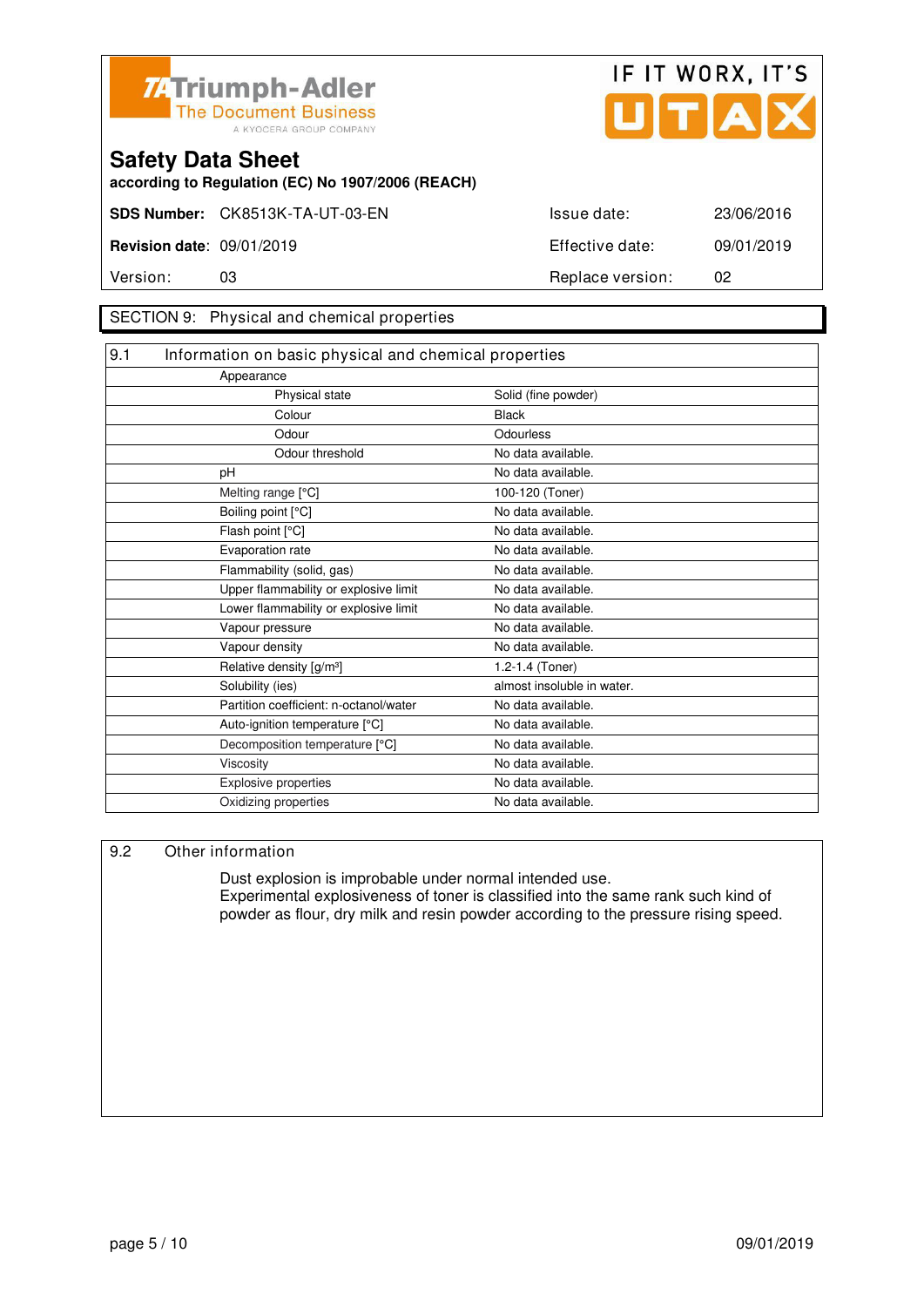



**according to Regulation (EC) No 1907/2006 (REACH)**

| Version:                         | 03                                     | Replace version: | 02         |
|----------------------------------|----------------------------------------|------------------|------------|
| <b>Revision date: 09/01/2019</b> |                                        | Effective date:  | 09/01/2019 |
|                                  | <b>SDS Number:</b> CK8513K-TA-UT-03-EN | Issue date:      | 23/06/2016 |

### SECTION 10: Stability and reactivity

| 10.1 | Reactivity                                                         |
|------|--------------------------------------------------------------------|
|      | No data available.                                                 |
| 10.2 | Chemical stability                                                 |
|      | This product is stable under normal conditions of use and storage. |
| 10.3 | Possibility of hazardous reactions                                 |
|      | Hazardous reactions will not occur.                                |
| 10.4 | Conditions to avoid                                                |
|      | None specified.                                                    |
| 10.5 | Incompatible materials                                             |
|      | None specified.                                                    |
| 10.6 | Hazardous decomposition products                                   |
|      | Hazardous decomposition products are not to be produced.           |
|      |                                                                    |
|      | SECTION 11: Toxicological information                              |

| Information on toxicological effects                                           |                                                                       |  |
|--------------------------------------------------------------------------------|-----------------------------------------------------------------------|--|
| Based on available data, the classification criteria listed below are not met. |                                                                       |  |
| Acute toxicity                                                                 |                                                                       |  |
| Oral $(LD_{50})$                                                               | $>$ 2000 mg/kg (rat)* (Toner).<br>>2000 mg/kg (rat)** (Carrier).      |  |
| Dermal $(LD_{50})$                                                             | No data available (Toner).<br>No data available (Carrier).            |  |
| Inhalation $(LC_{50}(4hr))$                                                    | $>5.09$ mg/l (rat)*                                                   |  |
| Skin corrosion/irritation                                                      |                                                                       |  |
| Acute skin irritation                                                          | Non-irritant (rabbit)* (Toner).<br>Non-irritant (rabbit)** (Carrier). |  |
| Serious eye damage/irritation                                                  |                                                                       |  |
| Acute eye irritation                                                           | Mild irritant (rabbit)*.                                              |  |
| Respiratory or skin sensitization                                              |                                                                       |  |
| Skin sensitization                                                             | Non-sensitizer (mouse)* (Toner).<br>Non-sensitizer** (Carrier).       |  |
|                                                                                |                                                                       |  |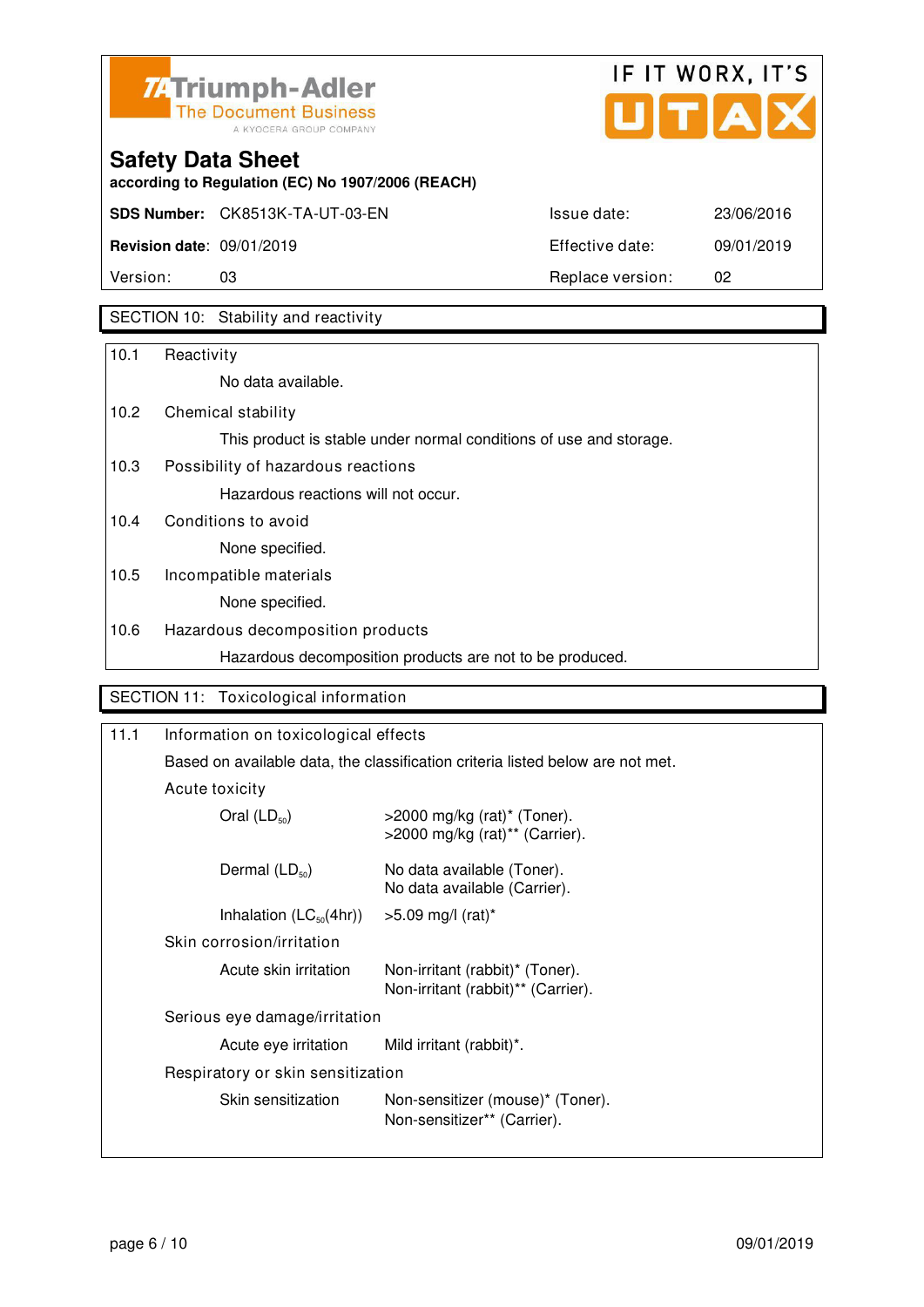



**according to Regulation (EC) No 1907/2006 (REACH)**

|                                  | SDS Number: CK8513K-TA-UT-03-EN | Issue date:      | 23/06/2016 |
|----------------------------------|---------------------------------|------------------|------------|
| <b>Revision date: 09/01/2019</b> |                                 | Effective date:  | 09/01/2019 |
| Version:                         | 03                              | Replace version: | 02         |

| 11.1 | Germ cell mutagenicity                                   | Ames test is negative** (Toner).<br>Ames test is negative** (Carrier).<br>*(based on test result of similar product)<br>** (based on test result of constituent materials)                                                                                                                                                                                                                                                                                                                                                                                                                                                                                                                                                                                                                                                                                                                                                                                                                                                                                                                                                                                                                                                                              |  |  |  |
|------|----------------------------------------------------------|---------------------------------------------------------------------------------------------------------------------------------------------------------------------------------------------------------------------------------------------------------------------------------------------------------------------------------------------------------------------------------------------------------------------------------------------------------------------------------------------------------------------------------------------------------------------------------------------------------------------------------------------------------------------------------------------------------------------------------------------------------------------------------------------------------------------------------------------------------------------------------------------------------------------------------------------------------------------------------------------------------------------------------------------------------------------------------------------------------------------------------------------------------------------------------------------------------------------------------------------------------|--|--|--|
|      | Information of ingredients:                              |                                                                                                                                                                                                                                                                                                                                                                                                                                                                                                                                                                                                                                                                                                                                                                                                                                                                                                                                                                                                                                                                                                                                                                                                                                                         |  |  |  |
|      |                                                          | No mutagen according to MAK, TRGS905 and (EC) No 1272/2008 Annex VI.                                                                                                                                                                                                                                                                                                                                                                                                                                                                                                                                                                                                                                                                                                                                                                                                                                                                                                                                                                                                                                                                                                                                                                                    |  |  |  |
|      | Carcinogenicity                                          |                                                                                                                                                                                                                                                                                                                                                                                                                                                                                                                                                                                                                                                                                                                                                                                                                                                                                                                                                                                                                                                                                                                                                                                                                                                         |  |  |  |
|      | Information of ingredients:                              |                                                                                                                                                                                                                                                                                                                                                                                                                                                                                                                                                                                                                                                                                                                                                                                                                                                                                                                                                                                                                                                                                                                                                                                                                                                         |  |  |  |
|      | Proposition 65, TRGS 905 and (EC) No 1272/2008 Annex VI. | No carcinogen or potential carcinogen (except Titanium dioxide and Carbon Black) according<br>to IARC, Japan Association on Industrial Health, ACGIH, EPA, OSHA, NTP, MAK, California                                                                                                                                                                                                                                                                                                                                                                                                                                                                                                                                                                                                                                                                                                                                                                                                                                                                                                                                                                                                                                                                   |  |  |  |
|      | dioxide and respiratory tract diseases.                  | The IARC re-evaluated Titanium dioxide and Carbon Black as a Group 2B carcinogen<br>(possibly carcinogenic to humans) as the result of inhalation exposure test in rats. But,<br>oral/skin test does not show carcinogenicity (2). The evaluation of Carbon Black is based upon<br>the development of lung tumours in rat receiving chronic inhalation exposures to free Carbon<br>Black at level that induce particle overload of the lung. The studies performed in animal<br>models other than rats have not demonstrated an association between Carbon Black and lung<br>tumours. Moreover, a two years cancer bioassay using a typical toner preparation containing<br>Carbon Black demonstrated no association between toner exposure and tumour development<br>in rats (1). In the animal chronic inhalation studies for Titanium dioxide, the lung tumour was<br>observed only in rats. It is estimated that this is attributed to the overload of rat's lung<br>clearance mechanism (overload phenomenon) (3). The inhalation of excessive Titanium<br>dioxide does not occur in normal use of this product. Also, epidemiological studies to date<br>have not revealed any evidence of the relation between occupational exposure to Titanium |  |  |  |
|      | Reproductive toxicity                                    |                                                                                                                                                                                                                                                                                                                                                                                                                                                                                                                                                                                                                                                                                                                                                                                                                                                                                                                                                                                                                                                                                                                                                                                                                                                         |  |  |  |
|      | Information of ingredients:                              |                                                                                                                                                                                                                                                                                                                                                                                                                                                                                                                                                                                                                                                                                                                                                                                                                                                                                                                                                                                                                                                                                                                                                                                                                                                         |  |  |  |
|      | (EC) No 1272/2008 Annex VI.                              | No reproductive toxicant according to MAK, California Proposition 65, TRGS 905 and                                                                                                                                                                                                                                                                                                                                                                                                                                                                                                                                                                                                                                                                                                                                                                                                                                                                                                                                                                                                                                                                                                                                                                      |  |  |  |
|      | STOT-single exposure                                     | No data available.                                                                                                                                                                                                                                                                                                                                                                                                                                                                                                                                                                                                                                                                                                                                                                                                                                                                                                                                                                                                                                                                                                                                                                                                                                      |  |  |  |
|      | STOT-repeated exposure                                   | No data available.                                                                                                                                                                                                                                                                                                                                                                                                                                                                                                                                                                                                                                                                                                                                                                                                                                                                                                                                                                                                                                                                                                                                                                                                                                      |  |  |  |
|      | Aspiration hazard                                        | No data available.                                                                                                                                                                                                                                                                                                                                                                                                                                                                                                                                                                                                                                                                                                                                                                                                                                                                                                                                                                                                                                                                                                                                                                                                                                      |  |  |  |
|      | Chronic effects                                          |                                                                                                                                                                                                                                                                                                                                                                                                                                                                                                                                                                                                                                                                                                                                                                                                                                                                                                                                                                                                                                                                                                                                                                                                                                                         |  |  |  |

 In a study in rats by chronic inhalation exposure to a typical toner, a mild to moderate degree of lung fibrosis was observed in 92% of the rats in the high concentration (16 mg/m<sup>3</sup>) exposure group, and a minimal to mild degree of fibrosis was noted in 22% of the animal in the middle (4mg/m<sup>3</sup>) exposure group (1). However, no pulmonary change was reported in the lowest (1mg/m<sup>3</sup>) exposure group, the most relevant level to potential human exposures.

Other information No data available.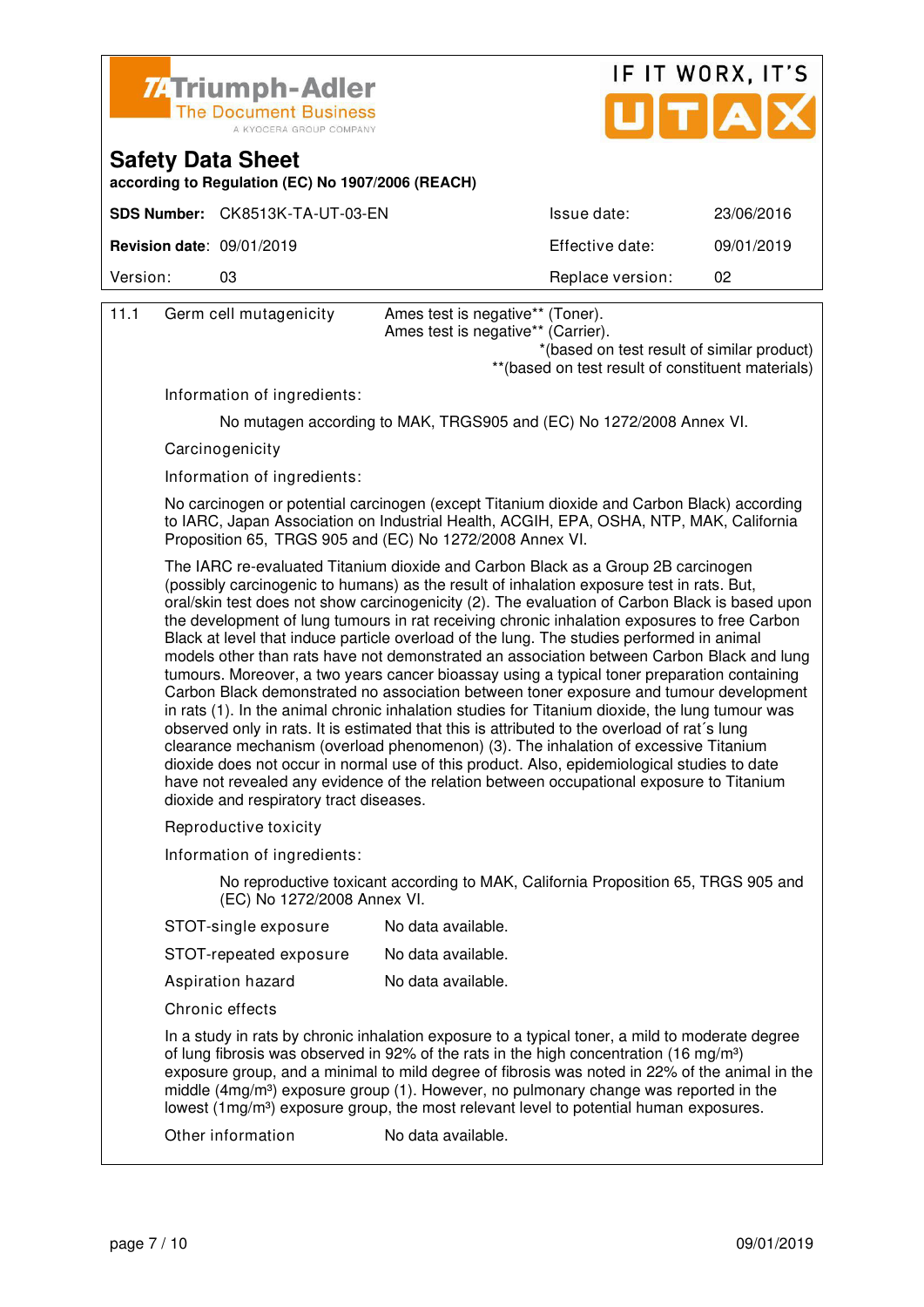



**according to Regulation (EC) No 1907/2006 (REACH)**

**SDS Number:** CK8513K-TA-UT-03-EN Issue date: 23/06/2016

**Revision date**: 09/01/2019 Effective date: 09/01/2019

Version: 03 Replace version: 02

### SECTION 12: Ecological information

| 12.1 | Toxicity                             |
|------|--------------------------------------|
|      | No data available.                   |
| 12.2 | Persistence and degradability        |
|      | No data available.                   |
| 12.3 | Bio accumulative potential           |
|      | No data available.                   |
| 12.4 | Mobility in soil                     |
|      | No data available.                   |
| 12.5 | Results of PBT and vPvB assessment   |
|      | No data available.                   |
| 12.6 | Other adverse effects                |
|      | No additional information available. |

### SECTION 13: Disposal considerations

### 13.1 Waste treatment methods

 Do not attempt to incinerate the toner container or unit and the waste toner yourself. Dangerous sparks may cause burn. Any disposal practice should be done under conditions, which meet local, state and federal laws and regulations relating to waste (contact local or state environmental agency for specific rules).

### SECTION 14: Transport information

- 14.1 UN-number
	- None.
- 14.2 UN Proper shipping name

None.

14.3 Transport hazard class(es)

None.

14.4 Packing group

None.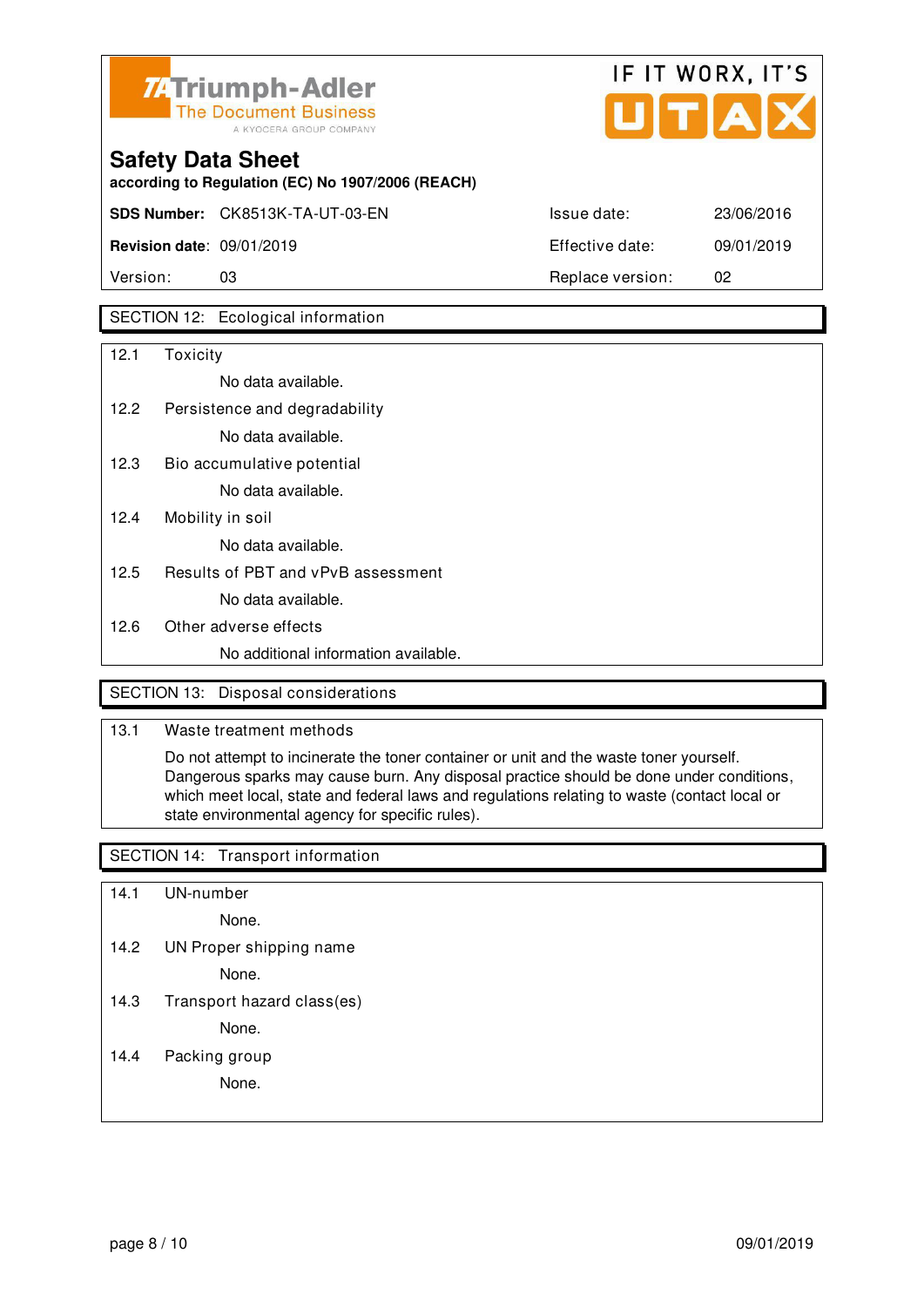



**according to Regulation (EC) No 1907/2006 (REACH)**

**SDS Number:** CK8513K-TA-UT-03-EN Issue date: 23/06/2016

**Revision date**: 09/01/2019 Effective date: 09/01/2019

Version: 03 03 Replace version: 02

14.5 Environmental hazards

None.

14.6 Special precautions for user No additional information available.

14.7 Transport in bulk according to Annex II of MARPOL73/78 and the IBC Code Not applicable.

SECTION 15: Regulatory information

| 15.1 | Safety, health and environmental regulations/legislation specific for the substance or<br>mixture                     |
|------|-----------------------------------------------------------------------------------------------------------------------|
|      | EU-regulations                                                                                                        |
|      | Regulation (EC) No 1005 / 2009 (on substances that deplete the ozone layer, Annex I and II):                          |
|      | Not listed.                                                                                                           |
|      | Regulation (EC) No 850 / 2004 (on persistent organic pollutants, Annex I as amended):                                 |
|      | Not listed.                                                                                                           |
|      | Regulation (EC) No 689 / 2008 (concerning the export and import of dangerous chemicals,<br>Annex I and V as amended): |
|      | Not listed.                                                                                                           |
|      | Regulation (EC) No 1907 / 2006 REACH Annex XVII as amended (Restrictions on use):                                     |
|      | Not listed.                                                                                                           |
|      | Regulation (EC) No 1907 / 2006 REACH Annex XIV as amended (Authorizations):                                           |
|      | Not listed.                                                                                                           |
|      | US-regulations                                                                                                        |
|      | All ingredients in this product comply with order under TSCA.                                                         |
|      | Canada regulations                                                                                                    |
|      | This product is not a WHMIS-controlled product, since we consider it as a<br>manufactured article.                    |
| 15.2 | <b>Chemical Safety Assessment</b>                                                                                     |
|      | No data available.                                                                                                    |
|      |                                                                                                                       |
|      |                                                                                                                       |
|      |                                                                                                                       |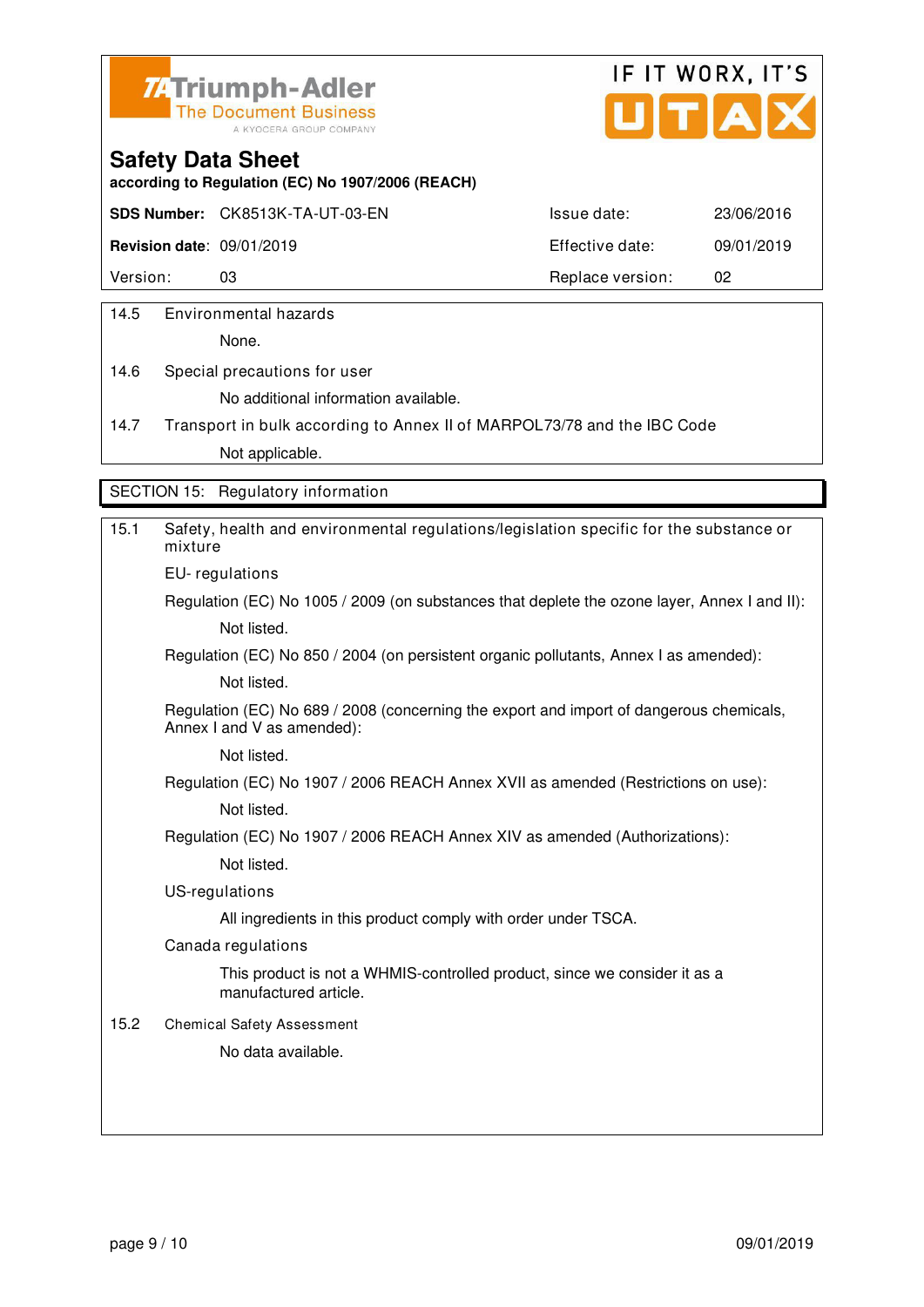|                                                                               | <b>74Triumph-Adler</b><br>The Document Business<br>A KYOCERA GROUP COMPANY | UTAX             | IF IT WORX, IT'S |  |
|-------------------------------------------------------------------------------|----------------------------------------------------------------------------|------------------|------------------|--|
| <b>Safety Data Sheet</b><br>according to Regulation (EC) No 1907/2006 (REACH) |                                                                            |                  |                  |  |
|                                                                               | SDS Number: CK8513K-TA-UT-03-EN                                            | Issue date:      | 23/06/2016       |  |
| <b>Revision date: 09/01/2019</b>                                              |                                                                            | Effective date:  | 09/01/2019       |  |
| Version:                                                                      | 03                                                                         | Replace version: | 02               |  |

SECTION 16: Other information

| To the best of our knowledge, the information contained herein is accurate. However, we<br>cannot assume any liability whatsoever for the accuracy or completeness of the information<br>contained herein. The contents and format of this SDS are in accordance with Regulation<br>(EC) No 1907/2006, Annex II as amended by Regulation (EU) No 453/2010 with respect to<br>SDSs.                                                                                                                                                                                                                                                                                                                                                                                                                                                                                                                                                                                                                                                                                                                                                                                                                                                                                                                                                                                                                                                                                                                                                                                                                                                                                                        |                                                                                                                                                                                                                                                                                                                                                                                                                                                                                                                                                                                                                                                                                             |  |  |
|-------------------------------------------------------------------------------------------------------------------------------------------------------------------------------------------------------------------------------------------------------------------------------------------------------------------------------------------------------------------------------------------------------------------------------------------------------------------------------------------------------------------------------------------------------------------------------------------------------------------------------------------------------------------------------------------------------------------------------------------------------------------------------------------------------------------------------------------------------------------------------------------------------------------------------------------------------------------------------------------------------------------------------------------------------------------------------------------------------------------------------------------------------------------------------------------------------------------------------------------------------------------------------------------------------------------------------------------------------------------------------------------------------------------------------------------------------------------------------------------------------------------------------------------------------------------------------------------------------------------------------------------------------------------------------------------|---------------------------------------------------------------------------------------------------------------------------------------------------------------------------------------------------------------------------------------------------------------------------------------------------------------------------------------------------------------------------------------------------------------------------------------------------------------------------------------------------------------------------------------------------------------------------------------------------------------------------------------------------------------------------------------------|--|--|
|                                                                                                                                                                                                                                                                                                                                                                                                                                                                                                                                                                                                                                                                                                                                                                                                                                                                                                                                                                                                                                                                                                                                                                                                                                                                                                                                                                                                                                                                                                                                                                                                                                                                                           | Revision information: Section 1 (Product name)                                                                                                                                                                                                                                                                                                                                                                                                                                                                                                                                                                                                                                              |  |  |
|                                                                                                                                                                                                                                                                                                                                                                                                                                                                                                                                                                                                                                                                                                                                                                                                                                                                                                                                                                                                                                                                                                                                                                                                                                                                                                                                                                                                                                                                                                                                                                                                                                                                                           | Full text of H statements under sections 3:<br>Not applicable                                                                                                                                                                                                                                                                                                                                                                                                                                                                                                                                                                                                                               |  |  |
|                                                                                                                                                                                                                                                                                                                                                                                                                                                                                                                                                                                                                                                                                                                                                                                                                                                                                                                                                                                                                                                                                                                                                                                                                                                                                                                                                                                                                                                                                                                                                                                                                                                                                           |                                                                                                                                                                                                                                                                                                                                                                                                                                                                                                                                                                                                                                                                                             |  |  |
| Abbreviations and acronyms<br>ACGIH<br>American Conference of Governmental Industrial Hygienists (2010)<br>TLVs and BEIs<br>Threshold Limit Values for Chemical Substances and Physical Agents and Biological Exposure Indices<br>CAS<br><b>Chemical Abstracts Service</b><br><b>CLP</b><br>Regulation (EC) No 1272/2008 on classification, labelling and packaging of substances and mixtures<br><b>DFG</b><br>Deutsche Forschungsgemeinschaft<br>EPA<br>Environmental Protection Agency (Integrated Risk Information System) (USA)<br><b>IARC</b><br>International Agency for Research on Cancer (IARC Monographs on the Evaluations of Carcinogenic Risks<br>to Humans)<br>MAK<br>Maximale Arbeitsplatzkonzentration der Deutschen Forschungsgesellschaft (2011)<br><b>NTP</b><br>National Toxicology Program (Report on Carcinogens) (USA)<br>OSHA<br>Occupational Safety and Health Administration (29 CFR Part 1910 Subpart Z)<br><b>PBT</b><br>Persistent, Bio accumulative and Toxic<br><b>PEL</b><br>Permissible Exposure Limits<br>Proposition 65<br>California, Safe Drinking Water and Toxic Enforcement Act of 1986<br><b>REACH</b><br>Regulation (EC) No 1907/2006 concerning the Registration, Evaluation, Authorization and Restriction of<br>Chemicals<br>STOT<br>Specific target organ toxicity<br><b>SVHC</b><br>Substances of Very High Concern<br><b>TRGS 905</b><br>Technische Regeln für Gefahrstoffe (Deutschland)<br>TSCA<br>Toxic Substances Control Act (USA)<br>TWA<br>Time Weighted Average<br>UN<br><b>United Nations</b><br>vPvB<br>very Persistent and very Bio accumulative<br><b>WHMIS</b><br>Workplace Hazardous Materials Information System (Canada) |                                                                                                                                                                                                                                                                                                                                                                                                                                                                                                                                                                                                                                                                                             |  |  |
| Key literature references and sources for data                                                                                                                                                                                                                                                                                                                                                                                                                                                                                                                                                                                                                                                                                                                                                                                                                                                                                                                                                                                                                                                                                                                                                                                                                                                                                                                                                                                                                                                                                                                                                                                                                                            |                                                                                                                                                                                                                                                                                                                                                                                                                                                                                                                                                                                                                                                                                             |  |  |
| (1)<br>(2)<br>(3)<br>(4)                                                                                                                                                                                                                                                                                                                                                                                                                                                                                                                                                                                                                                                                                                                                                                                                                                                                                                                                                                                                                                                                                                                                                                                                                                                                                                                                                                                                                                                                                                                                                                                                                                                                  | Pulmonary Response to Toner upon Chronic Inhalation Exposure in Rats, H. Muhle et al., Fundamental and Applied<br>Toxicology 17.280-299 (1991) Lung Clearance and Retention of Toner, Utilizing a Tracer Technique, during Chronic<br>Inhalation Exposure in Rats, B. Bellmann, Fundamental and Applied Toxicology 17.300-313 (1991)<br>IARC Monograph on the Evaluation of the Carcinogenic Risk of Chemicals to Humans, Vol. 93<br>NIOSH CURRENT INTELLIGENCE BULLETIN "Evaluation of Health Hazard and Recommendation for Occupational<br>Exposure to Titanium Dioxide DRAFT"<br>The contents are in accordance with Material Safety Data Sheet "CK8513K-TA-UT-03-EN"; 09/01/2019 of the |  |  |

٦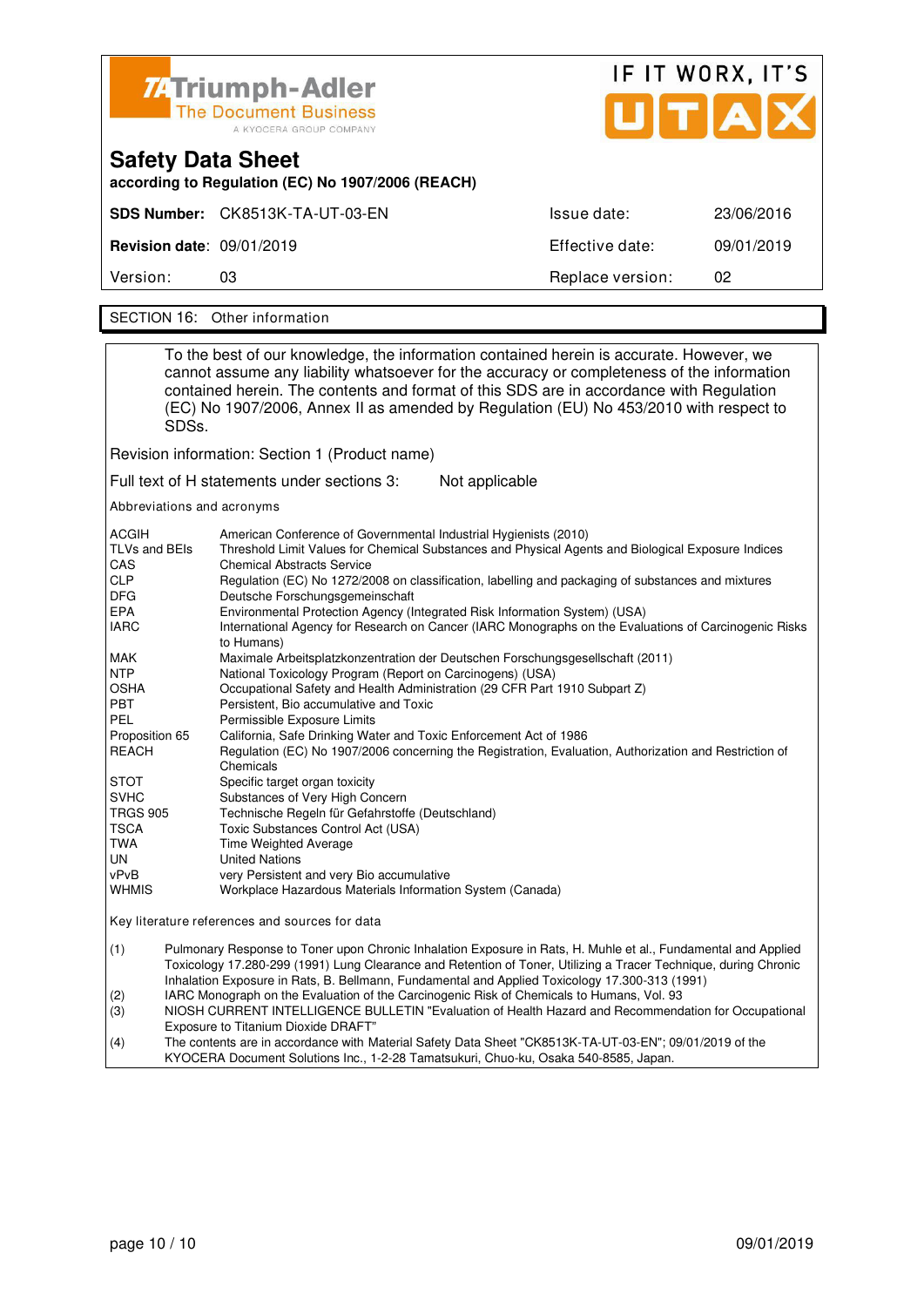

**according to Regulation (EC) No 1907/2006 (REACH)**



**Safety Data Sheet** 

Version: 03 03 Replace version: 02

**SECTION** 1: Identification of the substance/mixture and of the company/undertaking

| 1.1               | Product identifier         |                                                                                                                       |
|-------------------|----------------------------|-----------------------------------------------------------------------------------------------------------------------|
|                   | Product name               | Magenta Toner for                                                                                                     |
|                   |                            | 4006ci, 4007ci                                                                                                        |
|                   | Consumable name            | CK-8513M                                                                                                              |
|                   | Product form               | Mixture                                                                                                               |
| 1.2               |                            | Relevant identified uses of the substance or mixture and uses advised against                                         |
|                   | Identified uses            | The image formation of our electrophotographic equipment.<br>Other uses are not recommended.                          |
| 1.3               |                            | Details of the supplier of the safety data sheet                                                                      |
|                   | Manufacturer               | <b>KYOCERA Document Solutions Inc.</b>                                                                                |
|                   | Address                    | 1-2-28 Tamatsukuri, Chuo-ku, Osaka 540-8585, Japan                                                                    |
|                   | Supplier                   | TA Triumph-Adler GmbH                                                                                                 |
|                   | Address                    | Ohechaussee 235<br>22848 Norderstedt<br>Germany                                                                       |
| 1.4               | Emergency telephone number | $+49(0)$ 40 / 528490                                                                                                  |
|                   |                            | (This number is available only during office hours)                                                                   |
| <b>SECTION 2:</b> | Hazards identification     |                                                                                                                       |
| 2.1               |                            | Classification of the substance or mixture                                                                            |
|                   |                            | Classification according to Regulation (EC) No 1272/2008 (CLP)                                                        |
|                   |                            | Not classified as hazardous mixture.                                                                                  |
| 2.2               | Label elements             |                                                                                                                       |
|                   |                            | Labelling according to Regulation (EC) No 1272/2008 (CLP)                                                             |
|                   |                            | Not applicable.                                                                                                       |
| 2.3               | Other hazards              |                                                                                                                       |
|                   | Assessment of PBT/vPvB     |                                                                                                                       |
|                   |                            | No data available.                                                                                                    |
|                   |                            | See section 4 and 11 for information on health effects and symptoms.<br>See section 9 for dust explosion information. |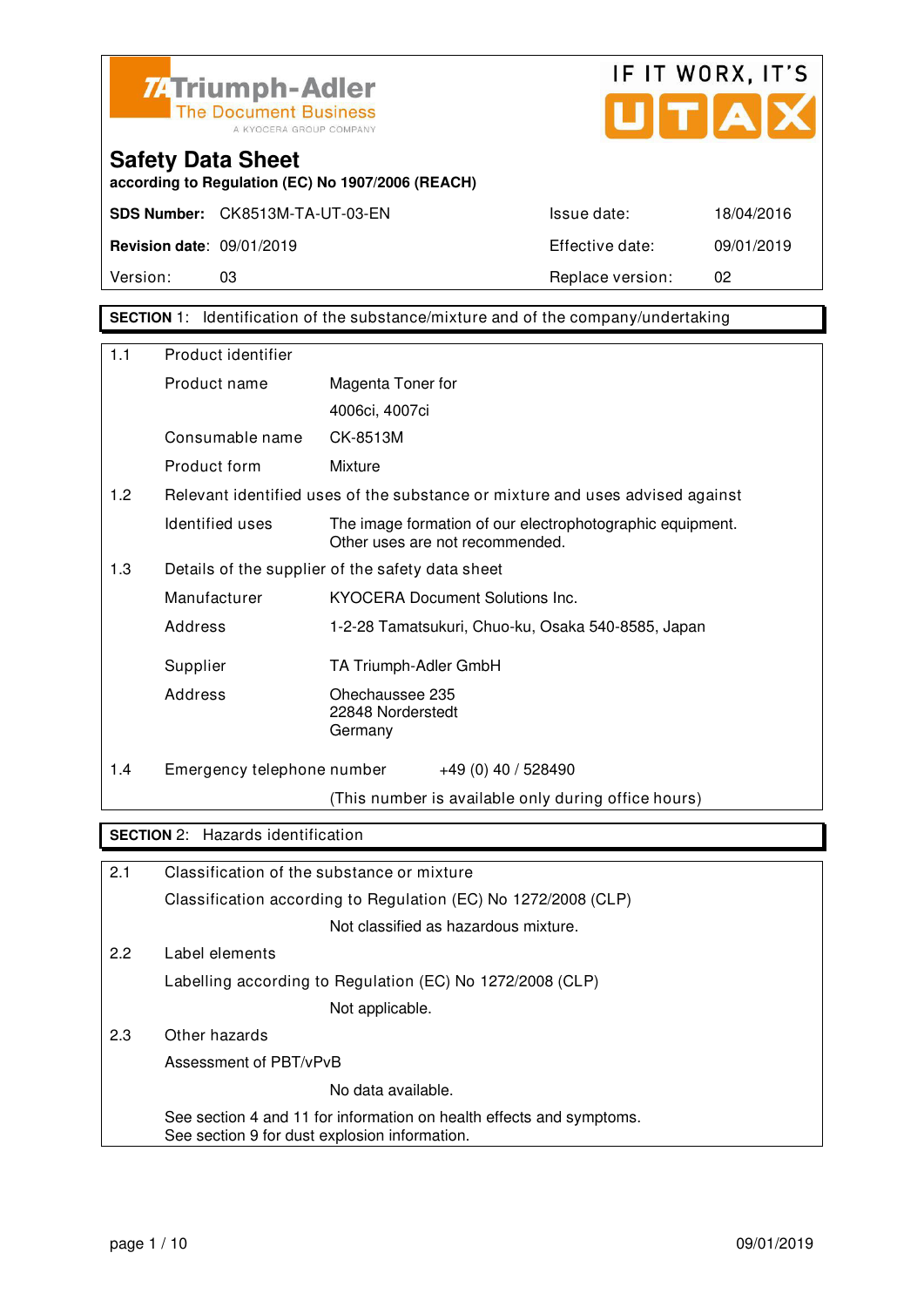|                                                                                                                |                                      | <b>74 Triumph-Adler</b><br><b>The Document Business</b><br>A KYOCERA GROUP COMPANY       |                         | IF IT WORX, IT'S<br>U[T[A])                                                                                                                                  |            |
|----------------------------------------------------------------------------------------------------------------|--------------------------------------|------------------------------------------------------------------------------------------|-------------------------|--------------------------------------------------------------------------------------------------------------------------------------------------------------|------------|
|                                                                                                                | <b>Safety Data Sheet</b>             | according to Regulation (EC) No 1907/2006 (REACH)                                        |                         |                                                                                                                                                              |            |
|                                                                                                                |                                      | SDS Number: CK8513M-TA-UT-03-EN                                                          |                         | Issue date:                                                                                                                                                  | 18/04/2016 |
|                                                                                                                | <b>Revision date: 09/01/2019</b>     |                                                                                          |                         | Effective date:                                                                                                                                              | 09/01/2019 |
| Version:                                                                                                       | 03                                   |                                                                                          |                         | Replace version:                                                                                                                                             | 02         |
|                                                                                                                |                                      | <b>SECTION</b> 3: Composition/information on ingredients                                 |                         |                                                                                                                                                              |            |
|                                                                                                                |                                      |                                                                                          |                         |                                                                                                                                                              |            |
| 3.2                                                                                                            | <b>Mixtures</b><br>Chemical name     |                                                                                          | CAS-No                  | [Weight %]                                                                                                                                                   |            |
|                                                                                                                | Polyester resin (3 kinds)            |                                                                                          | confidential            | 70-80                                                                                                                                                        |            |
|                                                                                                                |                                      | Ferrite (Ferrite including manganese)                                                    | 66402-68-4              | 5-10 (as Mn:<2)                                                                                                                                              |            |
|                                                                                                                | Organic Pigment                      |                                                                                          | confidential            | $3 - 8$                                                                                                                                                      |            |
|                                                                                                                | Amorphous silica<br>Titanium dioxide |                                                                                          | 7631-86-9<br>13463-67-7 | $1 - 5$<br>$1-5$                                                                                                                                             |            |
|                                                                                                                | Information of ingredients           |                                                                                          |                         |                                                                                                                                                              |            |
|                                                                                                                |                                      | (1) Substance, which present a health or environmental hazard within the meaning of CLP: |                         |                                                                                                                                                              |            |
|                                                                                                                |                                      | None.                                                                                    |                         |                                                                                                                                                              |            |
| (2) Substance, which are assigned Community workplace exposure limits:                                         |                                      |                                                                                          |                         |                                                                                                                                                              |            |
| None.                                                                                                          |                                      |                                                                                          |                         |                                                                                                                                                              |            |
| (3) Substance, which are PBT or vPvB in accordance with the criteria set out in Annex XIII of<br>REACH:        |                                      |                                                                                          |                         |                                                                                                                                                              |            |
| None.                                                                                                          |                                      |                                                                                          |                         |                                                                                                                                                              |            |
| (4) Substance, which are included in the list established in accordance with Article 59(1) of<br>REACH (SVHC): |                                      |                                                                                          |                         |                                                                                                                                                              |            |
|                                                                                                                |                                      | None.                                                                                    |                         |                                                                                                                                                              |            |
|                                                                                                                |                                      | See section 16 for the full text of the H statements declared above.                     |                         |                                                                                                                                                              |            |
|                                                                                                                | SECTION 4: First aid measures        |                                                                                          |                         |                                                                                                                                                              |            |
| 4.1                                                                                                            |                                      | Description of first aid measures                                                        |                         |                                                                                                                                                              |            |
|                                                                                                                | Inhalation:                          | doctor in case of such symptoms as coughing.                                             |                         | Remove from exposure to fresh air and gargle with plenty of water. Consult a                                                                                 |            |
|                                                                                                                |                                      | Skin contact: Wash with soap and water.                                                  |                         |                                                                                                                                                              |            |
|                                                                                                                | Eye contact:                         | Flush with water immediately and see a doctor if irritating.                             |                         |                                                                                                                                                              |            |
|                                                                                                                | Ingestion:                           | treatment if necessary.                                                                  |                         | Rinse out the mouth. Drink one or two glasses of water to dilute. Seek medical                                                                               |            |
| 4.2                                                                                                            |                                      | Most important symptoms and effects, both acute and delayed                              |                         |                                                                                                                                                              |            |
|                                                                                                                |                                      | Potential health effects and symptoms                                                    |                         |                                                                                                                                                              |            |
|                                                                                                                | Inhalation:                          | dusts.                                                                                   |                         | Prolonged inhalation of excessive dusts may cause lung damage. Use of this<br>product as intended does not result in prolonged inhalation of excessive toner |            |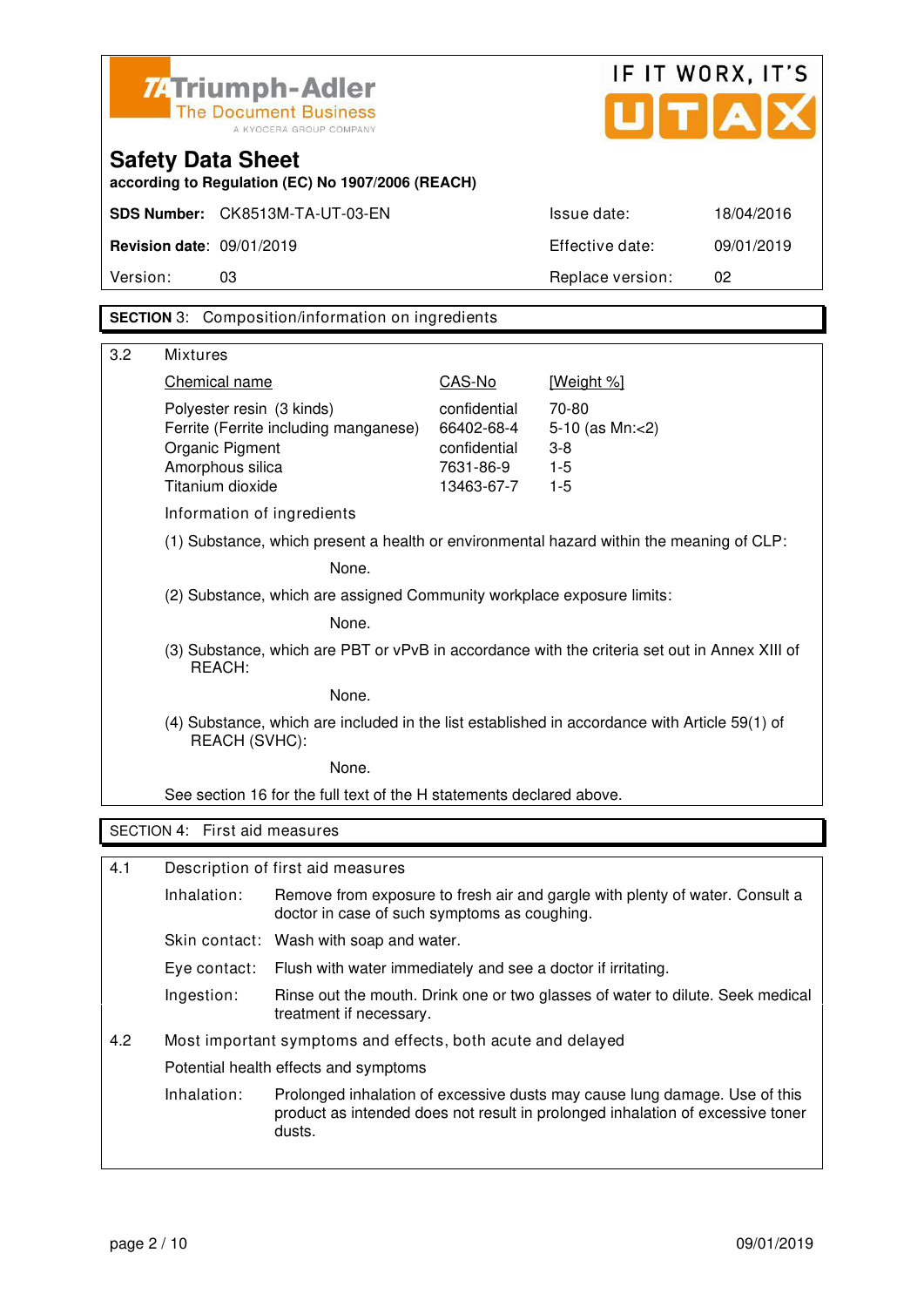



ingestion.

## **Safety Data Sheet**

**according to Regulation (EC) No 1907/2006 (REACH)**

|                                  | SDS Number: CK8513M-TA-UT-03-EN | Issue date:      | 18/04/2016 |
|----------------------------------|---------------------------------|------------------|------------|
| <b>Revision date: 09/01/2019</b> |                                 | Effective date:  | 09/01/2019 |
| Version:                         |                                 | Replace version: | 02         |

| 4.2 |            | Skin contact: Unlikely to cause skin irritation.   |
|-----|------------|----------------------------------------------------|
|     |            | Eye contact: May cause transient eye irritation.   |
|     | Ingestion: | Use of this product as intended does not result in |

4.3 Indication of any immediate medical attention and special treatment needed No additional information available.

#### SECTION 5: Firefighting measures

| 5.1 | Extinguishing media                                                                                                            |
|-----|--------------------------------------------------------------------------------------------------------------------------------|
|     | Suitable extinguishing media                                                                                                   |
|     | Water spray, foam, powder, CO <sub>2</sub> or dry chemical                                                                     |
|     | Unsuitable extinguishing media                                                                                                 |
|     | None specified.                                                                                                                |
| 5.2 | Special hazards arising from the substance or mixture                                                                          |
|     | Hazardous combustion products: Carbon dioxide, Carbon monoxide                                                                 |
| 5.3 | Advice for firefighters                                                                                                        |
|     | Pay attention not to blow away dust. Drain water off around and decrease the<br>atmosphere temperature to extinguish the fire. |
|     | Protection equipment for firefighters                                                                                          |
|     | None specified.                                                                                                                |
|     | SECTION 6: Accidental release measures                                                                                         |

6.1 Personal precautions, protective equipment and emergency procedures Avoid inhalation, ingestion, eye and skin contact in case of accidental release. Avoid formation of dust. Provide adequate ventilation. 6.2 Environmental precautions Do not allow to enter into surface water or drains. 6.3 Methods and material for containment and cleaning up Gather the released powder not to blow away and wipe up with a wet cloth. 6.4 Reference to other sections See section 13 for disposal information.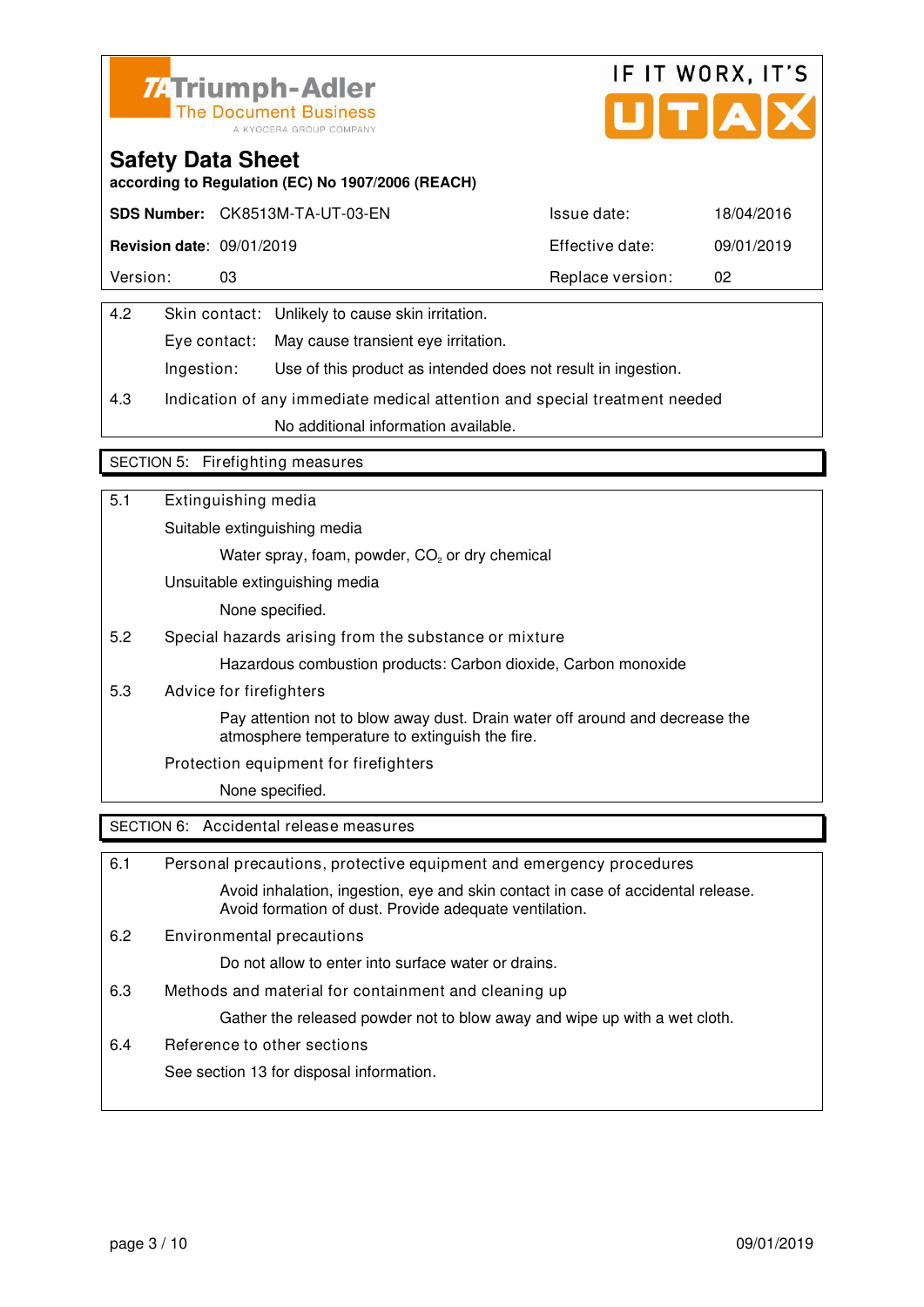



**according to Regulation (EC) No 1907/2006 (REACH)**

**SDS Number:** CK8513M-TA-UT-03-EN ISSUE date: 18/04/2016

**Revision date**: 09/01/2019 Effective date: 09/01/2019

Version: 03 03 Replace version: 02

### SECTION 7: Handling and storage

7.1 Precautions for safe handling

 Do not attempt to force open or destroy the toner container or unit. See installation guide of this product.

7.2 Conditions for safe storage, including any incompatibilities

 Keep the toner container or unit tightly closed and store in a cool, dry and dark place. Keeping away from fire. Keep out of the reach of children.

7.3 Specific end use(s)

No additional information available.

#### SECTION 8: Exposure controls/personal protection

#### 8.1 Control parameters

US ACGIH Threshold Limit Values (TWA)

Particles: 10 mg/m<sup>3</sup> (Inhalable particles) 3 mg/m<sup>3</sup> (Respirable particles) Manganese inorganic compounds (Ferrite component):  $0.1 \text{ ma/m}^3$  (Inhalable fraction) 0.02 mg/m³ (Respirable fraction) (as Mn) Titanium dioxide: 10 mg/m³ US OSHA PEL (TWA) Particles: 15 mg/m<sup>3</sup> (Total dust) 5 mg/m<sup>3</sup> (Respirable fraction)

Manganese compounds (Ferrite component): 5 mg/m<sup>3</sup> (Ceiling) (as Mn) Amorphous silica: 80 mg/m<sup>3</sup>/%SiO<sub>2</sub> Titanium dioxide: 15 mg/m<sup>3</sup> (Total dust)

EU Occupational exposure limits: Directive (EC) 2000/39, (EC) 2006/15 and (EU) 2009/161 Not listed.

8.2 Exposure controls

Appropriate engineering controls

 Special ventilator is not required under normal intended use. Use in a well ventilated area.

Personal protective equipment

 Respiratory protection, eye protection, hand protection, skin and body protection are not required under normal intended use.

Environmental exposure controls

No additional information available.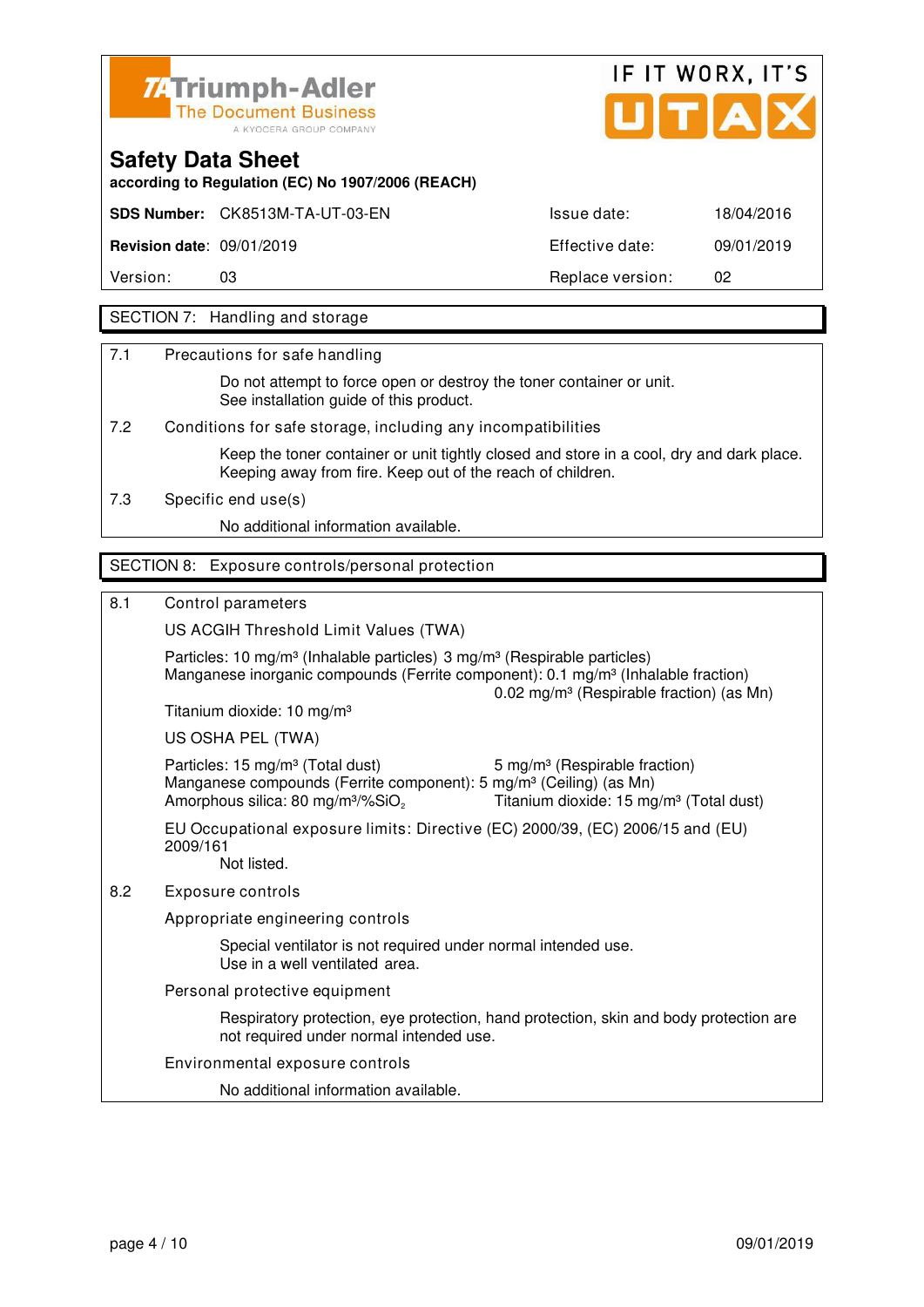![](_page_24_Picture_0.jpeg)

![](_page_24_Picture_1.jpeg)

**according to Regulation (EC) No 1907/2006 (REACH)**

#### SECTION 9: Physical and chemical properties

| Appearance                             |                                                       |
|----------------------------------------|-------------------------------------------------------|
| Physical state                         | Solid (fine powder)                                   |
| Colour                                 | Magenta                                               |
| Odour                                  | Odourless                                             |
| Odour threshold                        | No data available.                                    |
|                                        | No data available.                                    |
| Melting range [°C]                     | 100-120 (Toner)                                       |
| Boiling point [°C]                     | No data available.                                    |
| Flash point [°C]                       | No data available.                                    |
| Evaporation rate                       | No data available.                                    |
| Flammability (solid, gas)              | No data available.                                    |
| Upper flammability or explosive limit  | No data available.                                    |
| Lower flammability or explosive limit  | No data available.                                    |
| Vapour pressure                        | No data available.                                    |
| Vapour density                         | No data available.                                    |
| Relative density [g/m <sup>3</sup> ]   | 1.2-1.4 (Toner)                                       |
| Solubility (ies)                       | almost insoluble in water.                            |
| Partition coefficient: n-octanol/water | No data available.                                    |
| Auto-ignition temperature [°C]         | No data available.                                    |
| Decomposition temperature [°C]         | No data available.                                    |
| Viscosity                              | No data available.                                    |
| Explosive properties                   | No data available.                                    |
| Oxidizing properties                   | No data available.                                    |
|                                        | Information on basic physical and chemical properties |

#### 9.2 Other information

 Dust explosion is improbable under normal intended use. Experimental explosiveness of toner is classified into the same rank such kind of powder as flour, dry milk and resin powder according to the pressure rising speed.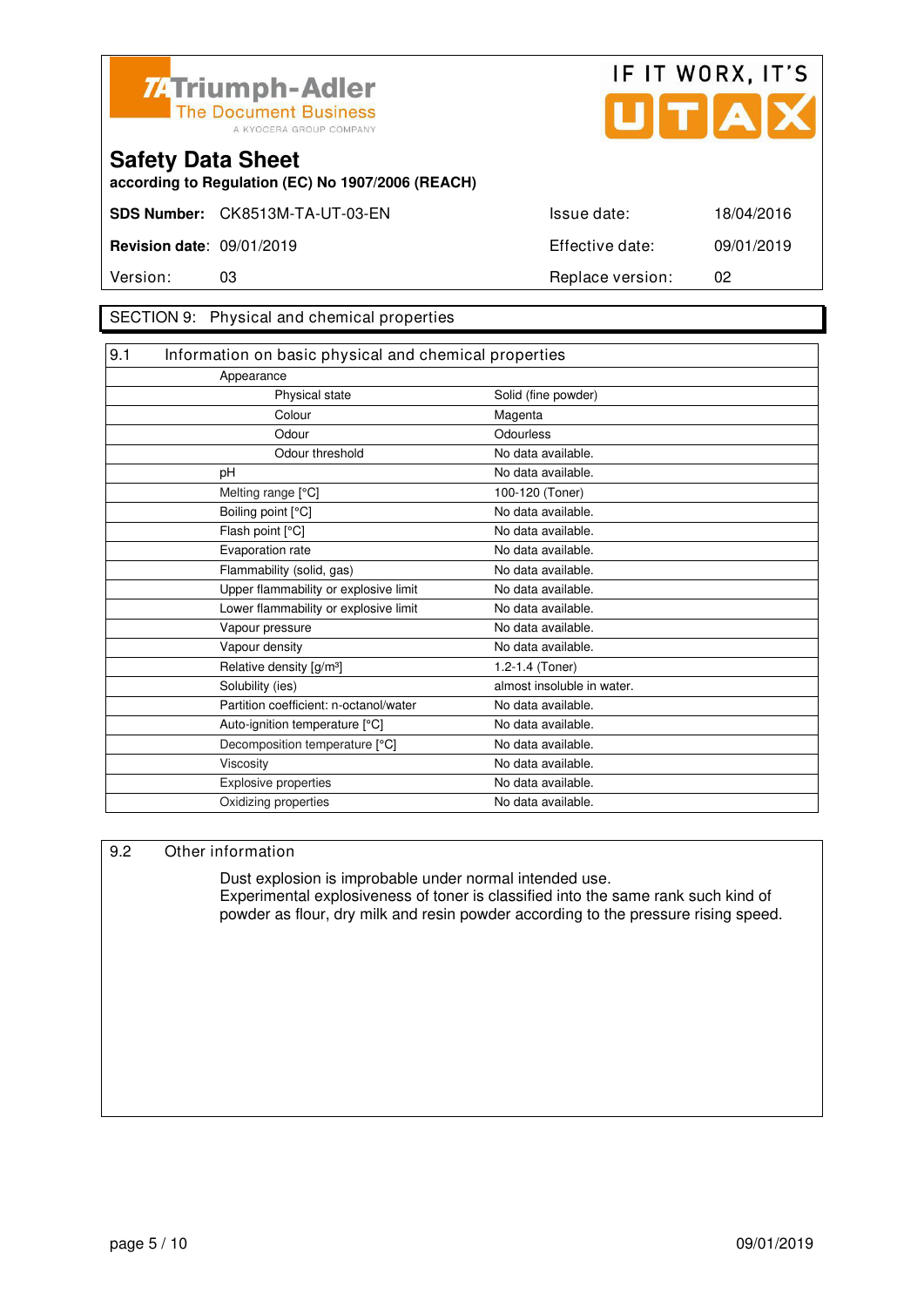![](_page_25_Picture_0.jpeg)

![](_page_25_Picture_1.jpeg)

**according to Regulation (EC) No 1907/2006 (REACH)**

| Version:                         | 03                                     | Replace version: | 02         |
|----------------------------------|----------------------------------------|------------------|------------|
| <b>Revision date: 09/01/2019</b> |                                        | Effective date:  | 09/01/2019 |
|                                  | <b>SDS Number:</b> CK8513M-TA-UT-03-EN | Issue date:      | 18/04/2016 |

## SECTION 10: Stability and reactivity

| 10.1 | Reactivity                                                         |
|------|--------------------------------------------------------------------|
|      | No data available.                                                 |
| 10.2 | Chemical stability                                                 |
|      | This product is stable under normal conditions of use and storage. |
| 10.3 | Possibility of hazardous reactions                                 |
|      | Hazardous reactions will not occur.                                |
| 10.4 | Conditions to avoid                                                |
|      | None specified.                                                    |
| 10.5 | Incompatible materials                                             |
|      | None specified.                                                    |
| 10.6 | Hazardous decomposition products                                   |
|      | Hazardous decomposition products are not to be produced.           |
|      |                                                                    |
|      | SECTION 11: Toxicological information                              |

| Based on available data, the classification criteria listed below are not met. |                                                                                                            |
|--------------------------------------------------------------------------------|------------------------------------------------------------------------------------------------------------|
| Acute toxicity                                                                 |                                                                                                            |
| Oral $(LD_{50})$                                                               | $>$ 2000 mg/kg (rat)* (Toner).<br>>2000 mg/kg (rat)** (Carrier).                                           |
| Dermal $(LD_{50})$                                                             | No data available (Toner).<br>No data available (Carrier).                                                 |
| Inhalation $(LC_{50}(4hr))$                                                    | $>5.08$ mg/l (rat)*                                                                                        |
| Skin corrosion/irritation                                                      |                                                                                                            |
| Acute skin irritation                                                          | Non-irritant (rabbit)* (Toner).<br>Non-irritant (rabbit)** (Carrier).                                      |
|                                                                                |                                                                                                            |
| Acute eye irritation                                                           | Mild irritant (rabbit)*.                                                                                   |
|                                                                                |                                                                                                            |
| Skin sensitization                                                             | Non-sensitizer (mouse)* (Toner).<br>Non-sensitizer** (Carrier).                                            |
|                                                                                | Information on toxicological effects<br>Serious eye damage/irritation<br>Respiratory or skin sensitization |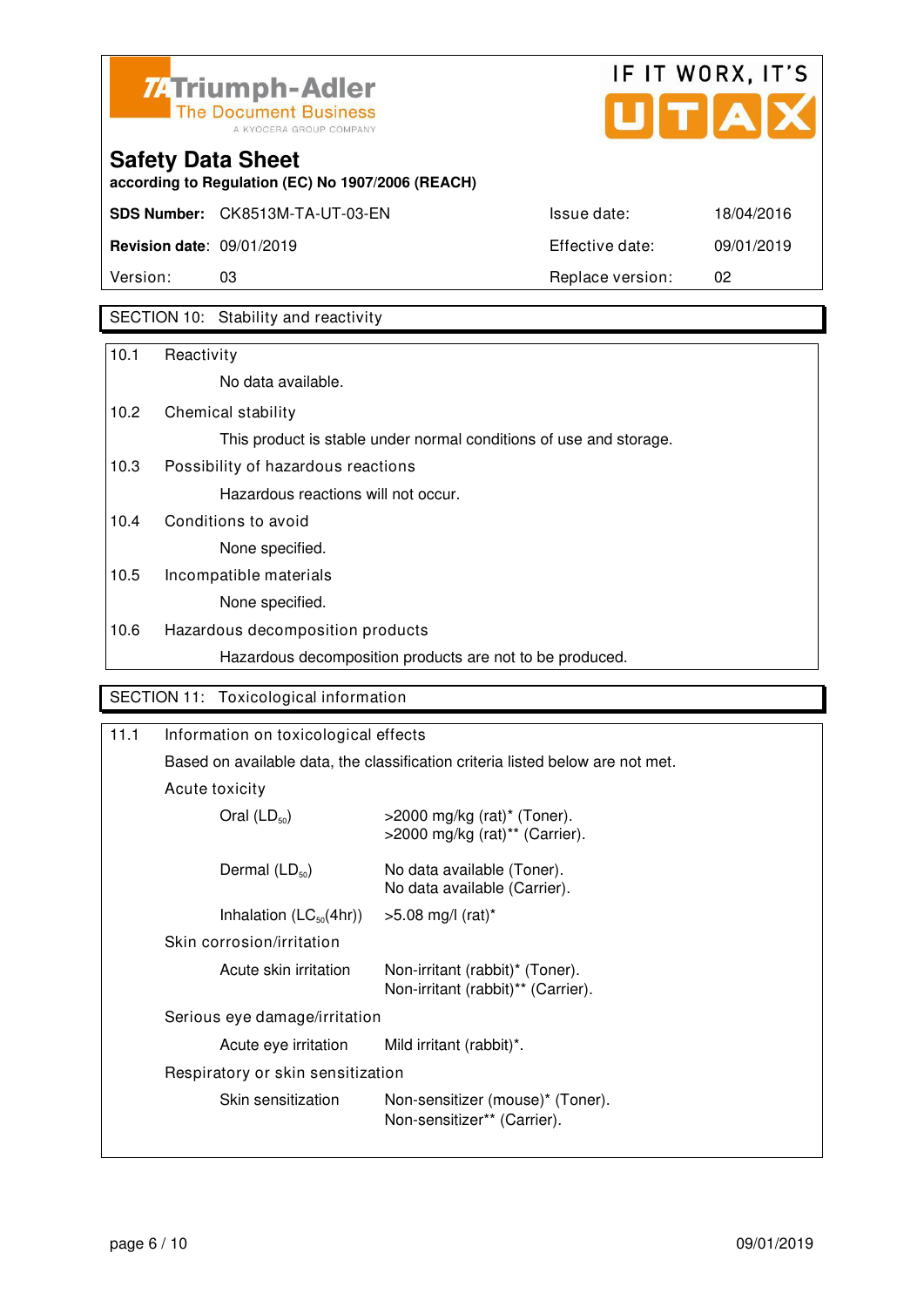![](_page_26_Picture_0.jpeg)

![](_page_26_Picture_1.jpeg)

**according to Regulation (EC) No 1907/2006 (REACH)**

|                                  | SDS Number: CK8513M-TA-UT-03-EN | Issue date:      | 18/04/2016 |
|----------------------------------|---------------------------------|------------------|------------|
| <b>Revision date: 09/01/2019</b> |                                 | Effective date:  | 09/01/2019 |
| Version:                         | 03                              | Replace version: | 02         |

| 11.1 | Germ cell mutagenicity                   | Ames test is negative** (Toner).<br>Ames test is negative** (Carrier).                                                                                                                                                                                                                                                                                                                                                                                                                                                                                                                                                                                                                |
|------|------------------------------------------|---------------------------------------------------------------------------------------------------------------------------------------------------------------------------------------------------------------------------------------------------------------------------------------------------------------------------------------------------------------------------------------------------------------------------------------------------------------------------------------------------------------------------------------------------------------------------------------------------------------------------------------------------------------------------------------|
|      |                                          | *(based on test result of similar product)<br>** (based on test result of constituent materials)                                                                                                                                                                                                                                                                                                                                                                                                                                                                                                                                                                                      |
|      | Information of ingredients:              |                                                                                                                                                                                                                                                                                                                                                                                                                                                                                                                                                                                                                                                                                       |
|      |                                          | No mutagen according to MAK, TRGS905 and (EC) No 1272/2008 Annex VI.                                                                                                                                                                                                                                                                                                                                                                                                                                                                                                                                                                                                                  |
|      | Carcinogenicity                          |                                                                                                                                                                                                                                                                                                                                                                                                                                                                                                                                                                                                                                                                                       |
|      | Information of ingredients:              |                                                                                                                                                                                                                                                                                                                                                                                                                                                                                                                                                                                                                                                                                       |
|      | TRGS 905 and (EC) No 1272/2008 Annex VI. | No carcinogen or potential carcinogen (except Titanium dioxide) according to IARC, Japan<br>Association on Industrial Health, ACGIH, EPA, OSHA, NTP, MAK, California Proposition 65,                                                                                                                                                                                                                                                                                                                                                                                                                                                                                                  |
|      | dioxide and respiratory tract diseases.  | The IARC reevaluated Titanium dioxide as a Group 2B carcinogen (possibly carcinogenic to<br>humans) as the result of inhalation exposure tests in rats. But, oral/skin test does not show<br>carcinogenicity (2). In the animal chronic inhalation studies for Titanium dioxide, the lung<br>tumor was observed only in rats. It is estimated that this is attributed to the overload of rat's<br>lung clearance mechanism (overload phenomenon) (3). The inhalation of excessive Titanium<br>dioxide does not occur in normal use of this product. Also, epidemiological studies to date<br>have not revealed any evidence of the relation between occupational exposure to Titanium |
|      | Reproductive toxicity                    |                                                                                                                                                                                                                                                                                                                                                                                                                                                                                                                                                                                                                                                                                       |
|      | Information of ingredients:              |                                                                                                                                                                                                                                                                                                                                                                                                                                                                                                                                                                                                                                                                                       |
|      | (EC) No 1272/2008 Annex VI.              | No reproductive toxicant according to MAK, California Proposition 65, TRGS 905 and                                                                                                                                                                                                                                                                                                                                                                                                                                                                                                                                                                                                    |
|      | STOT-single exposure                     | No data available.                                                                                                                                                                                                                                                                                                                                                                                                                                                                                                                                                                                                                                                                    |
|      | STOT-repeated exposure                   | No data available.                                                                                                                                                                                                                                                                                                                                                                                                                                                                                                                                                                                                                                                                    |
|      | Aspiration hazard                        | No data available.                                                                                                                                                                                                                                                                                                                                                                                                                                                                                                                                                                                                                                                                    |
|      | Chronic effects                          |                                                                                                                                                                                                                                                                                                                                                                                                                                                                                                                                                                                                                                                                                       |
|      |                                          | In a study in rats by chronic inhalation exposure to a typical toner, a mild to moderate degree<br>of lung fibrosis was observed in 92% of the rats in the high concentration (16 mg/m <sup>3</sup> )<br>exposure group, and a minimal to mild degree of fibrosis was noted in 22% of the animal in the<br>middle (4mg/m <sup>3</sup> ) exposure group (1). However, no pulmonary change was reported in the<br>lowest (1mg/m <sup>3</sup> ) exposure group, the most relevant level to potential human exposures.                                                                                                                                                                    |
|      | Other information                        | No data available.                                                                                                                                                                                                                                                                                                                                                                                                                                                                                                                                                                                                                                                                    |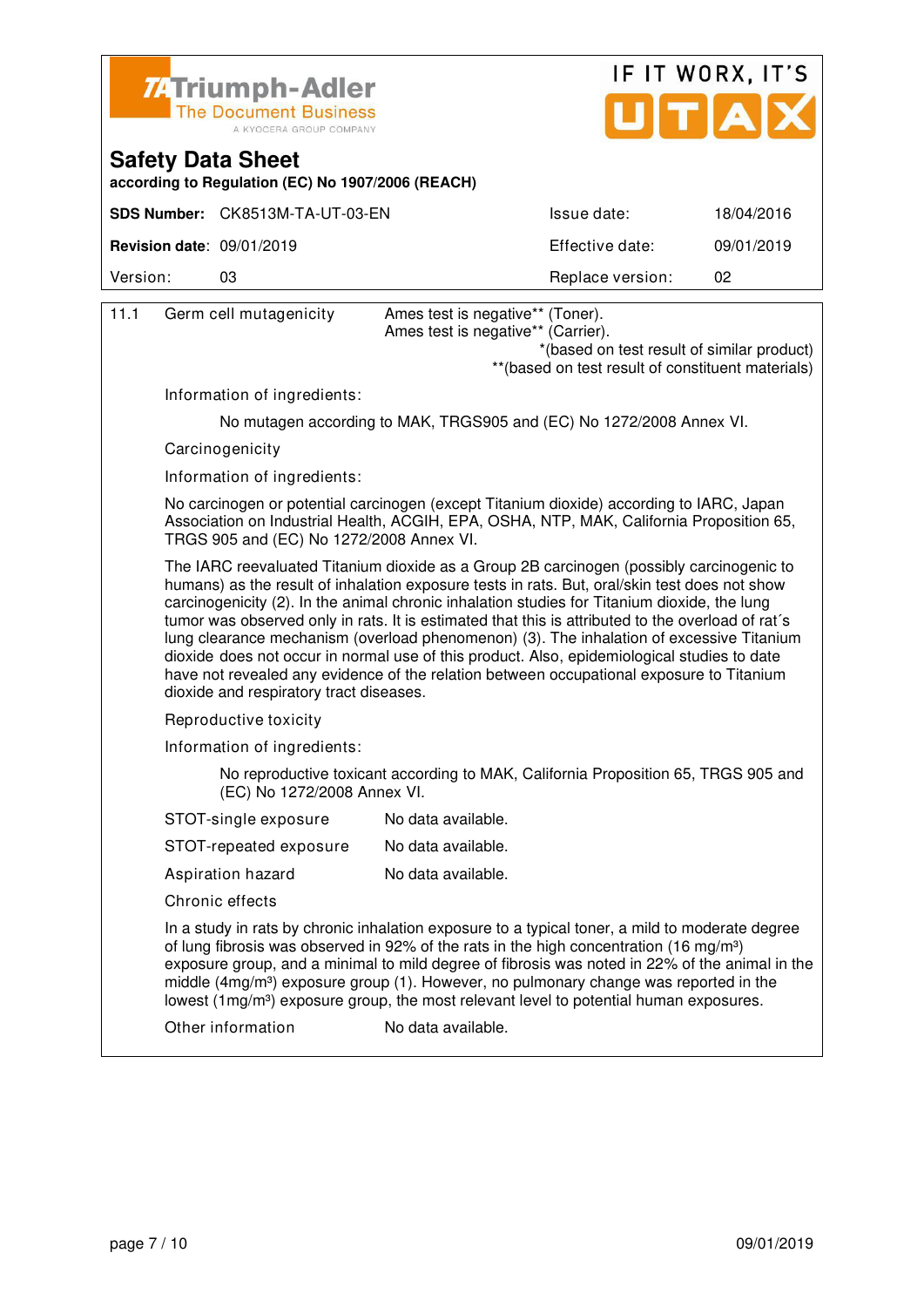![](_page_27_Picture_0.jpeg)

![](_page_27_Picture_1.jpeg)

| <b>Safety Data Sheet</b> |  |  |
|--------------------------|--|--|
|                          |  |  |

**according to Regulation (EC) No 1907/2006 (REACH)**

**SDS Number:** CK8513M-TA-UT-03-EN ISSUE date: 18/04/2016

**Revision date**: 09/01/2019 Effective date: 09/01/2019

Version: 03 Replace version: 02

## SECTION 12: Ecological information

| 12.1 | Toxicity                             |
|------|--------------------------------------|
|      | No data available.                   |
| 12.2 | Persistence and degradability        |
|      | No data available.                   |
| 12.3 | Bio accumulative potential           |
|      | No data available.                   |
| 12.4 | Mobility in soil                     |
|      | No data available.                   |
| 12.5 | Results of PBT and vPvB assessment   |
|      | No data available.                   |
| 12.6 | Other adverse effects                |
|      | No additional information available. |
|      |                                      |

### SECTION 13: Disposal considerations

### 13.1 Waste treatment methods

 Do not attempt to incinerate the toner container or unit and the waste toner yourself. Dangerous sparks may cause burn. Any disposal practice should be done under conditions, which meet local, state and federal laws and regulations relating to waste (contact local or state environmental agency for specific rules).

### SECTION 14: Transport information

- 14.1 UN-number
	- None.
- 14.2 UN Proper shipping name

None.

14.3 Transport hazard class(es)

None.

14.4 Packing group

None.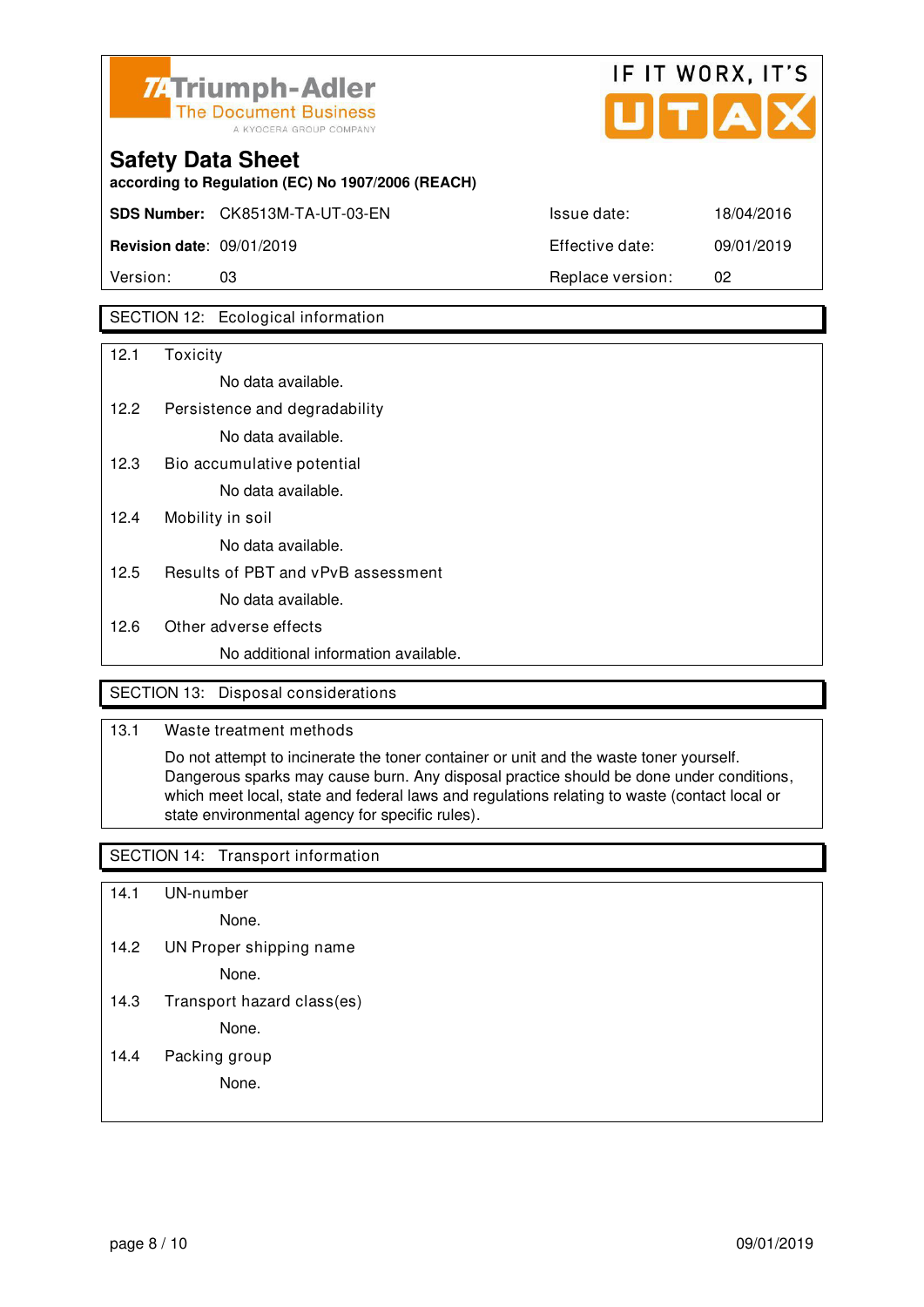![](_page_28_Picture_0.jpeg)

![](_page_28_Picture_1.jpeg)

**according to Regulation (EC) No 1907/2006 (REACH)**

**SDS Number:** CK8513M-TA-UT-03-EN Issue date: 18/04/2016

**Revision date**: 09/01/2019 Effective date: 09/01/2019

Version: 03 03 Replace version: 02

14.5 Environmental hazards

None.

14.6 Special precautions for user No additional information available.

14.7 Transport in bulk according to Annex II of MARPOL73/78 and the IBC Code Not applicable.

SECTION 15: Regulatory information

| 15.1 | Safety, health and environmental regulations/legislation specific for the substance or<br>mixture                     |
|------|-----------------------------------------------------------------------------------------------------------------------|
|      | EU-regulations                                                                                                        |
|      | Regulation (EC) No 1005 / 2009 (on substances that deplete the ozone layer, Annex I and II):                          |
|      | Not listed.                                                                                                           |
|      | Regulation (EC) No 850 / 2004 (on persistent organic pollutants, Annex I as amended):                                 |
|      | Not listed.                                                                                                           |
|      | Regulation (EC) No 689 / 2008 (concerning the export and import of dangerous chemicals,<br>Annex I and V as amended): |
|      | Not listed.                                                                                                           |
|      | Regulation (EC) No 1907 / 2006 REACH Annex XVII as amended (Restrictions on use):                                     |
|      | Not listed.                                                                                                           |
|      | Regulation (EC) No 1907 / 2006 REACH Annex XIV as amended (Authorizations):                                           |
|      | Not listed.                                                                                                           |
|      | US-regulations                                                                                                        |
|      | All ingredients in this product comply with order under TSCA.                                                         |
|      | Canada regulations                                                                                                    |
|      | This product is not a WHMIS-controlled product, since we consider it as a<br>manufactured article.                    |
| 15.2 | <b>Chemical Safety Assessment</b>                                                                                     |
|      | No data available.                                                                                                    |
|      |                                                                                                                       |
|      |                                                                                                                       |
|      |                                                                                                                       |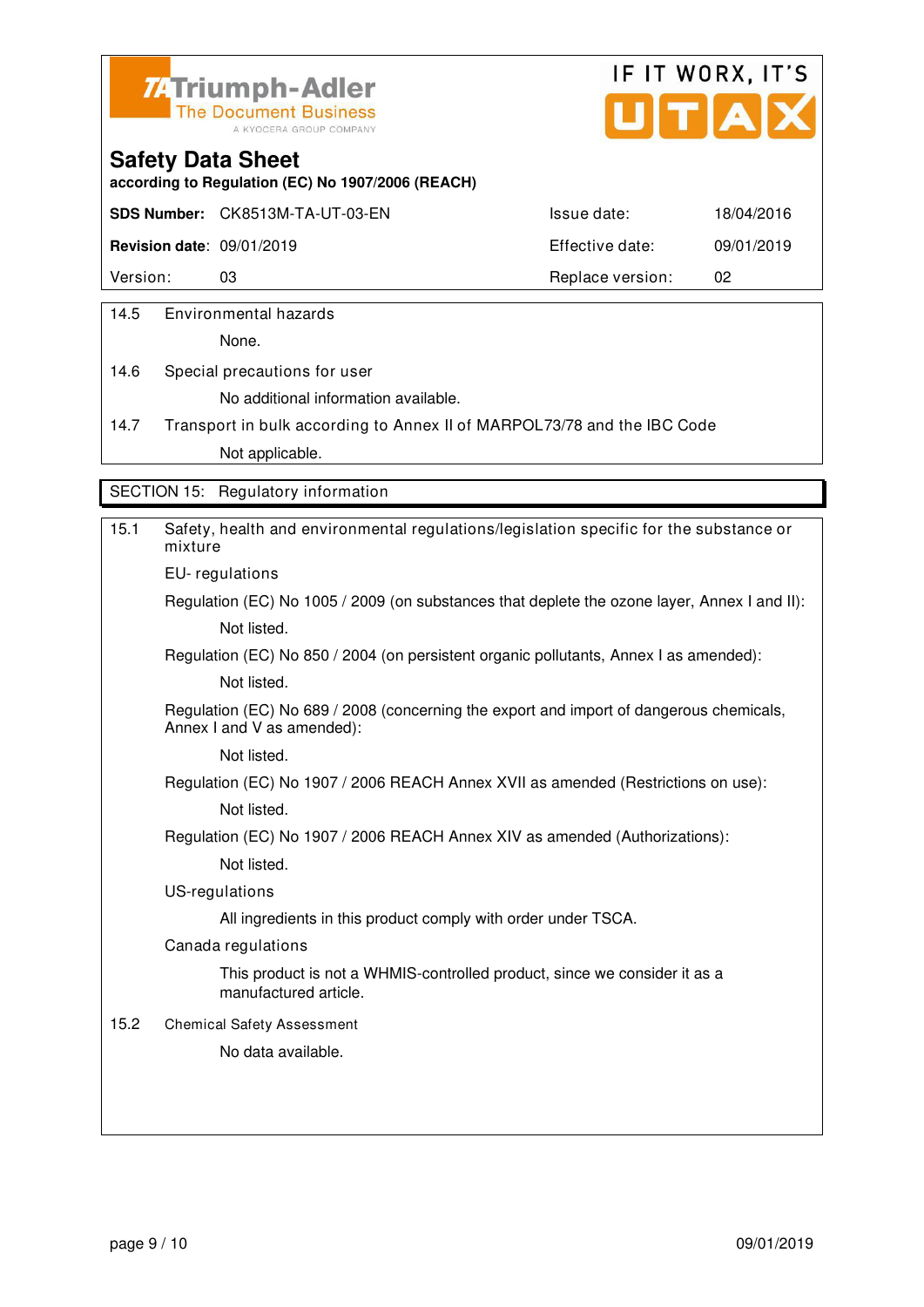| Z:Triumph-Adler<br><b>The Document Business</b><br>A KYOCERA GROUP COMPANY    |                                 | IF IT WORX, IT'S<br>UTAD |            |
|-------------------------------------------------------------------------------|---------------------------------|--------------------------|------------|
| <b>Safety Data Sheet</b><br>according to Regulation (EC) No 1907/2006 (REACH) |                                 |                          |            |
|                                                                               | SDS Number: CK8513M-TA-UT-03-EN | Issue date:              | 18/04/2016 |
| <b>Revision date: 09/01/2019</b>                                              |                                 | Effective date:          | 09/01/2019 |
| Version:                                                                      | 03                              | Replace version:         | 02         |

SECTION 16: Other information

| To the best of our knowledge, the information contained herein is accurate. However, we<br>cannot assume any liability whatsoever for the accuracy or completeness of the information<br>contained herein. The contents and format of this SDS are in accordance with Regulation<br>(EC) No 1907/2006, Annex II as amended by Regulation (EU) No 453/2010 with respect to<br>SDSs. |                                                                                                                                                                                                                                                                                                                                                                                                                                                                                                                                                                                                                                                                                                                                                                                                                                                                                                                                                                                                                                                                                                                                                                                                                                                                                                                                                                                        |  |
|------------------------------------------------------------------------------------------------------------------------------------------------------------------------------------------------------------------------------------------------------------------------------------------------------------------------------------------------------------------------------------|----------------------------------------------------------------------------------------------------------------------------------------------------------------------------------------------------------------------------------------------------------------------------------------------------------------------------------------------------------------------------------------------------------------------------------------------------------------------------------------------------------------------------------------------------------------------------------------------------------------------------------------------------------------------------------------------------------------------------------------------------------------------------------------------------------------------------------------------------------------------------------------------------------------------------------------------------------------------------------------------------------------------------------------------------------------------------------------------------------------------------------------------------------------------------------------------------------------------------------------------------------------------------------------------------------------------------------------------------------------------------------------|--|
|                                                                                                                                                                                                                                                                                                                                                                                    | Revision information: Section 1 (Product name)                                                                                                                                                                                                                                                                                                                                                                                                                                                                                                                                                                                                                                                                                                                                                                                                                                                                                                                                                                                                                                                                                                                                                                                                                                                                                                                                         |  |
|                                                                                                                                                                                                                                                                                                                                                                                    | Full text of H statements under sections 3:<br>Not applicable                                                                                                                                                                                                                                                                                                                                                                                                                                                                                                                                                                                                                                                                                                                                                                                                                                                                                                                                                                                                                                                                                                                                                                                                                                                                                                                          |  |
| Abbreviations and acronyms                                                                                                                                                                                                                                                                                                                                                         |                                                                                                                                                                                                                                                                                                                                                                                                                                                                                                                                                                                                                                                                                                                                                                                                                                                                                                                                                                                                                                                                                                                                                                                                                                                                                                                                                                                        |  |
| ACGIH<br>TLVs and BEIs<br>CAS<br><b>CLP</b><br><b>DFG</b><br>EPA<br><b>IARC</b><br>MAK<br><b>NTP</b><br>OSHA<br><b>PBT</b><br><b>PEL</b><br>Proposition 65<br><b>REACH</b><br>STOT<br><b>SVHC</b><br><b>TRGS 905</b><br>TSCA<br>TWA<br>UN<br>vPvB<br><b>WHMIS</b>                                                                                                                  | American Conference of Governmental Industrial Hygienists (2010)<br>Threshold Limit Values for Chemical Substances and Physical Agents and Biological Exposure Indices<br><b>Chemical Abstracts Service</b><br>Regulation (EC) No 1272/2008 on classification, labelling and packaging of substances and mixtures<br>Deutsche Forschungsgemeinschaft<br>Environmental Protection Agency (Integrated Risk Information System) (USA)<br>International Agency for Research on Cancer (IARC Monographs on the Evaluations of Carcinogenic Risks<br>to Humans)<br>Maximale Arbeitsplatzkonzentration der Deutschen Forschungsgesellschaft (2011)<br>National Toxicology Program (Report on Carcinogens) (USA)<br>Occupational Safety and Health Administration (29 CFR Part 1910 Subpart Z)<br>Persistent, Bio accumulative and Toxic<br>Permissible Exposure Limits<br>California, Safe Drinking Water and Toxic Enforcement Act of 1986<br>Regulation (EC) No 1907/2006 concerning the Registration, Evaluation, Authorization and Restriction of<br>Chemicals<br>Specific target organ toxicity<br>Substances of Very High Concern<br>Technische Regeln für Gefahrstoffe (Deutschland)<br>Toxic Substances Control Act (USA)<br>Time Weighted Average<br><b>United Nations</b><br>very Persistent and very Bio accumulative<br>Workplace Hazardous Materials Information System (Canada) |  |
| Key literature references and sources for data                                                                                                                                                                                                                                                                                                                                     |                                                                                                                                                                                                                                                                                                                                                                                                                                                                                                                                                                                                                                                                                                                                                                                                                                                                                                                                                                                                                                                                                                                                                                                                                                                                                                                                                                                        |  |
| (1)<br>(2)<br>(3)<br>(4)                                                                                                                                                                                                                                                                                                                                                           | Pulmonary Response to Toner upon Chronic Inhalation Exposure in Rats, H. Muhle et al., Fundamental and Applied<br>Toxicology 17.280-299 (1991) Lung Clearance and Retention of Toner, Utilizing a Tracer Technique, during Chronic<br>Inhalation Exposure in Rats, B. Bellmann, Fundamental and Applied Toxicology 17.300-313 (1991)<br>IARC Monograph on the Evaluation of the Carcinogenic Risk of Chemicals to Humans, Vol. 93<br>NIOSH CURRENT INTELLIGENCE BULLETIN "Evaluation of Health Hazard and Recommendation for Occupational<br>Exposure to Titanium Dioxide DRAFT"<br>The contents are in accordance with Material Safety Data Sheet "CK8513M-TA-UT-03-EN"; 09/01/2019 of the                                                                                                                                                                                                                                                                                                                                                                                                                                                                                                                                                                                                                                                                                            |  |

KYOCERA Document Solutions Inc., 1-2-28 Tamatsukuri, Chuo-ku, Osaka 540-8585, Japan.

٦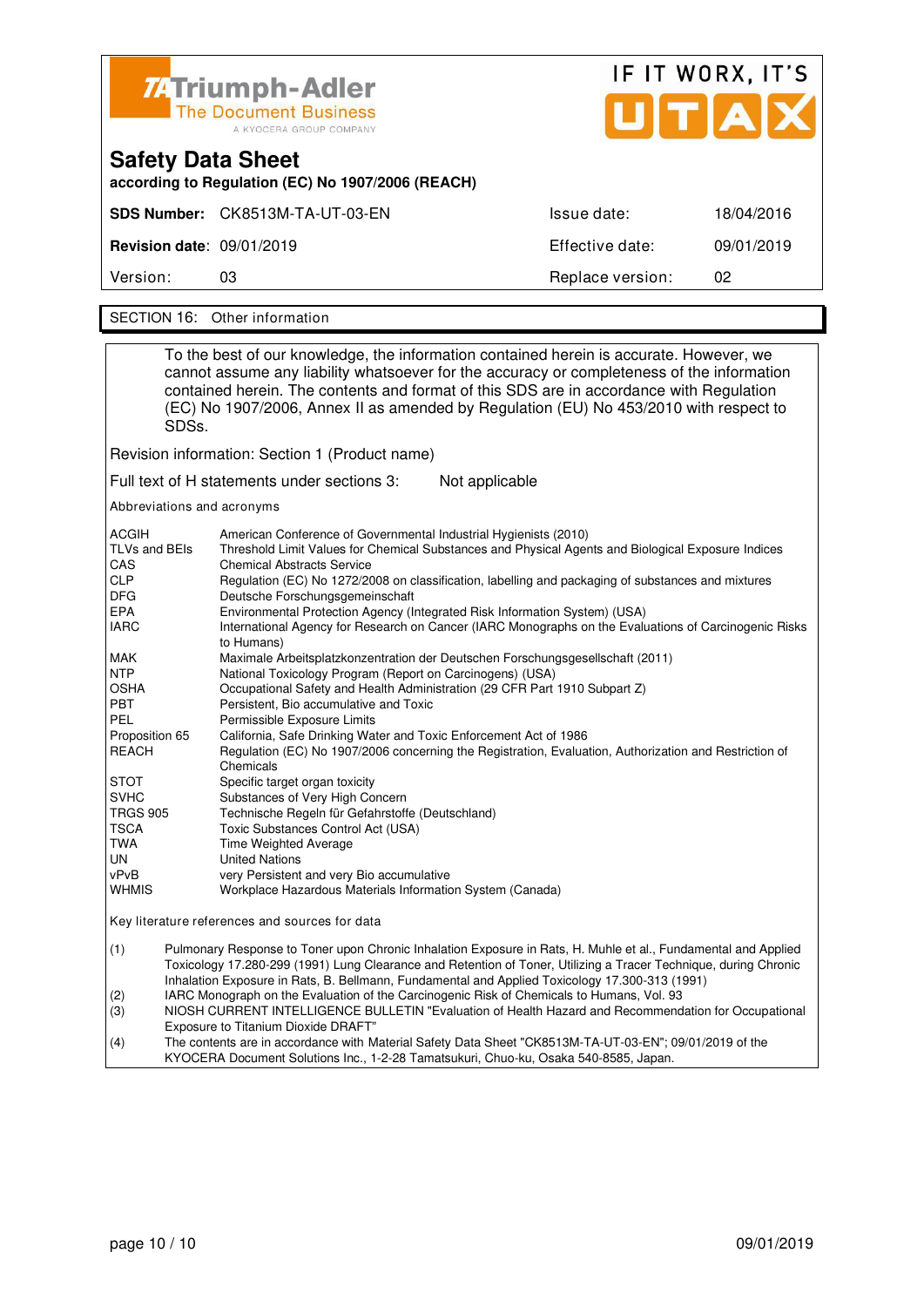![](_page_30_Picture_0.jpeg)

![](_page_30_Picture_1.jpeg)

**according to Regulation (EC) No 1907/2006 (REACH)**

Version: 03 Replace version: 02

### **SECTION** 1: Identification of the substance/mixture and of the company/undertaking

| 1.1 | Product identifier                                                   |                                                                                              |
|-----|----------------------------------------------------------------------|----------------------------------------------------------------------------------------------|
|     | Product name                                                         | Yellow Toner for                                                                             |
|     |                                                                      | 4006ci, 4007ci                                                                               |
|     | Consumable name                                                      | CK-8513Y                                                                                     |
|     | Product form                                                         | Mixture                                                                                      |
| 1.2 |                                                                      | Relevant identified uses of the substance or mixture and uses advised against                |
|     | Identified uses                                                      | The image formation of our electrophotographic equipment.<br>Other uses are not recommended. |
| 1.3 |                                                                      | Details of the supplier of the safety data sheet                                             |
|     | Manufacturer                                                         | <b>KYOCERA Document Solutions Inc.</b>                                                       |
|     | Address                                                              | 1-2-28 Tamatsukuri, Chuo-ku, Osaka 540-8585, Japan                                           |
|     | Supplier                                                             | TA Triumph-Adler GmbH                                                                        |
|     | Address                                                              | Ohechaussee 235<br>22848 Norderstedt<br>Germany                                              |
| 1.4 | Emergency telephone number                                           | +49 (0) 40 / 528490                                                                          |
|     |                                                                      | (This number is available only during office hours)                                          |
|     | <b>SECTION 2:</b> Hazards identification                             |                                                                                              |
|     |                                                                      |                                                                                              |
| 2.1 |                                                                      | Classification of the substance or mixture                                                   |
|     |                                                                      | Classification according to Regulation (EC) No 1272/2008 (CLP)                               |
|     |                                                                      | Not classified as hazardous mixture.                                                         |
| 2.2 | Label elements                                                       |                                                                                              |
|     |                                                                      | Labelling according to Regulation (EC) No 1272/2008 (CLP)                                    |
|     |                                                                      | Not applicable.                                                                              |
| 2.3 | Other hazards                                                        |                                                                                              |
|     | Assessment of PBT/vPvB                                               |                                                                                              |
|     |                                                                      | No data available.                                                                           |
|     | See section 4 and 11 for information on health effects and symptoms. |                                                                                              |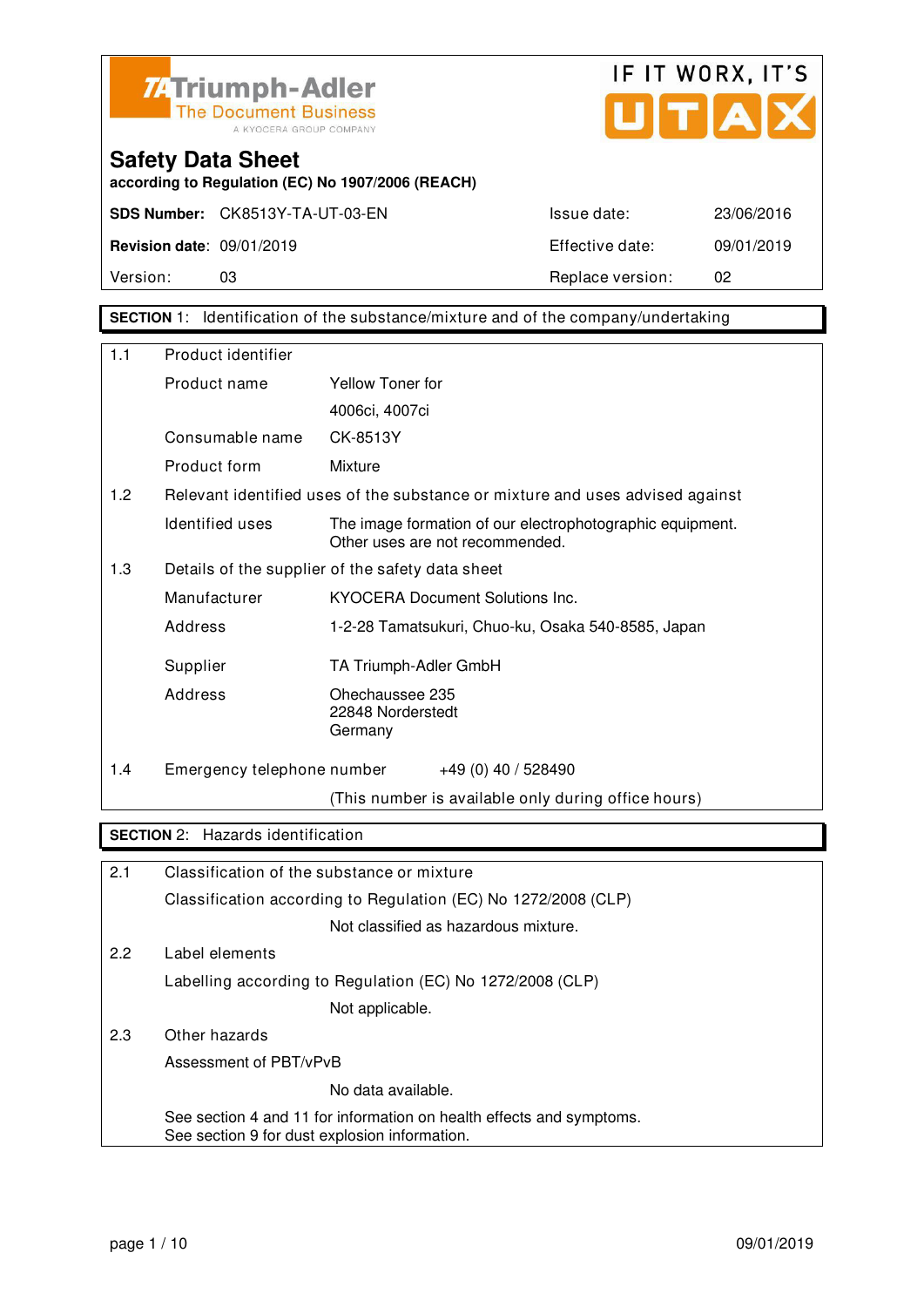|          | <b>74 Triumph-Adler</b>                                                                                        | <b>The Document Business</b><br>A KYOCERA GROUP COMPANY                                  | UITIA                   | IF IT WORX, IT'S                                                                                                                                             |            |
|----------|----------------------------------------------------------------------------------------------------------------|------------------------------------------------------------------------------------------|-------------------------|--------------------------------------------------------------------------------------------------------------------------------------------------------------|------------|
|          | <b>Safety Data Sheet</b>                                                                                       | according to Regulation (EC) No 1907/2006 (REACH)                                        |                         |                                                                                                                                                              |            |
|          |                                                                                                                | SDS Number: CK8513Y-TA-UT-03-EN                                                          |                         | Issue date:                                                                                                                                                  | 23/06/2016 |
|          | <b>Revision date: 09/01/2019</b>                                                                               |                                                                                          |                         | Effective date:                                                                                                                                              | 09/01/2019 |
| Version: | 03                                                                                                             |                                                                                          |                         | Replace version:                                                                                                                                             | 02         |
|          |                                                                                                                | <b>SECTION</b> 3: Composition/information on ingredients                                 |                         |                                                                                                                                                              |            |
|          |                                                                                                                |                                                                                          |                         |                                                                                                                                                              |            |
| 3.2      | <b>Mixtures</b><br>Chemical name                                                                               |                                                                                          | CAS-No                  | [Weight %]                                                                                                                                                   |            |
|          | Polyester resin (3 kinds)                                                                                      |                                                                                          | confidential            | 70-80                                                                                                                                                        |            |
|          |                                                                                                                | Ferrite (Ferrite including manganese)                                                    | 66402-68-4              | 5-10 (as Mn:<2)                                                                                                                                              |            |
|          | Organic Pigment                                                                                                |                                                                                          | confidential            | $3 - 8$                                                                                                                                                      |            |
|          | Amorphous silica<br>Titanium dioxide                                                                           |                                                                                          | 7631-86-9<br>13463-67-7 | $1 - 5$<br>$1-5$                                                                                                                                             |            |
|          | Information of ingredients                                                                                     |                                                                                          |                         |                                                                                                                                                              |            |
|          |                                                                                                                | (1) Substance, which present a health or environmental hazard within the meaning of CLP: |                         |                                                                                                                                                              |            |
|          |                                                                                                                | None.                                                                                    |                         |                                                                                                                                                              |            |
|          |                                                                                                                | (2) Substance, which are assigned Community workplace exposure limits:                   |                         |                                                                                                                                                              |            |
|          | None.                                                                                                          |                                                                                          |                         |                                                                                                                                                              |            |
|          | (3) Substance, which are PBT or vPvB in accordance with the criteria set out in Annex XIII of<br>REACH:        |                                                                                          |                         |                                                                                                                                                              |            |
|          |                                                                                                                | None.                                                                                    |                         |                                                                                                                                                              |            |
|          | (4) Substance, which are included in the list established in accordance with Article 59(1) of<br>REACH (SVHC): |                                                                                          |                         |                                                                                                                                                              |            |
|          |                                                                                                                | None.                                                                                    |                         |                                                                                                                                                              |            |
|          |                                                                                                                | See section 16 for the full text of the H statements declared above.                     |                         |                                                                                                                                                              |            |
|          | SECTION 4: First aid measures                                                                                  |                                                                                          |                         |                                                                                                                                                              |            |
| 4.1      |                                                                                                                | Description of first aid measures                                                        |                         |                                                                                                                                                              |            |
|          | Inhalation:                                                                                                    | doctor in case of such symptoms as coughing.                                             |                         | Remove from exposure to fresh air and gargle with plenty of water. Consult a                                                                                 |            |
|          |                                                                                                                | Skin contact: Wash with soap and water.                                                  |                         |                                                                                                                                                              |            |
|          | Eye contact:                                                                                                   | Flush with water immediately and see a doctor if irritating.                             |                         |                                                                                                                                                              |            |
|          | Ingestion:                                                                                                     | treatment if necessary.                                                                  |                         | Rinse out the mouth. Drink one or two glasses of water to dilute. Seek medical                                                                               |            |
| 4.2      |                                                                                                                | Most important symptoms and effects, both acute and delayed                              |                         |                                                                                                                                                              |            |
|          |                                                                                                                | Potential health effects and symptoms                                                    |                         |                                                                                                                                                              |            |
|          | Inhalation:                                                                                                    | dusts.                                                                                   |                         | Prolonged inhalation of excessive dusts may cause lung damage. Use of this<br>product as intended does not result in prolonged inhalation of excessive toner |            |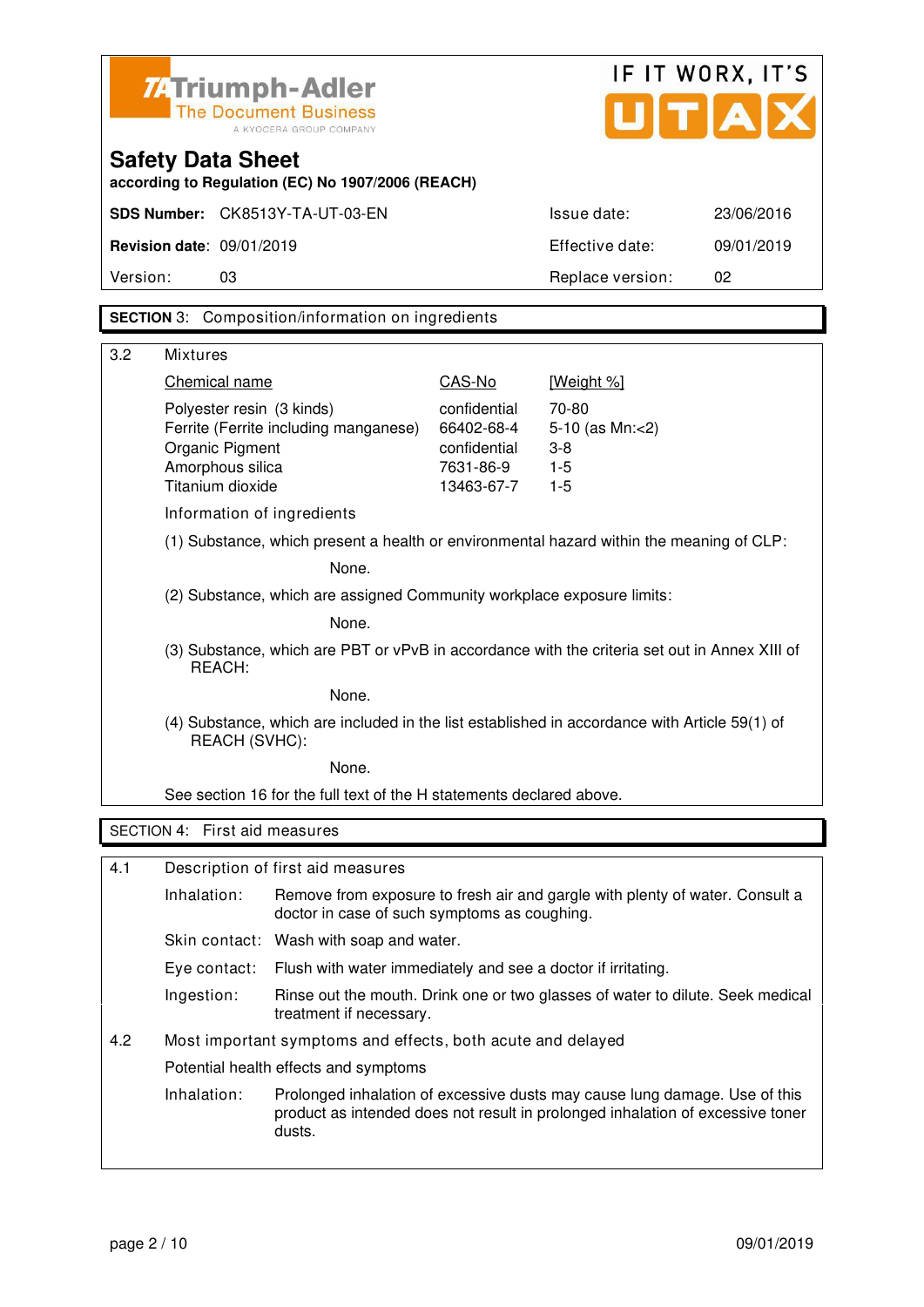![](_page_32_Picture_0.jpeg)

![](_page_32_Picture_1.jpeg)

**according to Regulation (EC) No 1907/2006 (REACH)**

|                                  | SDS Number: CK8513Y-TA-UT-03-EN | Issue date:      | 23/06/2016 |
|----------------------------------|---------------------------------|------------------|------------|
| <b>Revision date: 09/01/2019</b> |                                 | Effective date:  | 09/01/2019 |
| Version:                         | 03                              | Replace version: | 02         |

| 4.2 |            | Skin contact: Unlikely to cause skin irritation.              |  |
|-----|------------|---------------------------------------------------------------|--|
|     |            | Eye contact: May cause transient eye irritation.              |  |
|     | Ingestion: | Use of this product as intended does not result in ingestion. |  |
|     |            |                                                               |  |

4.3 Indication of any immediate medical attention and special treatment needed No additional information available.

#### SECTION 5: Firefighting measures

| 5.1 | Extinguishing media                                                                                                            |
|-----|--------------------------------------------------------------------------------------------------------------------------------|
|     | Suitable extinguishing media                                                                                                   |
|     | Water spray, foam, powder, CO <sub>2</sub> or dry chemical                                                                     |
|     | Unsuitable extinguishing media                                                                                                 |
|     | None specified.                                                                                                                |
| 5.2 | Special hazards arising from the substance or mixture                                                                          |
|     | Hazardous combustion products: Carbon dioxide, Carbon monoxide                                                                 |
| 5.3 | Advice for firefighters                                                                                                        |
|     | Pay attention not to blow away dust. Drain water off around and decrease the<br>atmosphere temperature to extinguish the fire. |
|     | Protection equipment for firefighters                                                                                          |
|     | None specified.                                                                                                                |
|     | SECTION 6: Accidental release measures                                                                                         |

| 6.1 | Personal precautions, protective equipment and emergency procedures                                                                        |
|-----|--------------------------------------------------------------------------------------------------------------------------------------------|
|     | Avoid inhalation, ingestion, eye and skin contact in case of accidental release.<br>Avoid formation of dust. Provide adequate ventilation. |
| 6.2 | Environmental precautions                                                                                                                  |
|     | Do not allow to enter into surface water or drains.                                                                                        |
| 6.3 | Methods and material for containment and cleaning up                                                                                       |
|     | Gather the released powder not to blow away and wipe up with a wet cloth.                                                                  |
| 6.4 | Reference to other sections                                                                                                                |
|     | See section 13 for disposal information.                                                                                                   |
|     |                                                                                                                                            |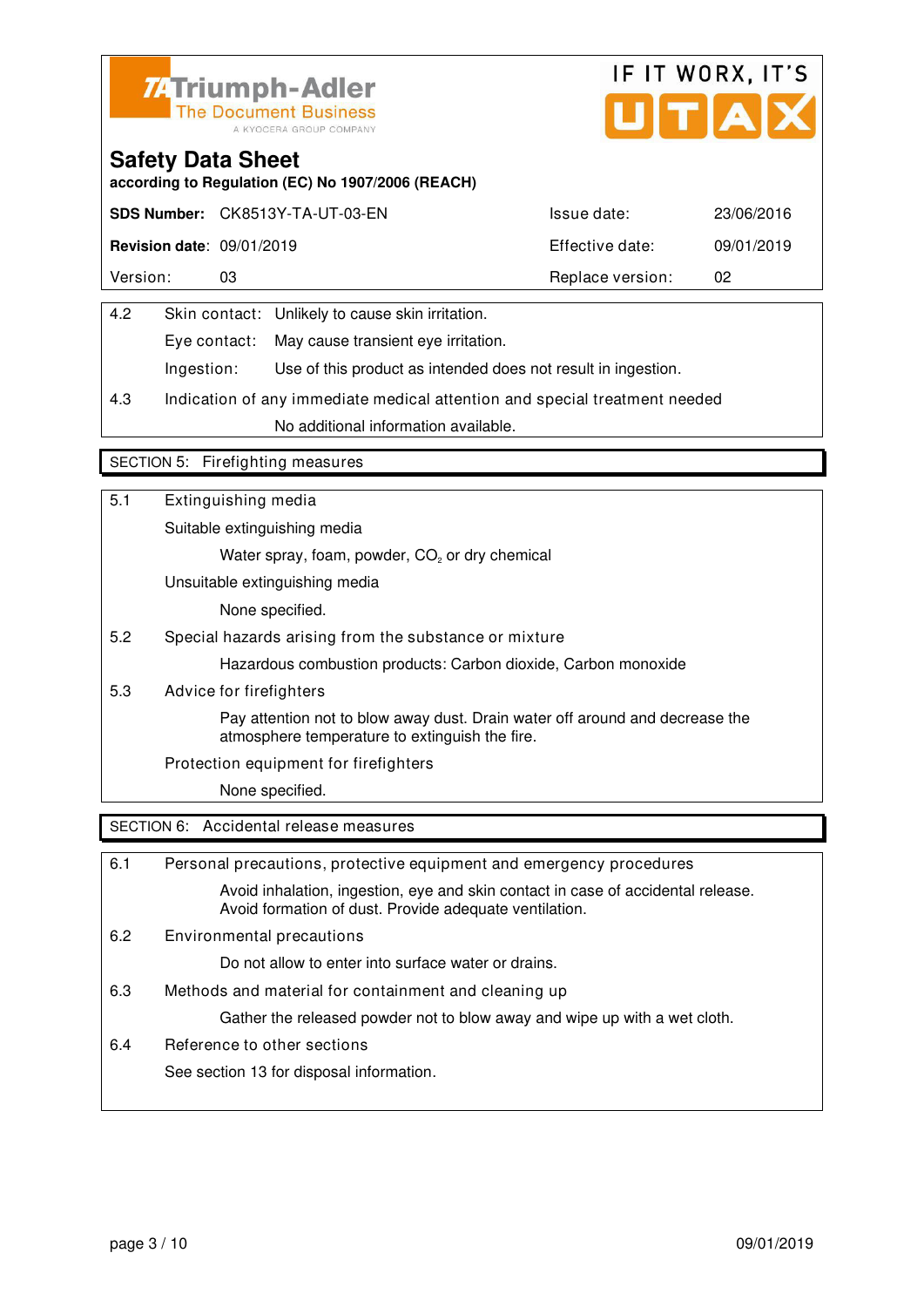![](_page_33_Picture_0.jpeg)

![](_page_33_Picture_1.jpeg)

**according to Regulation (EC) No 1907/2006 (REACH)**

**SDS Number:** CK8513Y-TA-UT-03-EN Issue date: 23/06/2016

**Revision date**: 09/01/2019 Effective date: 09/01/2019

Version: 03 03 Replace version: 02

### SECTION 7: Handling and storage

7.1 Precautions for safe handling

 Do not attempt to force open or destroy the toner container or unit. See installation guide of this product.

7.2 Conditions for safe storage, including any incompatibilities

 Keep the toner container or unit tightly closed and store in a cool, dry and dark place. Keeping away from fire. Keep out of the reach of children.

7.3 Specific end use(s)

No additional information available.

### SECTION 8: Exposure controls/personal protection

#### 8.1 Control parameters

US ACGIH Threshold Limit Values (TWA)

Particles: 10 mg/m<sup>3</sup> (Inhalable particles) 3 mg/m<sup>3</sup> (Respirable particles) Manganese inorganic compounds (Ferrite component):  $0.1 \text{ ma/m}^3$  (Inhalable fraction) 0.02 mg/m³ (Respirable fraction) (as Mn) Titanium dioxide: 10 mg/m³ US OSHA PEL (TWA) Particles: 15 mg/m<sup>3</sup> (Total dust) 5 mg/m<sup>3</sup> (Respirable fraction)

Manganese compounds (Ferrite component): 5 mg/m<sup>3</sup> (Ceiling) (as Mn) Amorphous silica: 80 mg/m<sup>3</sup>/%SiO<sub>2</sub> Titanium dioxide: 15 mg/m<sup>3</sup> (Total dust) EU Occupational exposure limits: Directive (EC) 2000/39, (EC) 2006/15 and (EU)

 2009/161 Not listed.

8.2 Exposure controls

Appropriate engineering controls

 Special ventilator is not required under normal intended use. Use in a well ventilated area.

Personal protective equipment

 Respiratory protection, eye protection, hand protection, skin and body protection are not required under normal intended use.

Environmental exposure controls

No additional information available.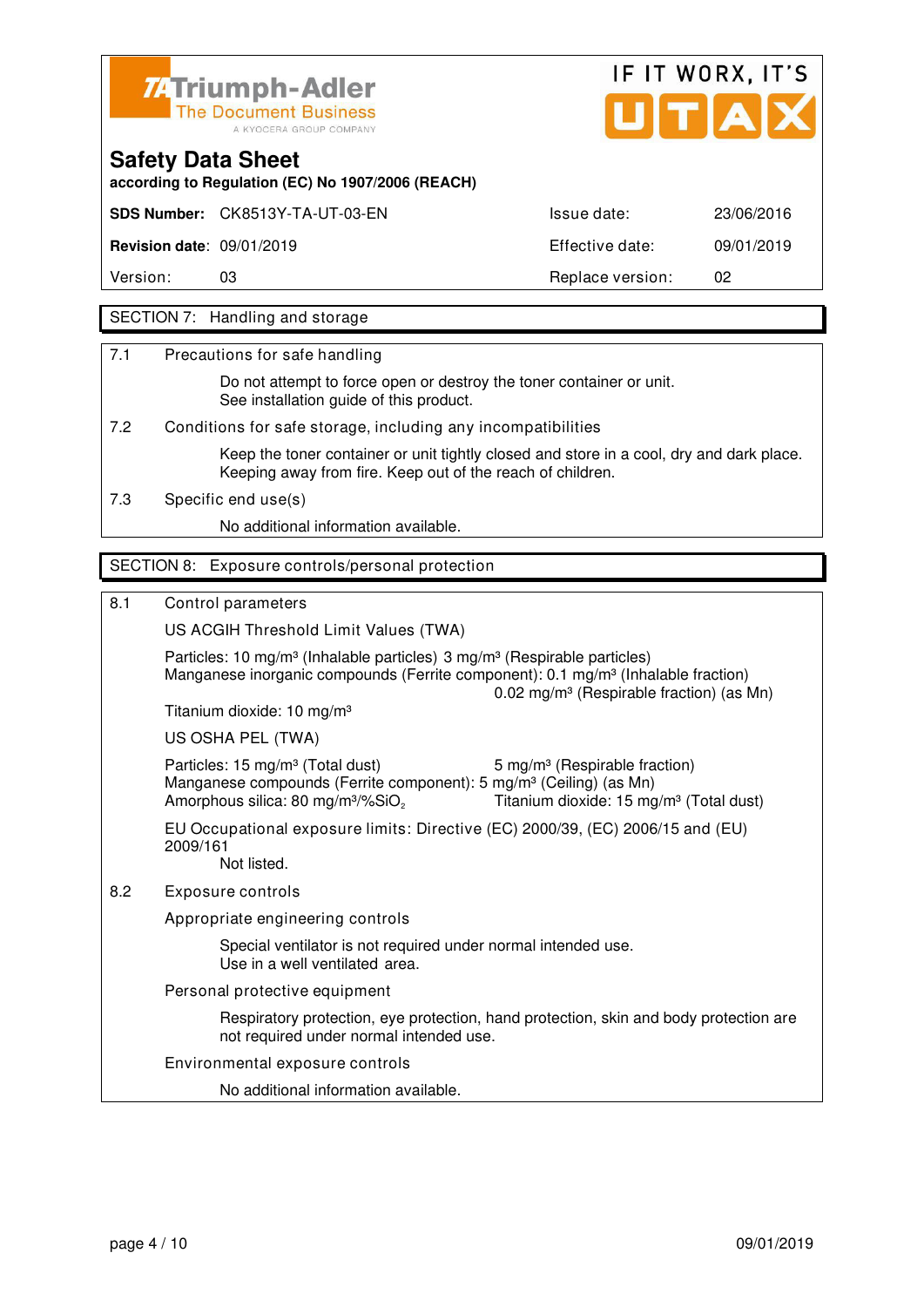![](_page_34_Picture_0.jpeg)

![](_page_34_Picture_1.jpeg)

**according to Regulation (EC) No 1907/2006 (REACH)**

#### SECTION 9: Physical and chemical properties

| 9.1<br>Information on basic physical and chemical properties |  |  |
|--------------------------------------------------------------|--|--|
|                                                              |  |  |
| Solid (fine powder)                                          |  |  |
| Yellow                                                       |  |  |
| Odourless                                                    |  |  |
| No data available.                                           |  |  |
| No data available.                                           |  |  |
| 100-120 (Toner)                                              |  |  |
| No data available.                                           |  |  |
| No data available.                                           |  |  |
| No data available.                                           |  |  |
| No data available.                                           |  |  |
| No data available.                                           |  |  |
| No data available.                                           |  |  |
| No data available.                                           |  |  |
| No data available.                                           |  |  |
| 1.2-1.4 (Toner)                                              |  |  |
| almost insoluble in water.                                   |  |  |
| No data available.                                           |  |  |
| No data available.                                           |  |  |
| No data available.                                           |  |  |
| No data available.                                           |  |  |
| No data available.                                           |  |  |
| No data available.                                           |  |  |
|                                                              |  |  |

#### 9.2 Other information

 Dust explosion is improbable under normal intended use. Experimental explosiveness of toner is classified into the same rank such kind of powder as flour, dry milk and resin powder according to the pressure rising speed.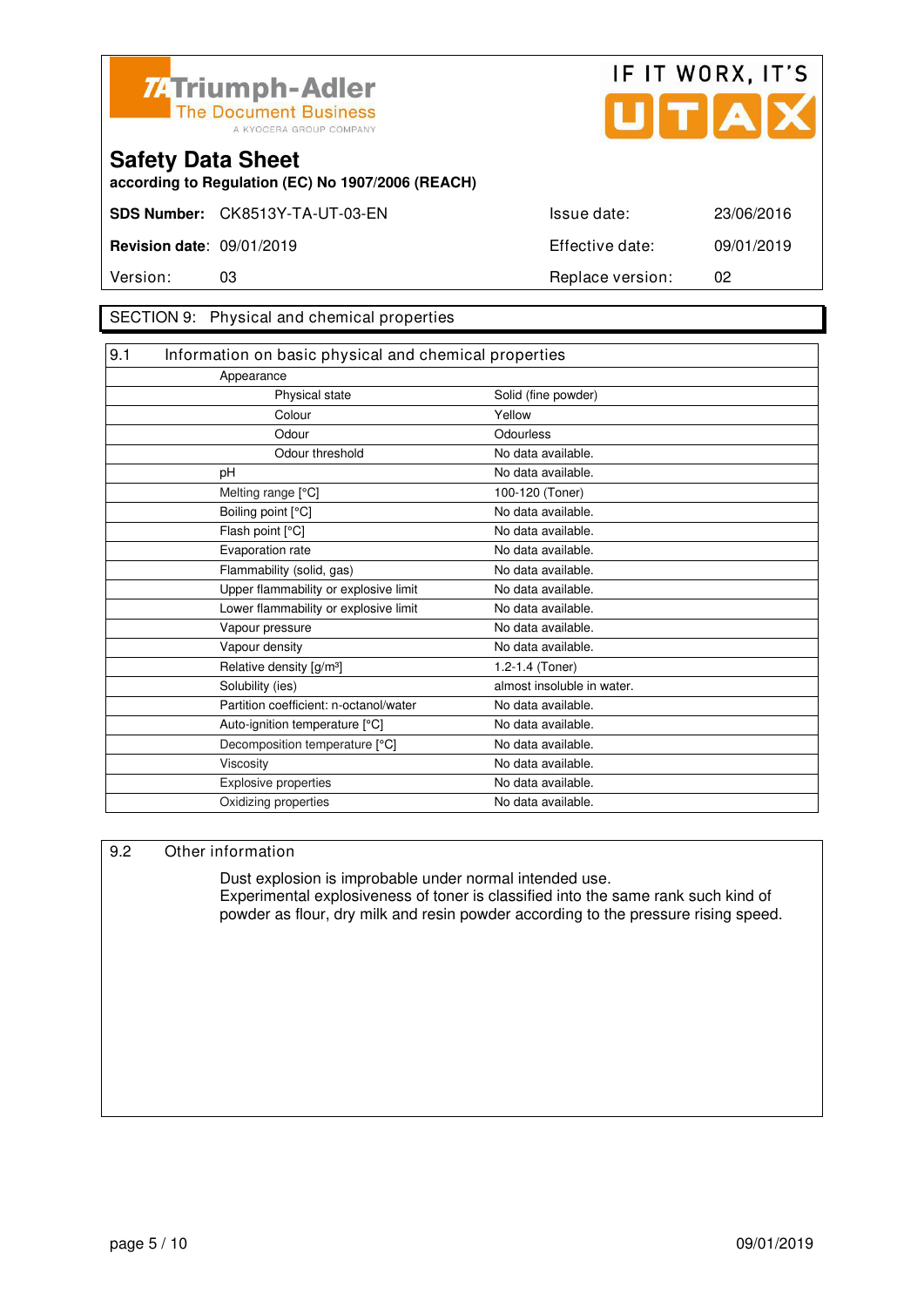![](_page_35_Picture_0.jpeg)

![](_page_35_Picture_1.jpeg)

**according to Regulation (EC) No 1907/2006 (REACH)**

| Version:                         | 03                                      | Replace version: | 02         |
|----------------------------------|-----------------------------------------|------------------|------------|
| <b>Revision date: 09/01/2019</b> |                                         | Effective date:  | 09/01/2019 |
|                                  | <b>SDS Number:</b> CK8513Y-TA-UT-03-EN. | Issue date:      | 23/06/2016 |
|                                  |                                         |                  |            |

### SECTION 10: Stability and reactivity

| 10.1 | Reactivity                                                         |
|------|--------------------------------------------------------------------|
|      | No data available.                                                 |
| 10.2 | Chemical stability                                                 |
|      | This product is stable under normal conditions of use and storage. |
| 10.3 | Possibility of hazardous reactions                                 |
|      | Hazardous reactions will not occur.                                |
| 10.4 | Conditions to avoid                                                |
|      | None specified.                                                    |
| 10.5 | Incompatible materials                                             |
|      | None specified.                                                    |
| 10.6 | Hazardous decomposition products                                   |
|      | Hazardous decomposition products are not to be produced.           |
|      |                                                                    |
|      | SECTION 11: Toxicological information                              |

| 11.1 | Information on toxicological effects                                           |                                                                                 |  |
|------|--------------------------------------------------------------------------------|---------------------------------------------------------------------------------|--|
|      | Based on available data, the classification criteria listed below are not met. |                                                                                 |  |
|      | Acute toxicity                                                                 |                                                                                 |  |
|      | Oral $(LD_{50})$                                                               | $>$ 2000 mg/kg (rat)* (Toner).<br>$>$ 2000 mg/kg (rat) <sup>**</sup> (Carrier). |  |
|      | Dermal $(LD_{50})$                                                             | No data available (Toner).<br>No data available (Carrier).                      |  |
|      | Inhalation $(LC_{50}(4hr))$                                                    | $>5.10$ mg/l (rat)*                                                             |  |
|      | Skin corrosion/irritation                                                      |                                                                                 |  |
|      | Acute skin irritation                                                          | Non-irritant (rabbit)* (Toner).<br>Non-irritant (rabbit)** (Carrier).           |  |
|      | Serious eye damage/irritation                                                  |                                                                                 |  |
|      | Acute eye irritation                                                           | Mild irritant (rabbit)*.                                                        |  |
|      | Respiratory or skin sensitization                                              |                                                                                 |  |
|      | Skin sensitization                                                             | Non-sensitizer (mouse)* (Toner).<br>Non-sensitizer** (Carrier).                 |  |
|      |                                                                                |                                                                                 |  |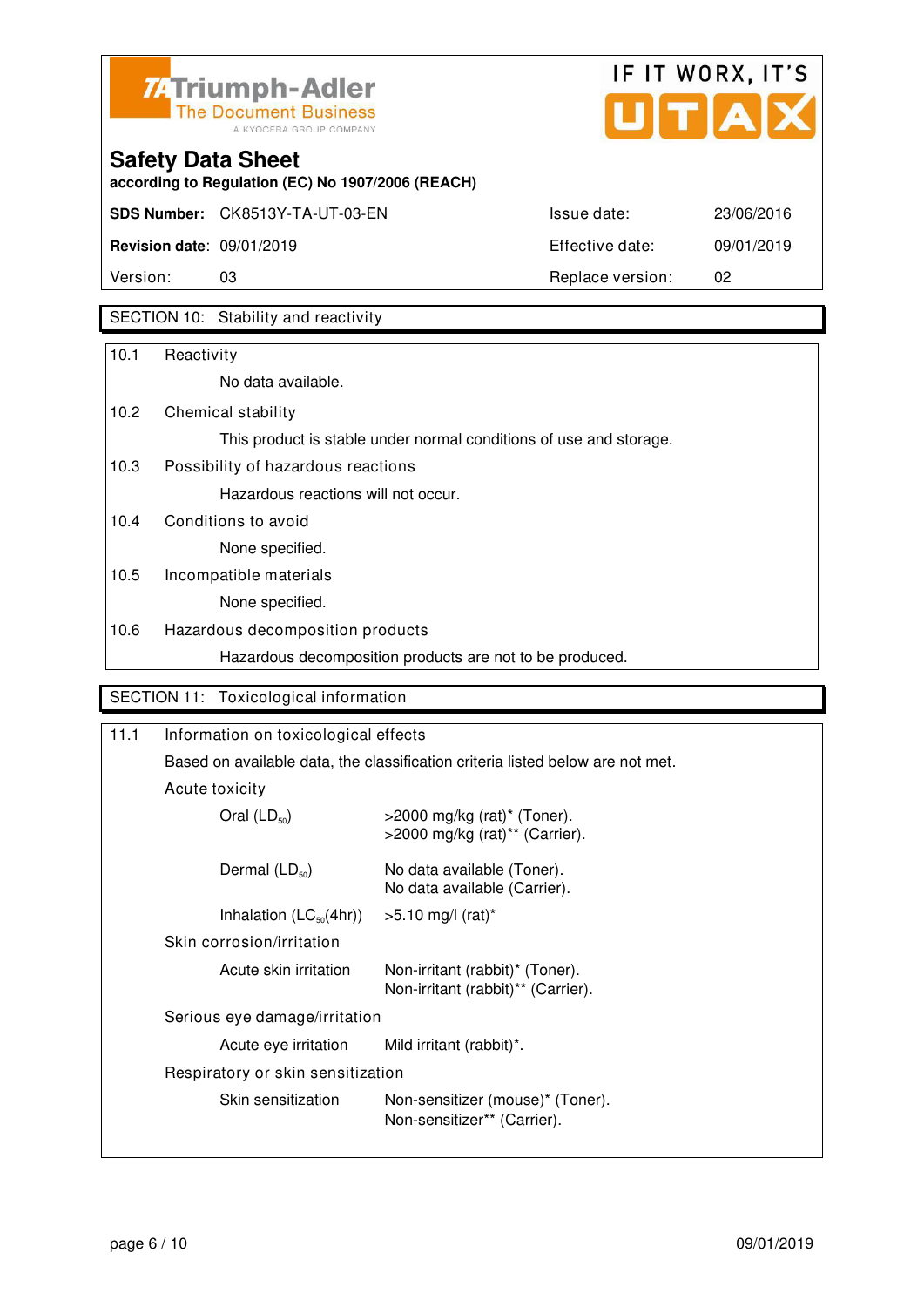![](_page_36_Picture_0.jpeg)

![](_page_36_Picture_1.jpeg)

**according to Regulation (EC) No 1907/2006 (REACH)**

|                                               | SDS Number: CK8513Y-TA-UT-03-EN | Issue date:      | 23/06/2016 |
|-----------------------------------------------|---------------------------------|------------------|------------|
| <b>Revision date: <math>09/01/2019</math></b> |                                 | Effective date:  | 09/01/2019 |
| Version:                                      | 03                              | Replace version: | 02         |

| 11.1 | Germ cell mutagenicity                   | Ames test is negative** (Toner).<br>Ames test is negative** (Carrier).<br>*(based on test result of similar product)                                                                                                                                                                                                                                                                                                                                                                                                                                                                                                                                                                  |
|------|------------------------------------------|---------------------------------------------------------------------------------------------------------------------------------------------------------------------------------------------------------------------------------------------------------------------------------------------------------------------------------------------------------------------------------------------------------------------------------------------------------------------------------------------------------------------------------------------------------------------------------------------------------------------------------------------------------------------------------------|
|      |                                          | ** (based on test result of constituent materials)                                                                                                                                                                                                                                                                                                                                                                                                                                                                                                                                                                                                                                    |
|      | Information of ingredients:              |                                                                                                                                                                                                                                                                                                                                                                                                                                                                                                                                                                                                                                                                                       |
|      |                                          | No mutagen according to MAK, TRGS905 and (EC) No 1272/2008 Annex VI.                                                                                                                                                                                                                                                                                                                                                                                                                                                                                                                                                                                                                  |
|      | Carcinogenicity                          |                                                                                                                                                                                                                                                                                                                                                                                                                                                                                                                                                                                                                                                                                       |
|      | Information of ingredients:              |                                                                                                                                                                                                                                                                                                                                                                                                                                                                                                                                                                                                                                                                                       |
|      | TRGS 905 and (EC) No 1272/2008 Annex VI. | No carcinogen or potential carcinogen (except Titanium dioxide) according to IARC, Japan<br>Association on Industrial Health, ACGIH, EPA, OSHA, NTP, MAK, California Proposition 65,                                                                                                                                                                                                                                                                                                                                                                                                                                                                                                  |
|      | dioxide and respiratory tract diseases.  | The IARC reevaluated Titanium dioxide as a Group 2B carcinogen (possibly carcinogenic to<br>humans) as the result of inhalation exposure tests in rats. But, oral/skin test does not show<br>carcinogenicity (2). In the animal chronic inhalation studies for Titanium dioxide, the lung<br>tumor was observed only in rats. It is estimated that this is attributed to the overload of rat's<br>lung clearance mechanism (overload phenomenon) (3). The inhalation of excessive Titanium<br>dioxide does not occur in normal use of this product. Also, epidemiological studies to date<br>have not revealed any evidence of the relation between occupational exposure to Titanium |
|      | Reproductive toxicity                    |                                                                                                                                                                                                                                                                                                                                                                                                                                                                                                                                                                                                                                                                                       |
|      | Information of ingredients:              |                                                                                                                                                                                                                                                                                                                                                                                                                                                                                                                                                                                                                                                                                       |
|      | (EC) No 1272/2008 Annex VI.              | No reproductive toxicant according to MAK, California Proposition 65, TRGS 905 and                                                                                                                                                                                                                                                                                                                                                                                                                                                                                                                                                                                                    |
|      | STOT-single exposure                     | No data available.                                                                                                                                                                                                                                                                                                                                                                                                                                                                                                                                                                                                                                                                    |
|      | STOT-repeated exposure                   | No data available.                                                                                                                                                                                                                                                                                                                                                                                                                                                                                                                                                                                                                                                                    |
|      | Aspiration hazard                        | No data available.                                                                                                                                                                                                                                                                                                                                                                                                                                                                                                                                                                                                                                                                    |
|      | Chronic effects                          |                                                                                                                                                                                                                                                                                                                                                                                                                                                                                                                                                                                                                                                                                       |
|      |                                          | In a study in rats by chronic inhalation exposure to a typical toner, a mild to moderate degree<br>of lung fibrosis was observed in 92% of the rats in the high concentration (16 mg/m <sup>3</sup> )<br>exposure group, and a minimal to mild degree of fibrosis was noted in 22% of the animal in the<br>middle (4mg/m <sup>3</sup> ) exposure group (1). However, no pulmonary change was reported in the<br>lowest (1mg/m <sup>3</sup> ) exposure group, the most relevant level to potential human exposures.                                                                                                                                                                    |
|      | Other information                        | No data available.                                                                                                                                                                                                                                                                                                                                                                                                                                                                                                                                                                                                                                                                    |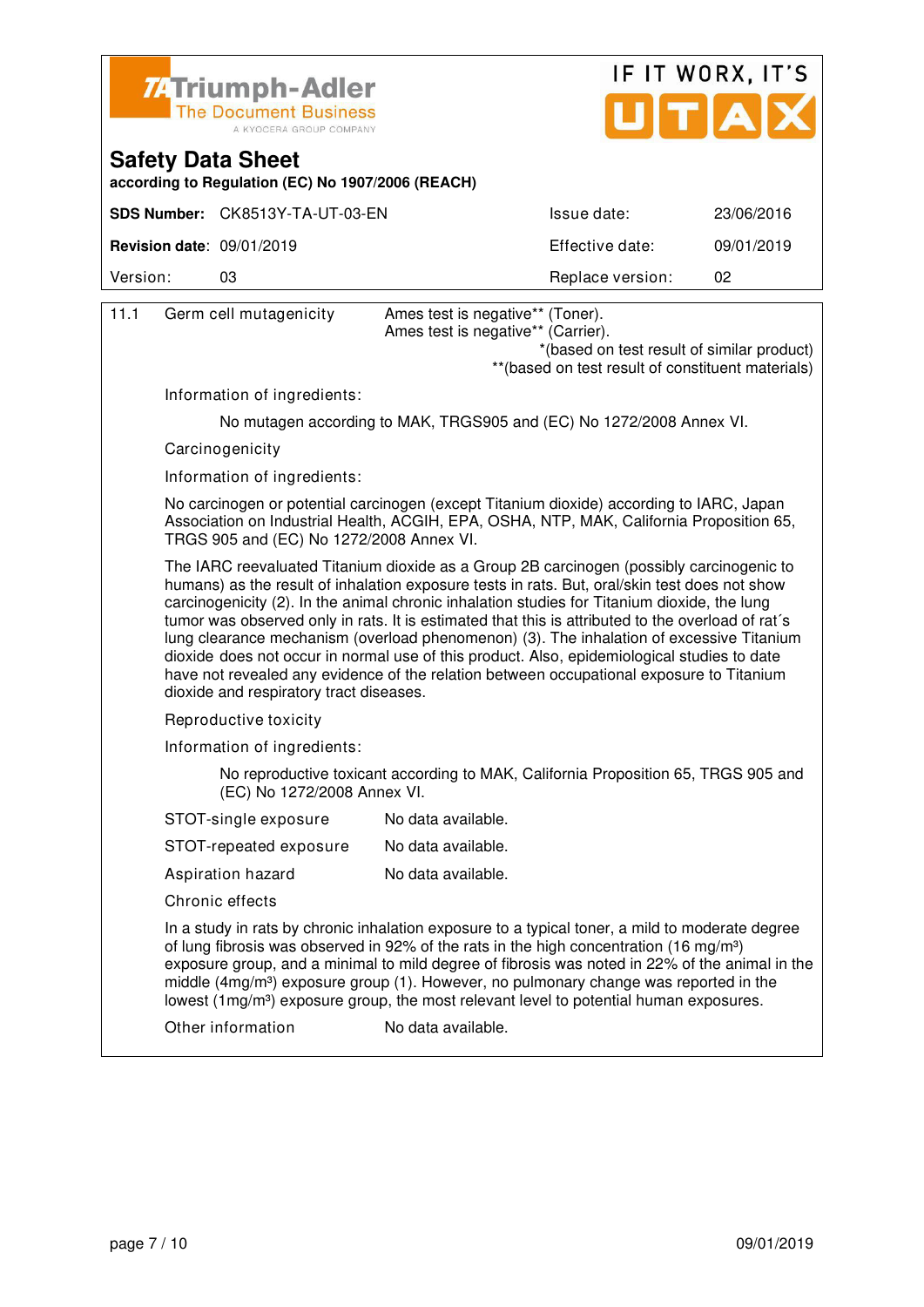![](_page_37_Picture_0.jpeg)

![](_page_37_Picture_1.jpeg)

**SDS Number:** CK8513Y-TA-UT-03-EN Issue date: 23/06/2016 **Revision date**: 09/01/2019 Effective date: 09/01/2019

**according to Regulation (EC) No 1907/2006 (REACH)**

Version: 03 Replace version: 02

### SECTION 12: Ecological information

| 12.1 | Toxicity                             |
|------|--------------------------------------|
|      | No data available.                   |
| 12.2 | Persistence and degradability        |
|      | No data available.                   |
| 12.3 | Bio accumulative potential           |
|      | No data available.                   |
| 12.4 | Mobility in soil                     |
|      | No data available.                   |
| 12.5 | Results of PBT and vPvB assessment   |
|      | No data available.                   |
| 12.6 | Other adverse effects                |
|      | No additional information available. |
|      |                                      |

### SECTION 13: Disposal considerations

#### 13.1 Waste treatment methods

 Do not attempt to incinerate the toner container or unit and the waste toner yourself. Dangerous sparks may cause burn. Any disposal practice should be done under conditions, which meet local, state and federal laws and regulations relating to waste (contact local or state environmental agency for specific rules).

#### SECTION 14: Transport information

- 14.1 UN-number
	- None.
- 14.2 UN Proper shipping name

None.

14.3 Transport hazard class(es)

None.

14.4 Packing group

None.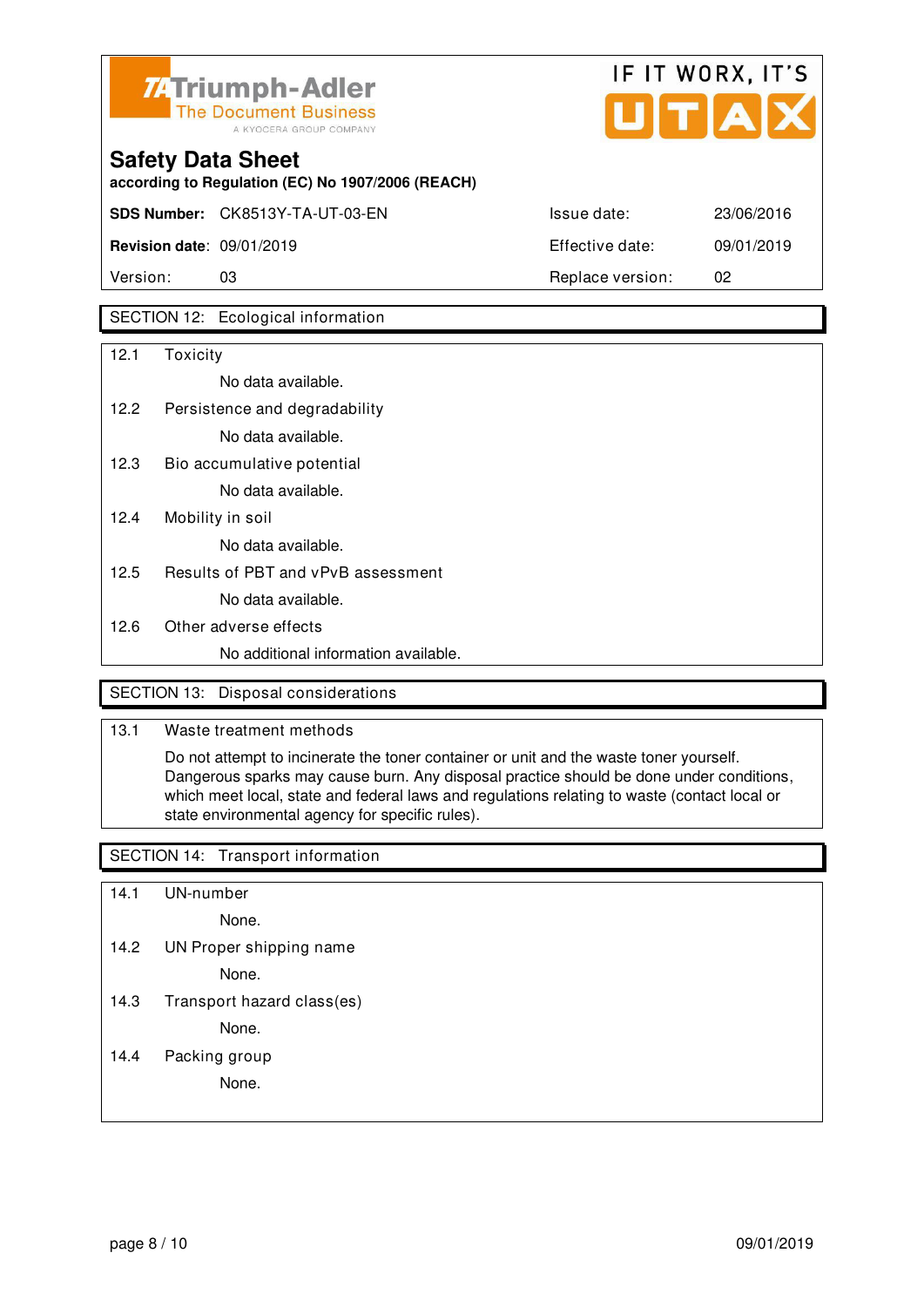![](_page_38_Picture_0.jpeg)

![](_page_38_Picture_1.jpeg)

**according to Regulation (EC) No 1907/2006 (REACH)**

**SDS Number:** CK8513Y-TA-UT-03-EN Issue date: 23/06/2016

**Revision date**: 09/01/2019 Effective date: 09/01/2019

Version: 03 03 Replace version: 02

14.5 Environmental hazards

None.

14.6 Special precautions for user No additional information available.

14.7 Transport in bulk according to Annex II of MARPOL73/78 and the IBC Code Not applicable.

SECTION 15: Regulatory information

| 15.1 | Safety, health and environmental regulations/legislation specific for the substance or<br>mixture                     |
|------|-----------------------------------------------------------------------------------------------------------------------|
|      | EU-regulations                                                                                                        |
|      | Regulation (EC) No 1005 / 2009 (on substances that deplete the ozone layer, Annex I and II):                          |
|      | Not listed.                                                                                                           |
|      | Regulation (EC) No 850 / 2004 (on persistent organic pollutants, Annex I as amended):                                 |
|      | Not listed.                                                                                                           |
|      | Regulation (EC) No 689 / 2008 (concerning the export and import of dangerous chemicals,<br>Annex I and V as amended): |
|      | Not listed.                                                                                                           |
|      | Regulation (EC) No 1907 / 2006 REACH Annex XVII as amended (Restrictions on use):                                     |
|      | Not listed.                                                                                                           |
|      | Regulation (EC) No 1907 / 2006 REACH Annex XIV as amended (Authorizations):                                           |
|      | Not listed.                                                                                                           |
|      | US-regulations                                                                                                        |
|      | All ingredients in this product comply with order under TSCA.                                                         |
|      | Canada regulations                                                                                                    |
|      | This product is not a WHMIS-controlled product, since we consider it as a<br>manufactured article.                    |
| 15.2 | <b>Chemical Safety Assessment</b>                                                                                     |
|      | No data available.                                                                                                    |
|      |                                                                                                                       |
|      |                                                                                                                       |
|      |                                                                                                                       |